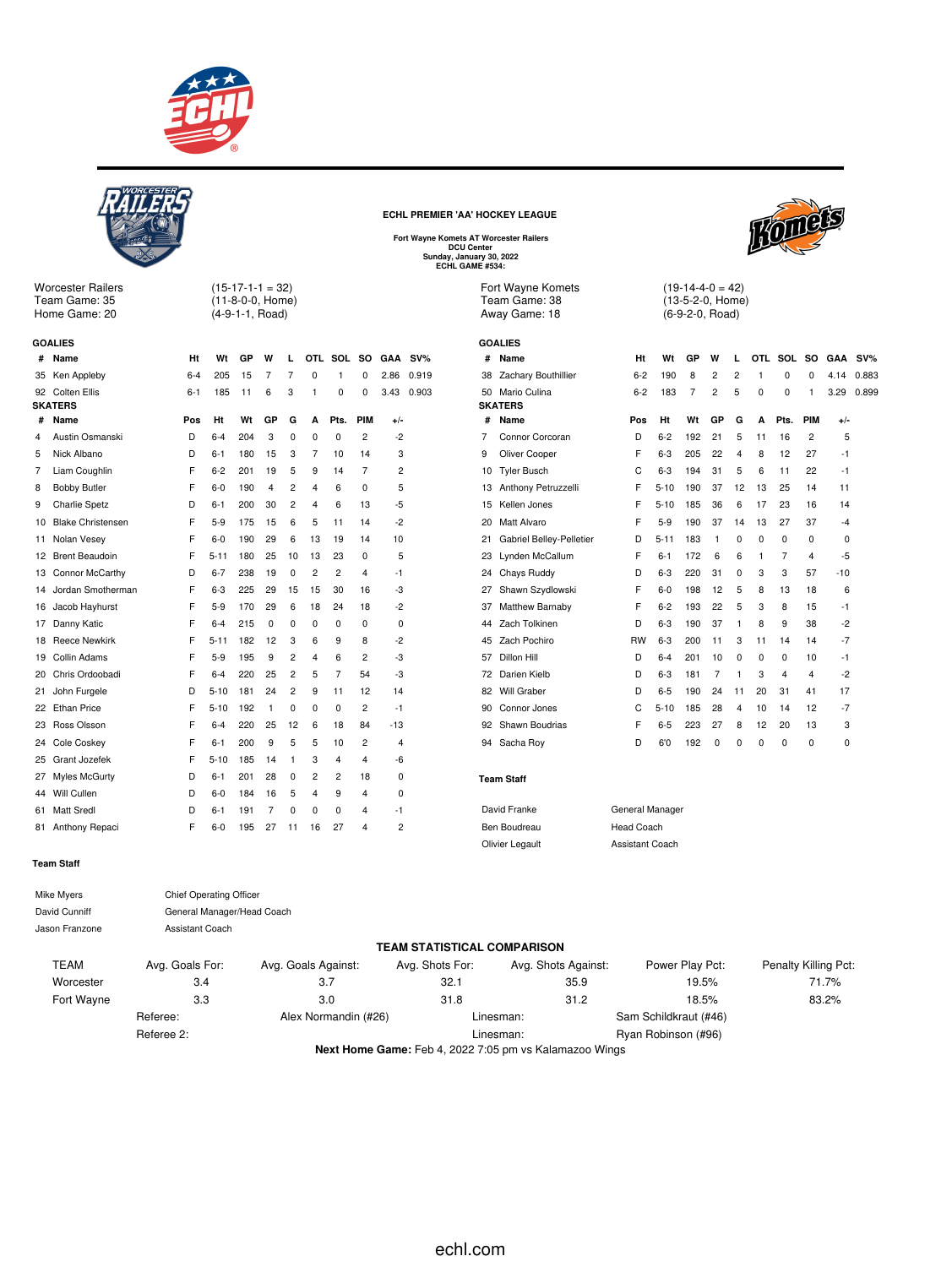### **Standings**

| Eastern<br><b>North</b> |                                                    |           |           |    |    |                |                |    |                |     |     |            |           |               |         |                  |                  |                 |                 |
|-------------------------|----------------------------------------------------|-----------|-----------|----|----|----------------|----------------|----|----------------|-----|-----|------------|-----------|---------------|---------|------------------|------------------|-----------------|-----------------|
| Rank                    | Team                                               | <b>GP</b> | GR        | W  | L  |                | OTL SOL PTS    |    | <b>PCT</b>     | GF  | GA  | <b>PIM</b> |           | <b>RW ROW</b> | S/O     | Home             | Away             | P <sub>10</sub> | <b>STK</b>      |
| $\mathbf{1}$            | Newfoundland Growlers                              |           | 28 39     | 17 | 9  | $\overline{c}$ | 0              | 36 | 0.643          | 99  | 75  | 378        | 15        | 16            | $1 - 0$ | $6 - 5 - 1 - 0$  | $11 - 4 - 1 - 0$ | $3 - 5 - 2 - 0$ | $0 - 2 - 0 - 0$ |
| $\overline{c}$          | <b>Reading Royals</b>                              | 33        | 38        | 18 | 9  | 5              | $\overline{1}$ |    | 42 0.636       | 105 | 96  | 320        | 16        | 18            | $0 - 1$ | $11 - 1 - 3 - 0$ | $7 - 8 - 2 - 1$  | $7 - 2 - 1 - 0$ | $0 - 1 - 0 - 0$ |
| 3                       | Trois-Rivières Lions                               |           | 29 40     | 17 | 11 | 0              | $\mathbf{1}$   | 35 | 0.603          | 107 | 93  | 404        | 12        | 16            | $1 - 1$ | $6 - 5 - 0 - 1$  | $11 - 6 - 0 - 0$ | $6 - 3 - 0 - 1$ | $1 - 0 - 0 - 0$ |
| 4                       | <b>Maine Mariners</b>                              |           | 35 36     | 16 | 15 | 3              | -1             |    | 36  0.514  111 |     | 122 | 465        | 14        | -15           | $1 - 1$ | $12 - 8 - 1 - 0$ | $4 - 7 - 2 - 1$  | $6 - 4 - 0 - 0$ | $1 - 0 - 0 - 0$ |
| 5                       | <b>Worcester Railers</b>                           |           | 34 37     | 15 | 17 | $\overline{1}$ | $\mathbf{1}$   | 32 | 0.471          | 116 | 127 | 380        | 13        | -14           | $1 - 1$ | $11 - 8 - 0 - 0$ | $4 - 9 - 1 - 1$  | $6 - 4 - 0 - 0$ | $4 - 0 - 0 - 0$ |
| 6                       | Adirondack Thunder                                 |           | 33 38     | 14 | 17 | 2              | $\Omega$       | 30 | 0.455          | 97  | 117 | 467        | 13        | 14            | $0 - 0$ | $7 - 8 - 1 - 0$  | $7 - 9 - 1 - 0$  | $2 - 8 - 0 - 0$ | $0 - 2 - 0 - 0$ |
| South                   |                                                    |           |           |    |    |                |                |    |                |     |     |            |           |               |         |                  |                  |                 |                 |
| Rank                    | Team                                               | <b>GP</b> | GR        | W  | L  |                | OTL SOL PTS    |    | <b>PCT</b>     | GF  | GA  | <b>PIM</b> |           | <b>RW ROW</b> | S/O     | Home             | Away             | P10             | <b>STK</b>      |
| 1                       | Jacksonville Icemen                                | 36        | 36        | 22 | 11 | $\overline{2}$ | $\mathbf{1}$   | 47 | 0.653          | 104 | 83  | 493        | 15        | 19            | $3 - 1$ | $13 - 5 - 0 - 0$ | $9 - 6 - 2 - 1$  | $6 - 3 - 1 - 0$ | $0 - 2 - 0 - 0$ |
| $\overline{c}$          | Florida Everblades                                 | 40        | 32        | 21 | 13 | 3              | 3              | 48 | 0.600          | 133 | 104 | 661        | 21        | 21            | $0 - 3$ | $8 - 9 - 0 - 2$  | $13 - 4 - 3 - 1$ | $5 - 5 - 0 - 0$ | $0 - 2 - 0 - 0$ |
| 3                       | <b>Atlanta Gladiators</b>                          | 39        | 33        | 21 | 15 | $\overline{2}$ | $\mathbf{1}$   | 45 | 0.577 107      |     | 105 | 636        | 17        | 20            | $1 - 1$ | $15 - 6 - 1 - 0$ | $6 - 9 - 1 - 1$  | $8 - 2 - 0 - 0$ | $1 - 0 - 0 - 0$ |
| 4                       | Orlando Solar Bears                                | 37        | 34        | 20 | 15 | $\overline{2}$ | 0              | 42 | 0.568          | 111 | 118 | 402 15     |           | 19            | $1 - 0$ | $12 - 4 - 1 - 0$ | $8 - 11 - 1 - 0$ | $6 - 3 - 1 - 0$ | $1 - 0 - 0 - 0$ |
| 5                       | Greenville Swamp Rabbits                           | 34        | 38        | 13 | 15 | 3              | 3              |    | 32 0.471       | 95  | 103 | 432 11     |           | 13            | $0 - 3$ | $10-6-3-0$       | $3 - 9 - 0 - 3$  | $4 - 4 - 0 - 2$ | $4 - 0 - 0 - 0$ |
| 6                       | Norfolk Admirals                                   |           | 35 37     | 14 | 19 | $\overline{1}$ | $\mathbf{1}$   | 30 | 0.429          | 96  | 129 | 672 9      |           | 12            | $2 - 1$ | $8 - 7 - 1 - 0$  | $6 - 12 - 0 - 1$ | $4 - 5 - 1 - 0$ | $2 - 0 - 0 - 0$ |
| $\overline{7}$          | South Carolina Stingrays                           | 39        | -33       | 13 | 22 | 4              | $\Omega$       | 30 | 0.385          | 92  | 131 | 616        | -9        | 11            | $2 - 0$ | $9 - 7 - 2 - 0$  | $4 - 15 - 2 - 0$ | $3 - 6 - 1 - 0$ | $0 - 3 - 0 - 0$ |
| Western<br>Central      |                                                    |           |           |    |    |                |                |    |                |     |     |            |           |               |         |                  |                  |                 |                 |
| Rank                    | Team                                               | <b>GP</b> | GR        | W  | L  |                | OTL SOL PTS    |    | <b>PCT</b>     | GF  | GA  | <b>PIM</b> |           | <b>RW ROW</b> | S/O     | Home             | Away             | P10             | <b>STK</b>      |
| $\mathbf{1}$            | <b>Toledo Walleye</b>                              | 36        | 36        | 25 | 9  | 0              | $\overline{c}$ | 52 | 0.722          | 135 | 98  | 370        | 19        | 25            | $0 - 2$ | $12 - 3 - 0 - 1$ | $13-6-0-1$       | $7 - 3 - 0 - 0$ | $0 - 1 - 0 - 0$ |
| $\overline{c}$          | Cincinnati Cyclones                                | 39        | 33        | 22 | 16 | $\overline{1}$ | 0              | 45 | 0.577          | 134 | 116 | 653        | 19        | 20            | $2 - 0$ | $14 - 6 - 0 - 0$ | $8 - 10 - 1 - 0$ | $5 - 5 - 0 - 0$ | $2 - 0 - 0 - 0$ |
| 3                       | Kalamazoo Wings                                    | 37        | 35        | 21 | 16 | $\mathbf 0$    | $\mathbf 0$    | 42 | 0.568          | 129 | 129 | 447        | 19        | -20           | $1 - 0$ | $12 - 6 - 0 - 0$ | $9 - 10 - 0 - 0$ | $6 - 4 - 0 - 0$ | $2 - 0 - 0 - 0$ |
| $\overline{4}$          | Fort Wayne Komets                                  | 37        | 35        | 19 | 14 | $\overline{4}$ | $\mathbf 0$    | 42 | 0.568          | 123 | 112 | 510        | 18        | 19            | $0 - 0$ | $13 - 5 - 2 - 0$ | $6 - 9 - 2 - 0$  | $3 - 6 - 1 - 0$ | $0 - 2 - 0 - 0$ |
| 5                       | <b>Wheeling Nailers</b>                            |           | 38 34     | 20 | 17 | $\overline{1}$ | 0              | 41 | 0.539          | 133 | 127 | 752        | 16        | -20           | $0-0$   | $8 - 9 - 0 - 0$  | $12 - 8 - 1 - 0$ | $5 - 5 - 0 - 0$ | $1 - 0 - 0 - 0$ |
| 6                       | Indy Fuel                                          | 39        | 33        | 17 | 18 | $\overline{2}$ | $\overline{2}$ | 38 | 0.487          | 131 | 132 | 592        | 16        | -17           | $0 - 2$ | $12 - 6 - 0 - 1$ | $5 - 12 - 2 - 1$ | $6 - 4 - 0 - 0$ | $0 - 3 - 0 - 0$ |
| $\overline{7}$          | <b>Iowa Heartlanders</b>                           |           | 41 31     | 15 | 20 | 5              | $\overline{1}$ | 36 | 0.439          | 114 | 149 |            | 514 13 14 |               | $1 - 1$ | $7 - 8 - 4 - 1$  | $8 - 12 - 1 - 0$ | $5 - 3 - 2 - 0$ | $0 - 2 - 0 - 0$ |
| <b>Mountain</b>         |                                                    |           |           |    |    |                |                |    |                |     |     |            |           |               |         |                  |                  |                 |                 |
| Rank                    | Team                                               | <b>GP</b> | <b>GR</b> | W  | L  |                | OTL SOL PTS    |    | <b>PCT</b>     | GF  | GA  | PIM        | <b>RW</b> | <b>ROW</b>    | S/O     | Home             | Away             | P10             | <b>STK</b>      |
| $\mathbf{1}$            | <b>Utah Grizzlies</b>                              |           | 41 31     | 25 | 13 | $\overline{2}$ | $\mathbf{1}$   | 53 | 0.646          | 144 | 125 | 596        | 22        | 25            | $0 - 1$ | $15 - 5 - 0 - 0$ | $10-8-2-1$       | $5 - 3 - 1 - 1$ | $0 - 1 - 1 - 0$ |
| $\overline{c}$          | Idaho Steelheads                                   | 40        | 32        | 23 | 16 | $^{\circ}$     | $\mathbf{1}$   | 47 | 0.588          | 125 | 96  | 431        | 20        | 22            | $1 - 1$ | $16 - 5 - 0 - 0$ | $7 - 11 - 0 - 1$ | $6 - 4 - 0 - 0$ | $3 - 0 - 0 - 0$ |
| 3                       | <b>Tulsa Oilers</b>                                |           | 38 34     | 21 | 16 | $\mathbf 0$    | $\overline{1}$ | 43 | 0.566          | 119 | 114 | 379        | 17        | 21            | $0 - 1$ | $13-9-0-1$       | $8 - 7 - 0 - 0$  | $6 - 4 - 0 - 0$ | $0 - 2 - 0 - 0$ |
| $\overline{4}$          | Rapid City Rush                                    |           | 42 30     | 21 | 16 | 3              | $\overline{2}$ | 47 | 0.560          | 128 | 133 | 522        | 19        | 21            | $0 - 2$ | $10-8-2-1$       | $11 - 8 - 1 - 1$ | $7 - 3 - 0 - 0$ | $1 - 0 - 0 - 0$ |
| 5                       | Allen Americans                                    |           | 36 35     | 16 | 15 | $\overline{4}$ | $\overline{1}$ | 37 | 0.514 118      |     | 132 | 502        | 15        | 15            | $1 - 1$ | $8 - 7 - 2 - 0$  | $8 - 8 - 2 - 1$  | $3 - 5 - 1 - 1$ | $2 - 0 - 0 - 0$ |
| 6                       | Kansas City Mavericks                              | 40        | 32        | 18 | 21 | $\overline{1}$ | 0              | 37 | 0.463          | 123 | 141 | 894        | 12        | 16            | $2 - 0$ | $10-8-1-0$       | $8 - 13 - 0 - 0$ | $4 - 6 - 0 - 0$ | $0 - 4 - 0 - 0$ |
| $\overline{7}$          | Wichita Thunder<br>$x =$ Clinched Playoff Position | 40        | 32        | 14 | 21 | 5              | $\Omega$       | 33 | 0.413 109      |     | 131 |            | 499 11 11 |               | $3 - 0$ | $8 - 11 - 4 - 0$ | $6 - 10 - 1 - 0$ | $4 - 5 - 1 - 0$ | $1 - 0 - 0 - 0$ |

x = Clinched Playoff Position y = Clinched Division z = Regular Season Champion

**Saturday, January 29 2022** Trois-Rivières 6 at Adirondack 3 Final Newfoundland 1 at Allen 2 Final Indy 1 at Cincinnati 5 Final Florida 0 at Greenville 3 Final Kansas City 2 at Idaho 3 Final Kalamazoo 3 at Iowa 2 Final Reading 1 at Maine 2 Final South Carolina 1 at Norfolk 4 Final

Wheeling 7 at Toledo 2 Final Tulsa 4 at Wichita 6 Final Fort Wayne 5 at Worcester 8 Final **Sunday, January 30 2022**

Jacksonville at Atlanta 3:00 pm EST South Carolina at Norfolk 3:00 pm EST Florida at Greenville 3:05 pm EST Fort Wayne at Worcester 3:05 pm EST Newfoundland at Allen 2:05 pm CST Trois-Rivières at Maine 5:00 pm EST Indy at Toledo 5:15 pm EST

**Monday, January 31 2022** Utah at Orlando 7:00 pm EST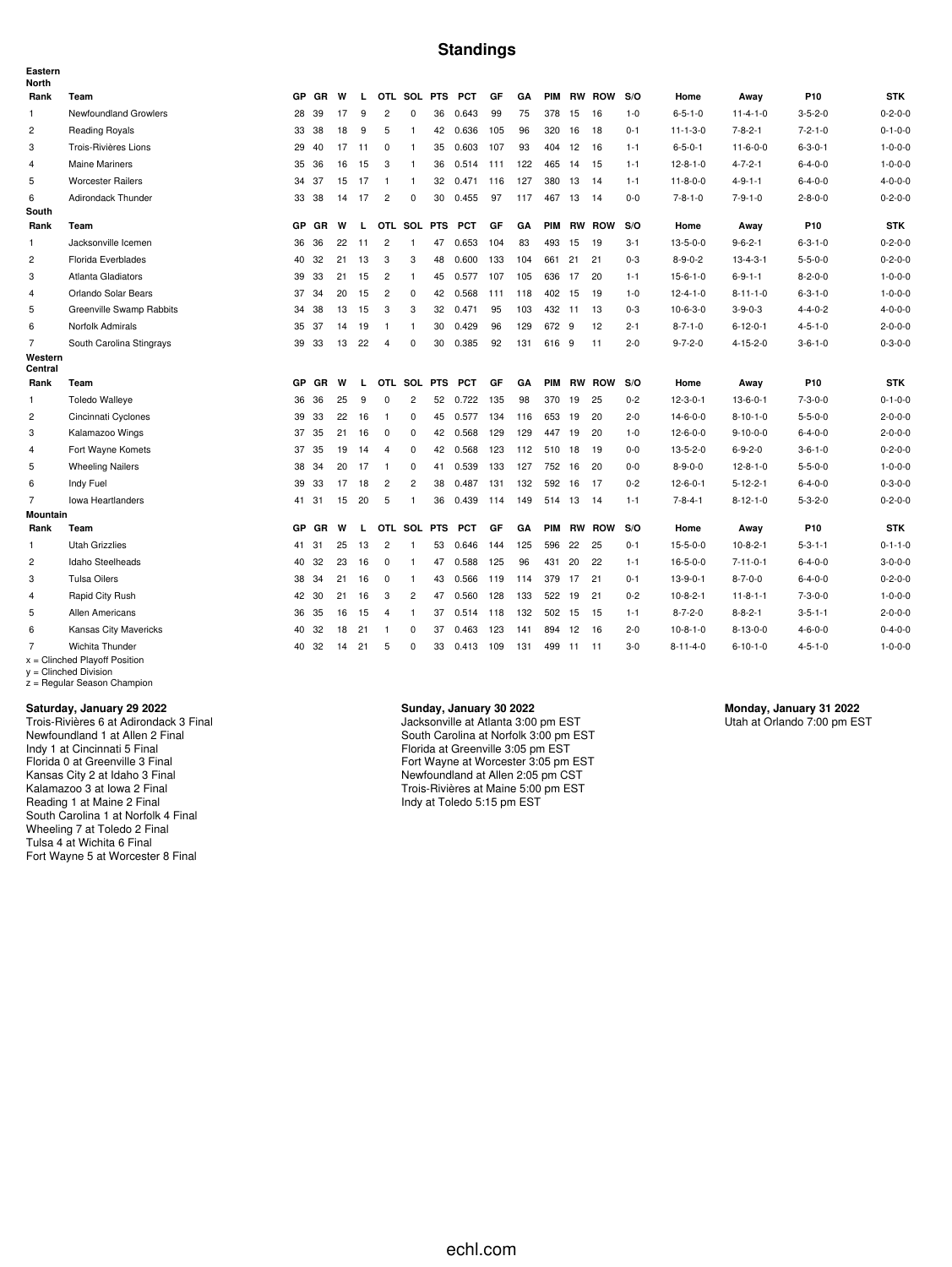# **Conference Standings**

| Eastern        |                                 |    |           |       |       |                |                |    |                      |           |                |            |    |                      |                  |                  |                 |                 |
|----------------|---------------------------------|----|-----------|-------|-------|----------------|----------------|----|----------------------|-----------|----------------|------------|----|----------------------|------------------|------------------|-----------------|-----------------|
| Rank           | Team                            |    | GP GR     | W     | L.    |                |                |    | OTL SOL PTS PCT      | GF        |                |            |    | GA S/O RW ROW        | Home             | Away             | P <sub>10</sub> | <b>STK</b>      |
| $\mathbf{1}$   | Jacksonville Icemen             |    | 36 36     | 22    | 11    | 2              | $\mathbf{1}$   | 47 | 0.653 104            |           | 83             | $3-1$ 15   |    | -19                  | $13 - 5 - 0 - 0$ | $9 - 6 - 2 - 1$  | $6 - 3 - 1 - 0$ | $0 - 2 - 0 - 0$ |
| $\overline{c}$ | <b>Newfoundland Growlers</b>    |    | 28 39     | 17    | 9     | 2              | 0              | 36 | 0.643                | 99        | 75             | $1-0$ 15   |    | 16                   | $6 - 5 - 1 - 0$  | $11 - 4 - 1 - 0$ | $3 - 5 - 2 - 0$ | $0 - 2 - 0 - 0$ |
| 3              | <b>Reading Royals</b>           |    | 33 38     | 18    | 9     | 5              | $\mathbf{1}$   | 42 | 0.636                | 105       | 96             | $0-1$ 16   |    | 18                   | $11 - 1 - 3 - 0$ | $7 - 8 - 2 - 1$  | $7 - 2 - 1 - 0$ | $0 - 1 - 0 - 0$ |
| $\overline{4}$ | Trois-Rivières Lions            |    | 29 40     | 17    | 11    | $\mathbf 0$    | $\mathbf{1}$   | 35 | 0.603 107            |           | 93             | $1-1$ 12   |    | -16                  | $6 - 5 - 0 - 1$  | $11 - 6 - 0 - 0$ | $6 - 3 - 0 - 1$ | $1 - 0 - 0 - 0$ |
| 5              | Florida Everblades              |    | 40 32     | 21    | 13    | 3              | 3              | 48 | 0.600 133 104        |           |                | $0-3$ 21   |    | 21                   | $8 - 9 - 0 - 2$  | $13 - 4 - 3 - 1$ | $5 - 5 - 0 - 0$ | $0 - 2 - 0 - 0$ |
| 6              | Atlanta Gladiators              |    | 39 33     |       | 21 15 | $\overline{c}$ | 1              | 45 | 0.577 107 105 1-1 17 |           |                |            |    | 20                   | $15 - 6 - 1 - 0$ | $6 - 9 - 1 - 1$  | $8 - 2 - 0 - 0$ | $1 - 0 - 0 - 0$ |
| $\overline{7}$ | Orlando Solar Bears             |    | 37 34     |       | 20 15 | $\overline{c}$ | $\mathbf 0$    | 42 | 0.568 111 118 1-0 15 |           |                |            |    | 19                   | $12 - 4 - 1 - 0$ | $8 - 11 - 1 - 0$ | $6 - 3 - 1 - 0$ | $1 - 0 - 0 - 0$ |
| 8              | <b>Maine Mariners</b>           |    | 35 36     | 16    | 15    | 3              | 1              | 36 | 0.514                |           | 111 122 1-1 14 |            |    | -15                  | $12 - 8 - 1 - 0$ | $4 - 7 - 2 - 1$  | $6 - 4 - 0 - 0$ | $1 - 0 - 0 - 0$ |
| 9              | <b>Worcester Railers</b>        |    | 34 37     | 15 17 |       | - 1            | 1              | 32 | 0.471 116 127 1-1 13 |           |                |            |    | -14                  | $11 - 8 - 0 - 0$ | $4 - 9 - 1 - 1$  | $6 - 4 - 0 - 0$ | $4 - 0 - 0 - 0$ |
| 10             | <b>Greenville Swamp Rabbits</b> |    | 34 38     | 13    | 15    | 3              | 3              | 32 | 0.471                | 95        | 103            | $0-3$ 11   |    | 13                   | $10-6-3-0$       | $3 - 9 - 0 - 3$  | $4 - 4 - 0 - 2$ | $4 - 0 - 0 - 0$ |
| 11             | <b>Adirondack Thunder</b>       |    | 33 38     | 14 17 |       | $\overline{2}$ | $\Omega$       | 30 | 0.455                | 97        | 117            | $0 - 0$ 13 |    | 14                   | $7 - 8 - 1 - 0$  | $7 - 9 - 1 - 0$  | $2 - 8 - 0 - 0$ | $0 - 2 - 0 - 0$ |
| 12             | Norfolk Admirals                |    | 35 37     | 14 19 |       | -1             | $\mathbf{1}$   | 30 | 0.429                | 96        | 129            | $2 - 1$ 9  |    | 12                   | $8 - 7 - 1 - 0$  | $6 - 12 - 0 - 1$ | $4 - 5 - 1 - 0$ | $2 - 0 - 0 - 0$ |
| 13             | South Carolina Stingrays        | 39 | -33       |       | 13 22 | $\overline{4}$ | $\Omega$       | 30 | 0.385                | 92        | 131            | $2 - 0$ 9  |    | 11                   | $9 - 7 - 2 - 0$  | $4 - 15 - 2 - 0$ | $3 - 6 - 1 - 0$ | $0 - 3 - 0 - 0$ |
| Western        |                                 |    |           |       |       |                |                |    |                      |           |                |            |    |                      |                  |                  |                 |                 |
| Rank           | Team                            | GP | <b>GR</b> | W     | L     |                | OTL SOL PTS    |    | <b>PCT</b>           | <b>GF</b> |                |            |    | <b>GA S/O RW ROW</b> | Home             | Away             | P <sub>10</sub> | <b>STK</b>      |
| $\mathbf{1}$   | <b>Toledo Walleye</b>           |    | 36 36     | 25    | 9     | 0              | 2              | 52 | 0.722 135            |           | 98             | $0 - 2$ 19 |    | 25                   | $12 - 3 - 0 - 1$ | $13-6-0-1$       | $7 - 3 - 0 - 0$ | $0 - 1 - 0 - 0$ |
| 2              | <b>Utah Grizzlies</b>           |    | 41 31     | 25    | 13    | $\overline{c}$ | $\mathbf{1}$   | 53 | 0.646                |           | 144 125        | $0 - 1$    | 22 | 25                   | $15 - 5 - 0 - 0$ | $10-8-2-1$       | $5 - 3 - 1 - 1$ | $0 - 1 - 1 - 0$ |
| 3              | Idaho Steelheads                |    | 40 32     | 23 16 |       | $\Omega$       | 1              | 47 | 0.588 125            |           | 96             | $1 - 1$ 20 |    | 22                   | $16 - 5 - 0 - 0$ | $7 - 11 - 0 - 1$ | $6 - 4 - 0 - 0$ | $3 - 0 - 0 - 0$ |
| $\overline{4}$ | Cincinnati Cyclones             | 39 | -33       | 22    | 16    | -1             | 0              | 45 | 0.577                |           | 134 116        | $2 - 0$ 19 |    | 20                   | $14-6-0-0$       | $8 - 10 - 1 - 0$ | $5 - 5 - 0 - 0$ | $2 - 0 - 0 - 0$ |
| 5              | Kalamazoo Wings                 |    | 37 35     | 21    | 16    | 0              | 0              | 42 | 0.568 129 129        |           |                | $1 - 0$ 19 |    | 20                   | $12 - 6 - 0 - 0$ | $9 - 10 - 0 - 0$ | $6 - 4 - 0 - 0$ | $2 - 0 - 0 - 0$ |
| 6              | Fort Wayne Komets               | 37 | 35        | 19    | 14    | $\overline{4}$ | 0              | 42 | 0.568                |           | 123 112 0-0 18 |            |    | 19                   | $13 - 5 - 2 - 0$ | $6 - 9 - 2 - 0$  | $3 - 6 - 1 - 0$ | $0 - 2 - 0 - 0$ |
| $\overline{7}$ | <b>Tulsa Oilers</b>             |    | 38 34     | 21    | 16    | $\Omega$       | 1              | 43 | 0.566 119 114 0-1 17 |           |                |            |    | 21                   | $13-9-0-1$       | $8 - 7 - 0 - 0$  | $6 - 4 - 0 - 0$ | $0 - 2 - 0 - 0$ |
| 8              | Rapid City Rush                 |    | 42 30     | 21 16 |       | 3              | $\overline{c}$ | 47 | 0.560 128 133        |           |                | $0-2$ 19   |    | 21                   | $10-8-2-1$       | $11 - 8 - 1 - 1$ | $7 - 3 - 0 - 0$ | $1 - 0 - 0 - 0$ |
| 9              | <b>Wheeling Nailers</b>         |    | 38 34     | 20    | 17    | -1             | 0              | 41 | 0.539                |           | 133 127        | $0 - 0$ 16 |    | 20                   | $8 - 9 - 0 - 0$  | $12 - 8 - 1 - 0$ | $5 - 5 - 0 - 0$ | $1 - 0 - 0 - 0$ |
| 10             | <b>Allen Americans</b>          |    | 36 35     |       | 16 15 | $\overline{4}$ | 1              | 37 | 0.514 118 132 1-1 15 |           |                |            |    | -15                  | $8 - 7 - 2 - 0$  | $8 - 8 - 2 - 1$  | $3 - 5 - 1 - 1$ | $2 - 0 - 0 - 0$ |
| 11             | Indy Fuel                       |    | 39 33     | 17    | 18    | $\overline{2}$ | $\overline{2}$ | 38 | 0.487 131 132 0-2 16 |           |                |            |    | -17                  | $12 - 6 - 0 - 1$ | $5 - 12 - 2 - 1$ | $6 - 4 - 0 - 0$ | $0 - 3 - 0 - 0$ |
| 12             | <b>Kansas City Mavericks</b>    |    | 40 32     | 18    | 21    | $\mathbf{1}$   | $\Omega$       | 37 | 0.463 123 141        |           |                | $2 - 0$ 12 |    | 16                   | $10-8-1-0$       | $8 - 13 - 0 - 0$ | $4 - 6 - 0 - 0$ | $0 - 4 - 0 - 0$ |
| 13             | <b>Iowa Heartlanders</b>        | 41 | -31       | 15    | 20    | 5              | 1              | 36 | 0.439 114 149        |           |                | $1 - 1$ 13 |    | 14                   | $7 - 8 - 4 - 1$  | $8 - 12 - 1 - 0$ | $5 - 3 - 2 - 0$ | $0 - 2 - 0 - 0$ |
| 14             | <b>Wichita Thunder</b>          | 40 | -32       | 14    | 21    | 5              | $\Omega$       | 33 | 0.413                | 109       | 131            | $3-0$ 11   |    | 11                   | $8 - 11 - 4 - 0$ | $6 - 10 - 1 - 0$ | $4 - 5 - 1 - 0$ | $1 - 0 - 0 - 0$ |
|                | * Division Leader               |    |           |       |       |                |                |    |                      |           |                |            |    |                      |                  |                  |                 |                 |

x = Clinched Playoff Position

y = Clinched Division

z = Regular Season Champion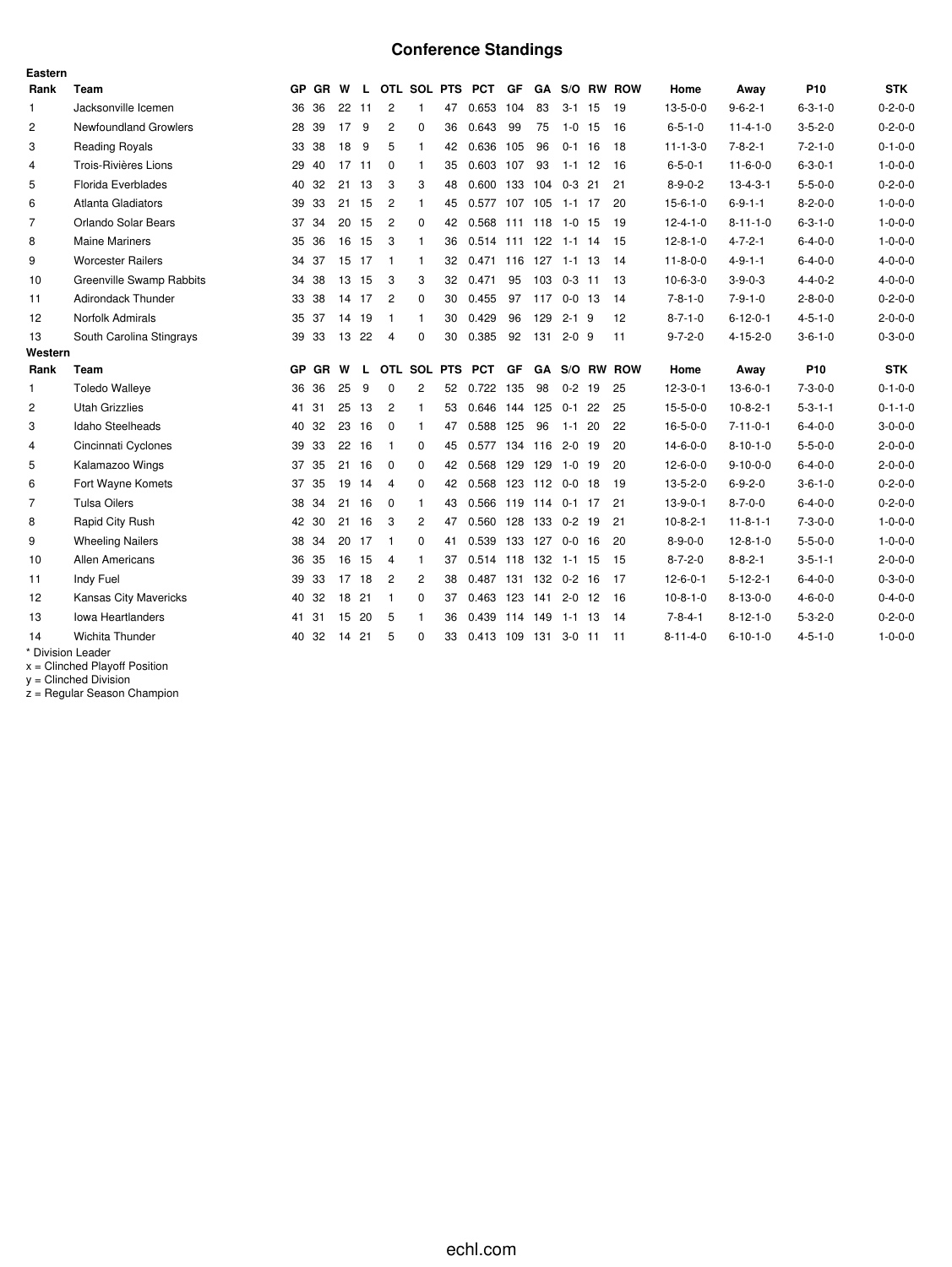### **Attendance Report**

| Team                  | Yesterday | <b>Total</b> | Games | Average |
|-----------------------|-----------|--------------|-------|---------|
| Toledo                | 8008      | 120942       | 16    | 7559    |
| Fort Wayne            |           | 133205       | 20    | 6660    |
| Jacksonville          |           | 110888       | 18    | 6160    |
| Tulsa                 |           | 122381       | 23    | 5321    |
| Cincinnati            | 7387      | 103879       | 20    | 5194    |
| Orlando               |           | 85410        | 17    | 5024    |
| Idaho                 | 5196      | 103983       | 21    | 4952    |
| Florida               |           | 93062        | 19    | 4898    |
| Utah                  |           | 76008        | 20    | 3800    |
| Worcester             |           | 67223        | 19    | 3538    |
| Indy                  |           | 66090        | 19    | 3478    |
| Adirondack            | 3814      | 53779        | 16    | 3361    |
| Kalamazoo             |           | 59579        | 18    | 3310    |
| Wichita               | 4322      | 75851        | 23    | 3298    |
| South Carolina        |           | 59165        | 18    | 3287    |
| <b>Trois-Rivières</b> |           | 37734        | 12    | 3145    |
| Rapid City            |           | 65904        | 21    | 3138    |
| Allen                 | 4065      | 52246        | 17    | 3073    |
| Atlanta               |           | 65626        | 22    | 2983    |
| Reading               |           | 44168        | 15    | 2945    |
| Greenville            | 4847      | 55134        | 19    | 2902    |
| Kansas City           |           | 52868        | 19    | 2783    |
| Norfolk               | 3239      | 43778        | 16    | 2736    |
| Maine                 | 2113      | 55462        | 21    | 2641    |
| lowa                  | 2744      | 36891        | 20    | 1845    |
| Newfoundland          |           | 20745        | 12    | 1729    |
| Wheeling              |           | 27193        | 17    | 1600    |
| League                | 45735     | 1889194      | 498   | 3794    |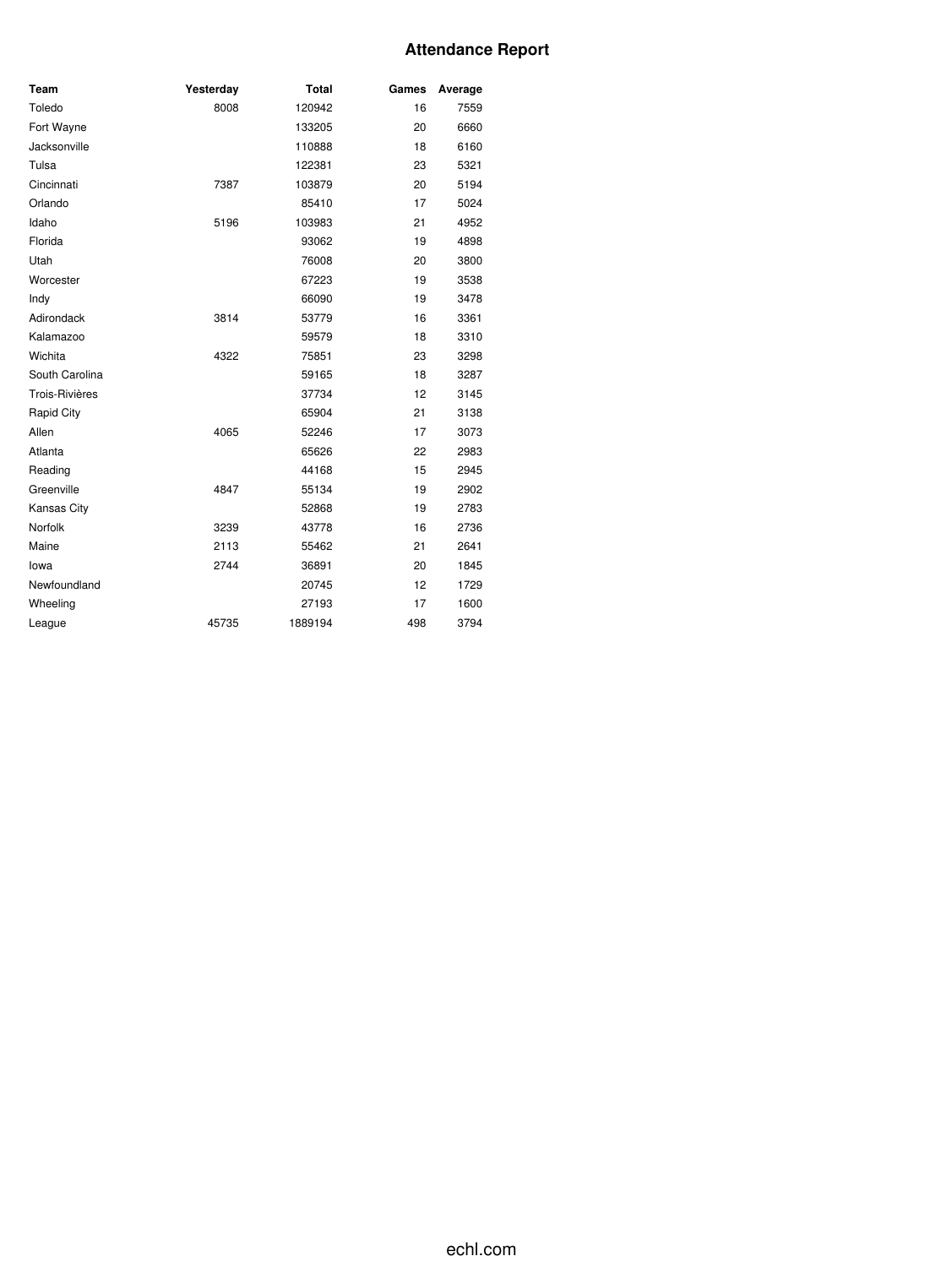# **Leaders (Overall)**

| <b>Top 20 Scorers</b> |         |                       |            |    |    |    |            |  |  |  |  |  |  |
|-----------------------|---------|-----------------------|------------|----|----|----|------------|--|--|--|--|--|--|
| Rank                  |         | Player                | Team       | GР | G  | A  | <b>PTS</b> |  |  |  |  |  |  |
| 1                     |         | <b>Blake Winiecki</b> | <b>FLA</b> | 37 | 19 | 26 | 45         |  |  |  |  |  |  |
| 2                     |         | Chad Costello         | <b>ALN</b> | 36 | 17 | 26 | 43         |  |  |  |  |  |  |
| 3                     |         | <b>TJ Hensick</b>     | <b>TOL</b> | 35 | 17 | 25 | 42         |  |  |  |  |  |  |
| $\overline{4}$        |         | A.J. White            | <b>IDH</b> | 40 | 16 | 24 | 40         |  |  |  |  |  |  |
| 5                     |         | Logan Nelson          | RC         | 36 | 11 | 28 | 39         |  |  |  |  |  |  |
| 6                     |         | Dylan Sadowy          | <b>TUL</b> | 37 | 21 | 17 | 38         |  |  |  |  |  |  |
| $\overline{7}$        |         | John McCarron         | <b>FLA</b> | 37 | 16 | 22 | 38         |  |  |  |  |  |  |
| 8                     |         | Alex Aleardi          | <b>FLA</b> | 38 | 18 | 19 | 37         |  |  |  |  |  |  |
| 9                     |         | Nick Pastujov         | KC.        | 32 | 16 | 21 | 37         |  |  |  |  |  |  |
| 10                    |         | Joe Pendenza          | <b>FLA</b> | 40 | 16 | 21 | 37         |  |  |  |  |  |  |
| 11                    | *       | Luc Brown             | <b>IDH</b> | 40 | 14 | 23 | 37         |  |  |  |  |  |  |
| 12                    |         | Darik Angeli          | KC         | 32 | 14 | 22 | 36         |  |  |  |  |  |  |
| 13                    | $\star$ | Jack Doremus          | <b>TUL</b> | 35 | 17 | 18 | 35         |  |  |  |  |  |  |
| 14                    |         | Nick Hutchison        | <b>WHL</b> | 25 | 12 | 23 | 35         |  |  |  |  |  |  |
| 15                    |         | Jack Combs            | <b>ALN</b> | 26 | 12 | 22 | 34         |  |  |  |  |  |  |
| 16                    |         | Jared Thomas          | <b>IND</b> | 35 | 9  | 25 | 34         |  |  |  |  |  |  |
| 17                    |         | Brayden Watts         | <b>WIC</b> | 36 | 8  | 26 | 34         |  |  |  |  |  |  |
| 18                    |         | Several Players Tied  |            |    |    | 33 |            |  |  |  |  |  |  |

# **Minor Penalties**

| Rank                    | Player                    | Team           |           | GP MinPen               |
|-------------------------|---------------------------|----------------|-----------|-------------------------|
| $\mathbf{1}$            | Andrew Nielsen            | <b>UTA</b>     | 36        | 42                      |
| $\overline{2}$          | Mikael Robidoux           | KC             | 25        | 31                      |
| 3                       | Sam Thibault              | <b>NOR</b>     | 33        | 30                      |
| $\overline{\mathbf{4}}$ | Loren Ulett               | KC             | 36        | 29                      |
| 5                       | Marcus Crawford           | KC             | 39        | 29                      |
|                         | <b>Power Play Goals</b>   |                |           |                         |
| Rank                    | Player                    | Team           | <b>GP</b> | <b>PPG</b>              |
| 1                       | A.J. White                | <b>IDH</b>     | 40        | 8                       |
| $\overline{2}$          | Peter Abbandonato         | <b>TR</b>      | 18        | 7                       |
| 3                       | Yushiroh Hirano           | CIN            | 25 7      |                         |
| $\overline{\mathbf{4}}$ | Ross Olsson               | WOR            | 25        | 7                       |
| 5                       | Darik Angeli              | KC             | 32        | 7                       |
| <b>Shots</b>            |                           |                |           |                         |
| Rank                    | Player                    | Team           | <b>GP</b> | <b>Shots</b>            |
| 1                       | Logan Nelson              | R <sub>C</sub> | 36        | 173                     |
| $\overline{2}$          | Spencer Watson            | IND.           | 37        | 149                     |
| 3                       | $\star$<br>Jack Doremus   | <b>TUL</b>     | 35        | 148                     |
| $\overline{\mathbf{4}}$ | Dylan Sadowy              | <b>TUL</b>     | 37        | 141                     |
| 5                       | <b>Justin Florek</b>      | SC             | 37        | 133                     |
|                         | <b>Game Winning Goals</b> |                |           |                         |
| Rank                    | Player                    | Team           | GP        | <b>GWG</b>              |
| 1                       | Cody Sylvester            | ATL            | 36        | 5                       |
| 2                       | Several Players Tied      |                |           | $\overline{\mathbf{4}}$ |

#### **Shootout Goals**

| Rank | Player               | Team SC |  |
|------|----------------------|---------|--|
|      | Several Players Tied |         |  |

**Rank Player Team SOG SOA**

| Goals                          |                                      |            |    |                         |    |      |
|--------------------------------|--------------------------------------|------------|----|-------------------------|----|------|
| Rank                           | Player                               | Team       | GР | G                       |    |      |
| 1                              | Dylan Sadowy                         | <b>TUL</b> | 37 | 21                      |    |      |
| $\overline{c}$                 | <b>Blake Winiecki</b>                | <b>FLA</b> | 37 | 19                      |    |      |
| 3                              | Alex Aleardi                         | <b>FLA</b> | 38 | 18                      |    |      |
| 4                              | Spencer Watson                       | <b>IND</b> | 37 | 18                      |    |      |
| 5                              | Several Players Tied                 |            |    | 17                      |    |      |
| Assists                        |                                      |            |    |                         |    |      |
| Rank                           | Player                               | Team       | GP | A                       |    |      |
| 1                              | Logan Nelson                         | <b>RC</b>  | 36 | 28                      |    |      |
| $\overline{c}$                 | <b>Chad Costello</b>                 | <b>ALN</b> | 36 | 26                      |    |      |
| 3                              | Mike Lee                             | <b>IND</b> | 36 | 26                      |    |      |
| 4                              | <b>Brayden Watts</b>                 | <b>WIC</b> | 36 | 26                      |    |      |
| 5                              | <b>Blake Winiecki</b>                | <b>FLA</b> | 37 | 26                      |    |      |
|                                |                                      |            |    |                         |    |      |
| <b>Penalty Minutes</b>         |                                      |            | GP | PIM                     |    |      |
| Rank                           | Player                               | Team       |    |                         |    |      |
| 1                              | Mikael Robidoux                      | KC         | 25 | 212                     |    |      |
| $\overline{c}$                 | * Riley McKay                        | <b>IND</b> | 28 | 122                     |    |      |
| 3                              | Andrew Nielsen                       | <b>UTA</b> | 36 | 114                     |    |      |
| 4                              | Loren Ulett                          | KC         | 36 | 113                     |    |      |
| 5                              | Luke Nogard                          | ATL        | 29 | 103                     |    |      |
| <b>Major Penalties</b><br>Rank | Player                               | Team       | GР | MajPen                  |    |      |
| 1                              | Mikael Robidoux                      | KC         | 25 | 10                      |    |      |
| 2                              | Michael Turner                       | ATL        | 37 | 8                       |    |      |
| 3                              | Shaw Boomhower                       | <b>WHL</b> | 20 | 7                       |    |      |
| 4                              | * Nico Blachman                      | SC         | 20 | 7                       |    |      |
| 5                              | Several Players Tied                 |            |    | 6                       |    |      |
|                                |                                      |            |    |                         |    |      |
| Rank                           | <b>Short Handed Goals</b><br>Player  | Team       | GР | SHG                     |    |      |
| 1                              | Matthew Boucher                      | <b>UTA</b> | 17 | 4                       |    |      |
| 2                              | <b>Trey Bradley</b>                  | <b>UTA</b> | 25 | $\overline{4}$          |    |      |
| 3                              | John McCarron                        | <b>FLA</b> | 37 | 4                       |    |      |
| 4                              | Several Players Tied                 |            |    | 3                       |    |      |
|                                |                                      |            |    |                         |    |      |
|                                |                                      |            |    |                         |    |      |
| Rank                           | <b>Shooting Percentage</b><br>Player |            |    | Team GP Goals Shots PCT |    |      |
| 1                              | Ryan Lohin                           | <b>ALN</b> | 6  | 6                       | 18 | 33.3 |
| 2                              | Lewis Zerter-Gossage                 | <b>MNE</b> | 7  | 7                       | 23 | 30.4 |
| 3                              | Justin Almeida                       | WHL        | 20 | 16                      | 58 | 27.6 |
| 4                              | * Cole Coskey                        | <b>WOR</b> | 9  | 5                       | 19 | 26.3 |
| 5                              | Lynden McCallum                      | <b>FW</b>  | 6  | 6                       | 23 | 26.1 |
|                                |                                      |            |    |                         |    |      |
| <b>Plus/Minus</b><br>Rank      | Player                               | Team       | GP | $+/-$                   |    |      |
| 1                              | <b>TJ Hensick</b>                    | <b>TOL</b> | 35 | 23                      |    |      |
| $\overline{c}$                 | * Luke Martin                        | <b>UTA</b> | 35 | 23                      |    |      |
| 3                              | Charle-Edouard D'Astous              | <b>UTA</b> | 30 | 20                      |    |      |
| 4                              | * Xavier Bouchard                    | <b>FLA</b> | 33 | 20                      |    |      |
| 5                              | John McCarron                        | <b>FLA</b> | 37 | 20                      |    |      |
|                                | <b>Shootout Percentage</b>           |            |    |                         |    |      |
|                                |                                      |            |    |                         |    |      |

**Rank Player Team SOG SOA SO%** 1 Several Players Tied 100.0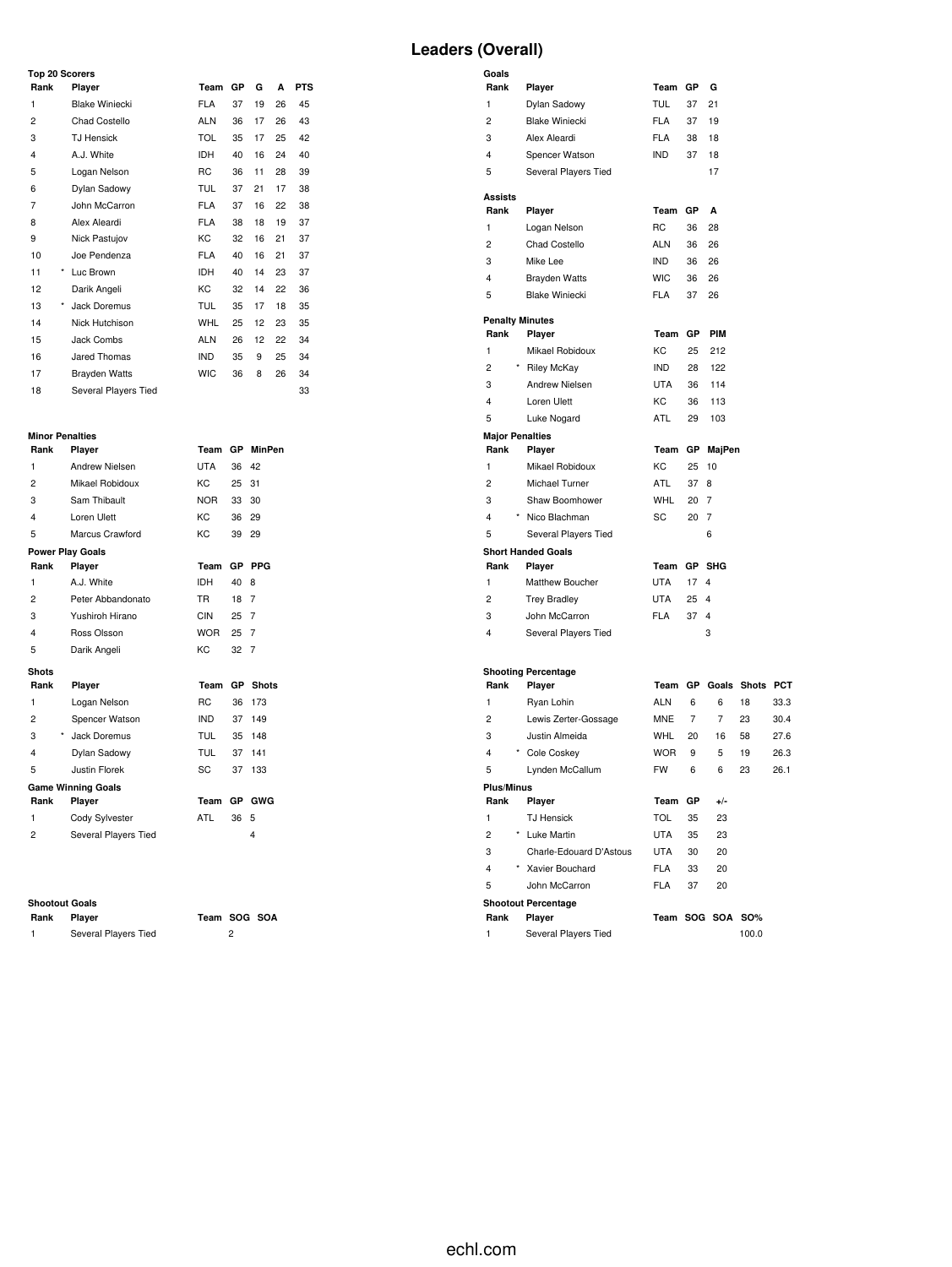# **Leading Goalies**

|                |   | Top 15 Goalies (by GAA)    |                  |      |         |                |                |                |                |                |    |                |                |                      |                      |                    |               |         |            |            |                |            |        |
|----------------|---|----------------------------|------------------|------|---------|----------------|----------------|----------------|----------------|----------------|----|----------------|----------------|----------------------|----------------------|--------------------|---------------|---------|------------|------------|----------------|------------|--------|
| Rank           |   | Player                     | Team             | GP   | Mins    | w              | L              | OTL            | SOL            | <b>SO</b>      | GΑ |                | <b>GAA SOW</b> |                      | SOL SOGA             | <b>SOA</b>         | <b>SO%</b>    | SΑ      | <b>SVS</b> | $SV\%$     |                |            |        |
| 1              |   | Daniel Mannella            | <b>TUL</b>       | 20   | 1173    | 14             | 4              | 0              | 1              | 1              | 41 | $2.10 \quad 0$ |                | $\mathbf{1}$         | 3                    | 6                  | 0.500 565 524 |         |            | 0.927      |                |            |        |
| $\overline{c}$ |   | Jake Kupsky                | <b>IDH</b>       | 19   | 997     | 10             | 7              | 0              | 0              | $\overline{c}$ | 35 | $2.11 \quad 0$ |                | 0                    | $\mathbf 0$          | 0                  | 0.000         | 426     | 391        | 0.918      |                |            |        |
| 3              |   | <b>Charles Williams</b>    | <b>JAX</b>       | 15   | 908     | 9              | 5              | $\mathbf 0$    | $\mathbf{1}$   | $\mathbf{1}$   | 32 | $2.11 \quad 0$ |                | $\mathbf{1}$         | $\overline{2}$       | 3                  | 0.333         | 383     | 351        | 0.916      |                |            |        |
| 4              |   | <b>Tyler Parks</b>         | ATL              | 23   | 1376    | 16             | $\overline{4}$ | $\overline{c}$ | 1              | $\overline{c}$ | 49 | $2.14$ 1       |                | $\mathbf{1}$         | $\mathbf{1}$         | 5                  | 0.800 711 662 |         |            | 0.931      |                |            |        |
| 5              |   | * Trent Miner              | <b>UTA</b>       | 14   | 801     | 10             | $\overline{4}$ | 0              | 0              | $\overline{4}$ | 30 | $2.25 \quad 0$ |                | 0                    | $\mathbf 0$          | 0                  | 0.000 392 362 |         |            | 0.923      |                |            |        |
| 6              |   | Lukas Parik                | <b>RC</b>        |      | 16 967  | 9              | 4              | $\overline{c}$ | 1              | 1              | 38 | $2.36$ 0       |                | $\mathbf{1}$         | $\overline{c}$       | $\overline{c}$     | 0.000         |         | 524 486    | 0.927      |                |            |        |
| 7              |   | John Lethemon              | GRN              |      | 14 791  | 5              | 6              | $\mathbf{1}$   | $\overline{c}$ | $\mathbf{1}$   | 32 | $2.43 \quad 0$ |                | $\overline{c}$       | 3                    | 5                  | 0.400         |         | 363 331    | 0.912      |                |            |        |
| 8              |   | <b>Billy Christopoulos</b> | <b>TOL</b>       |      | 17 1004 | 13             | $\overline{2}$ | 0              | $\overline{2}$ | 0              | 41 | $2.45$ 0       |                | $\overline{2}$       | $\overline{4}$       | $\overline{7}$     | 0.429 525 484 |         |            | 0.922      |                |            |        |
| 9              |   | Parker Gahagen             | <b>FLA</b>       | 15   | 890     | $\overline{7}$ | 6              | $\mathbf{1}$   | $\mathbf{1}$   | $\overline{2}$ | 37 | $2.49$ 0       |                | $\mathbf{1}$         | $\mathbf{1}$         | 3                  | 0.667         | 396 359 |            | 0.907      |                |            |        |
| 10             |   | <b>Brad Barone</b>         | ORL              | 22   | 1224    | 13             | 6              | $\mathbf{1}$   | 0              | $\mathbf{1}$   | 51 | $2.50$ 1       |                | 0                    | $\mathbf{1}$         | 3                  | 0.667 706 655 |         |            | 0.928      |                |            |        |
| 11             |   | Mat Robson                 | <b>CIN</b>       | 17   | 1028    | 10             | 6              | $\mathbf{1}$   | 0              | $\mathbf{1}$   | 43 | $2.51 \quad 1$ |                | $\mathbf 0$          | $\mathbf 0$          | 3                  | 1.000         | 438     | 395        | 0.902      |                |            |        |
| 12             |   | Pat Nagle                  | <b>REA</b>       |      | 12 722  | $\overline{7}$ | $\overline{2}$ | $\overline{c}$ | $\mathbf{1}$   | $\mathbf{1}$   | 31 | $2.58$ 0       |                | $\mathbf{1}$         | $\overline{2}$       | 5                  | 0.600         |         | 424 393    | 0.927      |                |            |        |
| 13             |   | Evan Cormier               | <b>NFL</b>       | 15   | 907     | 10             | $\overline{4}$ | $\mathbf{1}$   | 0              | $\mathbf{1}$   | 39 | $2.58$ 1       |                | 0                    | $\overline{1}$       | $\overline{4}$     | 0.750         |         | 406 367    | 0.904      |                |            |        |
| 14             |   | <b>Philippe Desrosiers</b> | TR               | 15   | 885     | 12             | 3              | 0              | 0              | $\mathbf{1}$   | 39 | $2.64$ 0       |                | 0                    | $\mathbf 0$          | 0                  | 0.000         |         | 477 438    | 0.918      |                |            |        |
| 15             |   | Cale Morris                | <b>IND</b>       | 14   | 807     | 6              | 5              | $\mathbf{1}$   | 1              | 1              | 38 | $2.82 \quad 0$ |                | $\mathbf{1}$         | $\mathbf{1}$         | 3                  | 0.667 372 334 |         |            | 0.898      |                |            |        |
|                |   |                            |                  |      |         |                |                |                |                |                |    |                |                |                      |                      |                    |               |         |            |            |                |            |        |
| Wins<br>Rank   |   | Player                     | Team             | W    |         |                |                |                |                |                |    |                |                | <b>Saves</b><br>Rank |                      | Player             |               |         |            | Team SVS   |                |            |        |
| 1              |   | <b>Tyler Parks</b>         | <b>ATL</b>       | 16   |         |                |                |                |                |                |    |                |                | 1                    |                      | Evan Buitenhuis    |               |         |            | <b>WIC</b> | 903            |            |        |
| $\overline{c}$ | * | Daniel Mannella            | <b>TUL</b>       | 14   |         |                |                |                |                |                |    |                |                | $\overline{c}$       |                      | Jeremy Brodeur     |               |         |            | <b>MNE</b> | 670            |            |        |
| 3              |   | <b>Billy Christopoulos</b> | <b>TOL</b>       | 13   |         |                |                |                |                |                |    |                |                | 3                    |                      | <b>Tyler Parks</b> |               |         |            | ATL        | 662            |            |        |
| 4              |   | <b>Brad Barone</b>         | ORL              | 13   |         |                |                |                |                |                |    |                |                | 4                    |                      | <b>Brad Barone</b> |               |         |            | ORL        | 655            |            |        |
| 5              |   | <b>Philippe Desrosiers</b> | TR               | 12   |         |                |                |                |                |                |    |                |                | 5                    |                      | * Trevor Gorsuch   |               |         |            | KAL        | 576            |            |        |
|                |   |                            |                  |      |         |                |                |                |                |                |    |                |                |                      |                      |                    |               |         |            |            |                |            |        |
|                |   |                            |                  |      |         |                |                |                |                |                |    |                |                |                      | Save Percentage      |                    |               |         |            |            |                |            |        |
| Losses<br>Rank |   | Player                     | Team             | L    |         |                |                |                |                |                |    |                |                | Rank                 |                      | Player             |               |         |            | Team       | GА             | <b>SVS</b> | $SV\%$ |
| 1              |   | Evan Buitenhuis            | <b>WIC</b>       | 15   |         |                |                |                |                |                |    |                |                | $\mathbf{1}$         |                      | <b>Tyler Parks</b> |               |         |            | ATL        | 49             | 662        | 0.931  |
| 2              |   | Ryan Bednard               | SC               | 11   |         |                |                |                |                |                |    |                |                | 2                    |                      | <b>Brad Barone</b> |               |         |            | ORL        | 51             | 655        | 0.928  |
| 3              |   | David Tendeck              | <b>RC</b>        | 11   |         |                |                |                |                |                |    |                |                | 3                    |                      | * Lukas Parik      |               |         |            | RC         | 38             | 486        | 0.927  |
| 4              |   | Several Goaltenders Tied   |                  | 9    |         |                |                |                |                |                |    |                |                | 4                    |                      | Daniel Mannella    |               |         |            | <b>TUL</b> | 41             | 524        | 0.927  |
|                |   |                            |                  |      |         |                |                |                |                |                |    |                |                | 5                    |                      | Pat Nagle          |               |         |            | <b>REA</b> | 31             | 393        | 0.927  |
| Mins           |   |                            |                  |      |         |                |                |                |                |                |    |                |                |                      | <b>Shootout Wins</b> |                    |               |         |            |            |                |            |        |
| Rank           |   | Player                     | <b>Team Mins</b> |      |         |                |                |                |                |                |    |                |                | Rank                 |                      | Player             |               |         |            | Team SOW   |                |            |        |
| $\mathbf{1}$   |   | Evan Buitenhuis            | <b>WIC</b>       | 1641 |         |                |                |                |                |                |    |                |                | 1                    |                      | Evan Buitenhuis    |               |         |            | <b>WIC</b> | $\overline{2}$ |            |        |
| 2              |   | <b>Tyler Parks</b>         | ATL              | 1376 |         |                |                |                |                |                |    |                |                | 2                    |                      | Ryan Bednard       |               |         |            | SC         | $\overline{2}$ |            |        |
| 3              |   | Jeremy Brodeur             | <b>MNE</b>       | 1250 |         |                |                |                |                |                |    |                |                | 3                    |                      | Dylan Wells        |               |         |            | <b>NOR</b> | $\overline{c}$ |            |        |
| 4              |   | <b>Brad Barone</b>         | ORL              | 1224 |         |                |                |                |                |                |    |                |                | 4                    |                      | * Tyler Wall       |               |         |            | <b>JAX</b> | $\overline{2}$ |            |        |
|                |   |                            |                  |      |         |                |                |                |                |                |    |                |                |                      |                      |                    |               |         |            |            |                |            |        |

#### **Shutouts**

| Rank          | <b>Plaver</b>            | Team SO    |   |
|---------------|--------------------------|------------|---|
|               | * Trent Miner            | <b>UTA</b> | 4 |
| $\mathcal{P}$ | Several Goaltenders Tied |            |   |

 Brad Barone ORL 1224 \* Trevor Gorsuch KAL 1193

*\* indicates rookie*

Several Goaltenders Tied 1

**Rank Player Team Saves Att SO%** 1 Several Goaltenders Tied 1.000

**Shootout Percentage**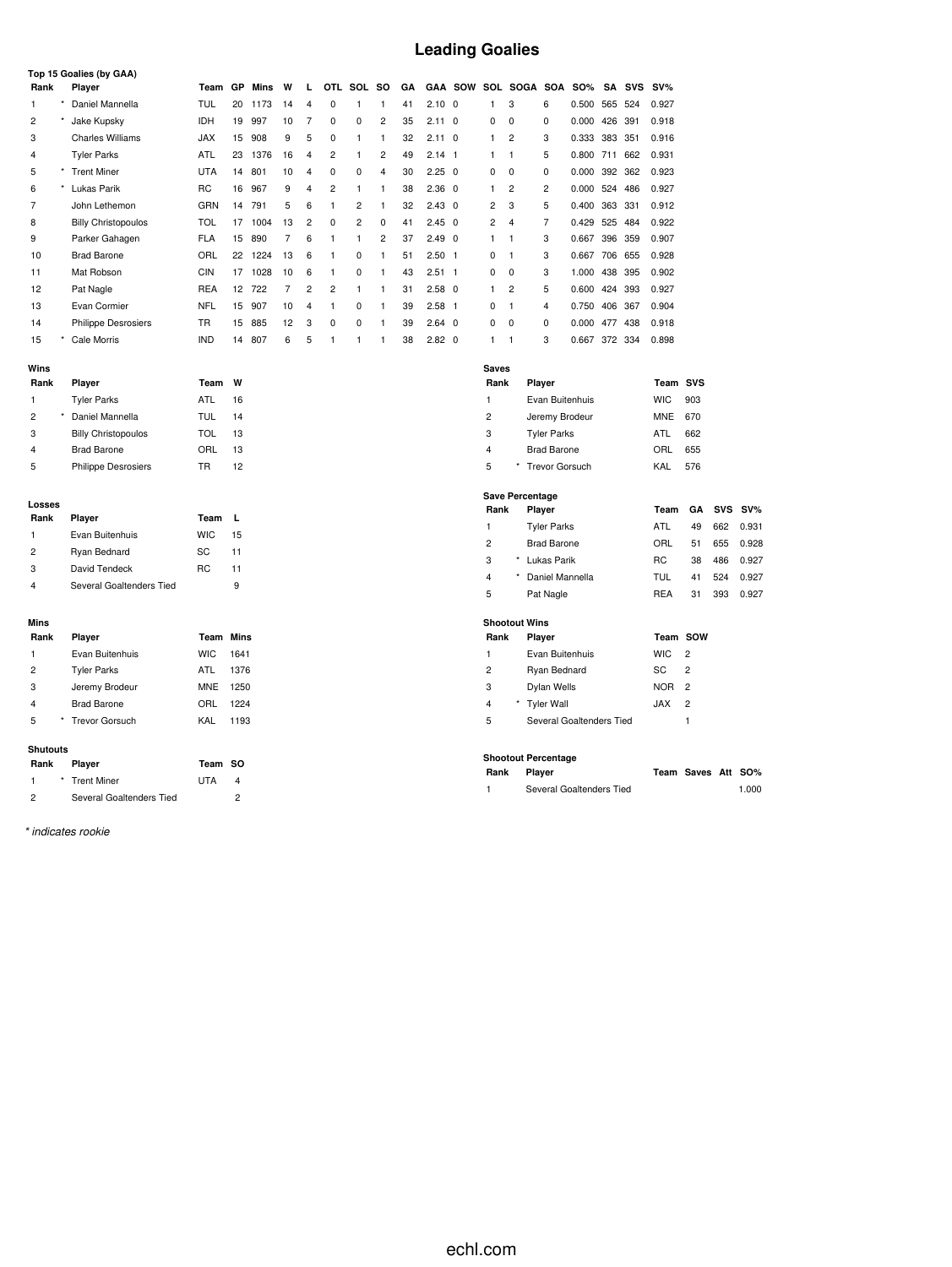### **Top 20 Scorers**

| Rank           |            | Player                | Team       | GP | G  | A  | <b>PTS</b> |
|----------------|------------|-----------------------|------------|----|----|----|------------|
| 1              | *          | Luc Brown             | <b>IDH</b> | 40 | 14 | 23 | 37         |
| $\overline{2}$ | $\star$    | Jack Doremus          | TUL        | 35 | 17 | 18 | 35         |
| 3              | $^{\star}$ | Mason Mannek          | <b>UTA</b> | 41 | 13 | 17 | 30         |
| $\overline{4}$ | *          | Carter Johnson        | <b>WIC</b> | 38 | 11 | 19 | 30         |
| 5              | $\star$    | Gavin Gould           | <b>ALN</b> | 28 | 10 | 19 | 29         |
| 6              | $\star$    | Jake Jaremko          | <b>FLA</b> | 39 | 9  | 20 | 29         |
| 7              | $\star$    | Yauheni Aksiantsiuk   | <b>IDH</b> | 25 | 16 | 11 | 27         |
| 8              | $\star$    | Matt Alvaro           | <b>FW</b>  | 37 | 14 | 13 | 27         |
| 9              | $^{\star}$ | Jack Billings         | IA         | 36 | 12 | 15 | 27         |
| 10             | $\star$    | <b>Brandon Cutler</b> | UTA        | 23 | 10 | 17 | 27         |
| 11             | $^{\star}$ | Josh Maniscalco       | <b>WHL</b> | 32 | 8  | 19 | 27         |
| 12             | $^{\star}$ | Luke Martin           | <b>UTA</b> | 35 | 7  | 20 | 27         |
| 13             | $^{\star}$ | <b>Kaid Oliver</b>    | IA         | 39 | 6  | 21 | 27         |
| 14             | $^{\star}$ | Cam Hausinger         | <b>WHL</b> | 37 | 11 | 15 | 26         |
| 15             | *          | Nick Master           | <b>MNE</b> | 25 | 9  | 17 | 26         |
| 16             | *          | Benjamin Tardif       | <b>UTA</b> | 23 | 5  | 21 | 26         |
| 17             |            | Several Players Tied  |            |    |    |    | 25         |

# **Minor Penalties**

| Rank                    |            | Player                    | Team        | <b>GP</b> | <b>MinPen</b>   |
|-------------------------|------------|---------------------------|-------------|-----------|-----------------|
| 1                       | $^{\star}$ | <b>Riley McKay</b>        | <b>IND</b>  | 28        | 26              |
| $\overline{2}$          |            | * Gabe Guertler           | ATL         | 38        | 22              |
| 3                       | $\star$    | <b>Alex Brink</b>         | SC          | 38        | 21              |
| $\overline{\mathbf{4}}$ | $^\star$   | Jimmy Soper               | <b>TUL</b>  | 37        | 19              |
| 5                       | *          | Luke Lynch                | <b>XAL.</b> | 28        | 17              |
|                         |            | <b>Power Play Goals</b>   |             |           |                 |
| Rank                    |            | Player                    | Team        | <b>GP</b> | <b>PPG</b>      |
| 1                       |            | Orrin Centazzo            | <b>NFL</b>  | 22        | 6               |
| 2                       |            | * Bryce Misley            | IA          | 29        | 6               |
| 3                       | $\star$    | Luc Brown                 | <b>IDH</b>  | 40        | 6               |
| $\overline{\mathbf{4}}$ | $^{\star}$ | Kris Bennett              | IA          | 19        | 5               |
| 5                       | $\star$    | Matt Alvaro               | <b>FW</b>   | 37        | 5               |
| <b>Shots</b>            |            |                           |             |           |                 |
| Rank                    |            | Player                    | Team        |           | <b>GP</b> Shots |
| 1                       |            | * Jack Doremus            | <b>TUL</b>  | 35        | 148             |
| 2                       |            | * Luc Brown               | IDH         | 40        | 129             |
| 3                       | $\star$    | Josh Maniscalco           | WHL         | 32        | 123             |
| $\overline{\mathbf{4}}$ | $\star$    | Patrick Grasso            | ADK         | 33        | 106             |
| 5                       | $^{\star}$ | Luke Martin               | UTA         | 35        | 103             |
|                         |            | <b>Game Winning Goals</b> |             |           |                 |
| Rank                    |            | Player                    | Team        | <b>GP</b> | GWG             |
| 1                       | ×          | Nick Master               | <b>MNE</b>  | 25        | 4               |
| $\overline{2}$          |            | Several Players Tied      |             |           | 3               |
|                         |            |                           |             |           |                 |

#### **Shootout Goals**

| Player |
|--------|
|        |

**Rank Player Team SOG SOA** 1 Several Players Tied 1

# **Leaders (Rookies)**

| Goals<br>Rank          |          | Player                    | Team       | GP | G              |
|------------------------|----------|---------------------------|------------|----|----------------|
| 1                      | *        | Jack Doremus              | TUL        | 35 | 17             |
| $\overline{2}$         |          | Yauheni Aksiantsiuk       | IDH        | 25 | 16             |
| 3                      |          |                           | KAL        |    |                |
|                        |          | * Logan Lambdin           |            | 31 | 15             |
| 4                      |          | Several Players Tied      |            |    | 14             |
| Assists                |          |                           |            |    |                |
| Rank                   |          | Player                    | Team       | GР | A              |
| 1                      | ×        | Luc Brown                 | <b>IDH</b> | 40 | 23             |
| $\overline{c}$         | ×        | Benjamin Tardif           | <b>UTA</b> | 23 | 21             |
| 3                      |          | * Kaid Oliver             | IA         | 39 | 21             |
| 4                      |          | * Luke Martin             | UTA        | 35 | 20             |
| 5                      | $^\star$ | Jake Jaremko              | <b>FLA</b> | 39 | 20             |
|                        |          | <b>Penalty Minutes</b>    |            |    |                |
| Rank                   |          | Player                    | Team       | GР | PIM            |
| 1                      | ×        | <b>Riley McKay</b>        | <b>IND</b> | 28 | 122            |
| $\overline{c}$         |          | * Nico Blachman           | SC         | 20 | 81             |
| 3                      |          | * Jordan Schneider        | <b>IND</b> | 33 | 75             |
| 4                      | $\star$  | Jimmy Soper               | <b>TUL</b> | 37 | 73             |
| 5                      | $\star$  | Jack Van Boekel           | <b>CIN</b> | 23 | 70             |
| <b>Major Penalties</b> |          |                           |            |    |                |
| Rank                   |          | Player                    | Team       | GР | MajPen         |
| 1                      | ×        | Nico Blachman             | SC         | 20 | $\overline{7}$ |
| $\overline{c}$         |          | Several Players Tied      |            |    | 6              |
|                        |          |                           |            |    |                |
|                        |          | <b>Short Handed Goals</b> |            |    |                |
| Rank                   |          | Player                    | Team       |    | GP SHG         |
| 1                      |          | * Brandon Cutler          | <b>UTA</b> | 23 | 3              |
| $\overline{2}$         |          | * Todd Burgess            | NFL        | 3  | $\overline{2}$ |
| 3                      | $^\star$ | <b>Raymond Brice</b>      | KAL        | 37 | $\overline{2}$ |
| 4                      |          | Several Players Tied      |            |    | $\mathbf{1}$   |
|                        |          |                           |            |    |                |

#### **Shooting Percentage**

| Rank              |            | Player                     | Team       | GP | Goals       | <b>Shots</b> | РСТ  |
|-------------------|------------|----------------------------|------------|----|-------------|--------------|------|
| 1                 | $^{\star}$ | Cole Coskey                | <b>WOR</b> | 9  | 5           | 19           | 26.3 |
| 2                 | *          | Yauheni Aksiantsiuk        | <b>IDH</b> | 25 | 16          | 67           | 23.9 |
| 3                 | $\star$    | Orrin Centazzo             | NFL        | 22 | 12          | 51           | 23.5 |
| 4                 | *          | Quinn Ryan                 | <b>UTA</b> | 38 | 10          | 45           | 22.2 |
| 5                 | $\star$    | Lincoln Griffin            | <b>CIN</b> | 30 | 12          | 56           | 21.4 |
| <b>Plus/Minus</b> |            |                            |            |    |             |              |      |
| Rank<br>Player    |            |                            | Team       | GР | $+/-$       |              |      |
| 1                 | $^{\star}$ | Luke Martin                | <b>UTA</b> | 35 | 23          |              |      |
| $\overline{c}$    | $\star$    | Xavier Bouchard            | <b>FLA</b> | 33 | 20          |              |      |
| 3                 | $\star$    | <b>Brandon Cutler</b>      | <b>UTA</b> | 23 | 15          |              |      |
| 4                 | $^\star$   | Derek Topatigh             | ATL        | 36 | 15          |              |      |
| 5                 | *          | Casey Johnson              | <b>IDH</b> | 39 | 15          |              |      |
|                   |            | <b>Shootout Percentage</b> |            |    |             |              |      |
| Rank              |            | Player                     | Team       |    | SOG SOA SO% |              |      |
| 1                 |            | Several Players Tied       |            |    |             | 100.0        |      |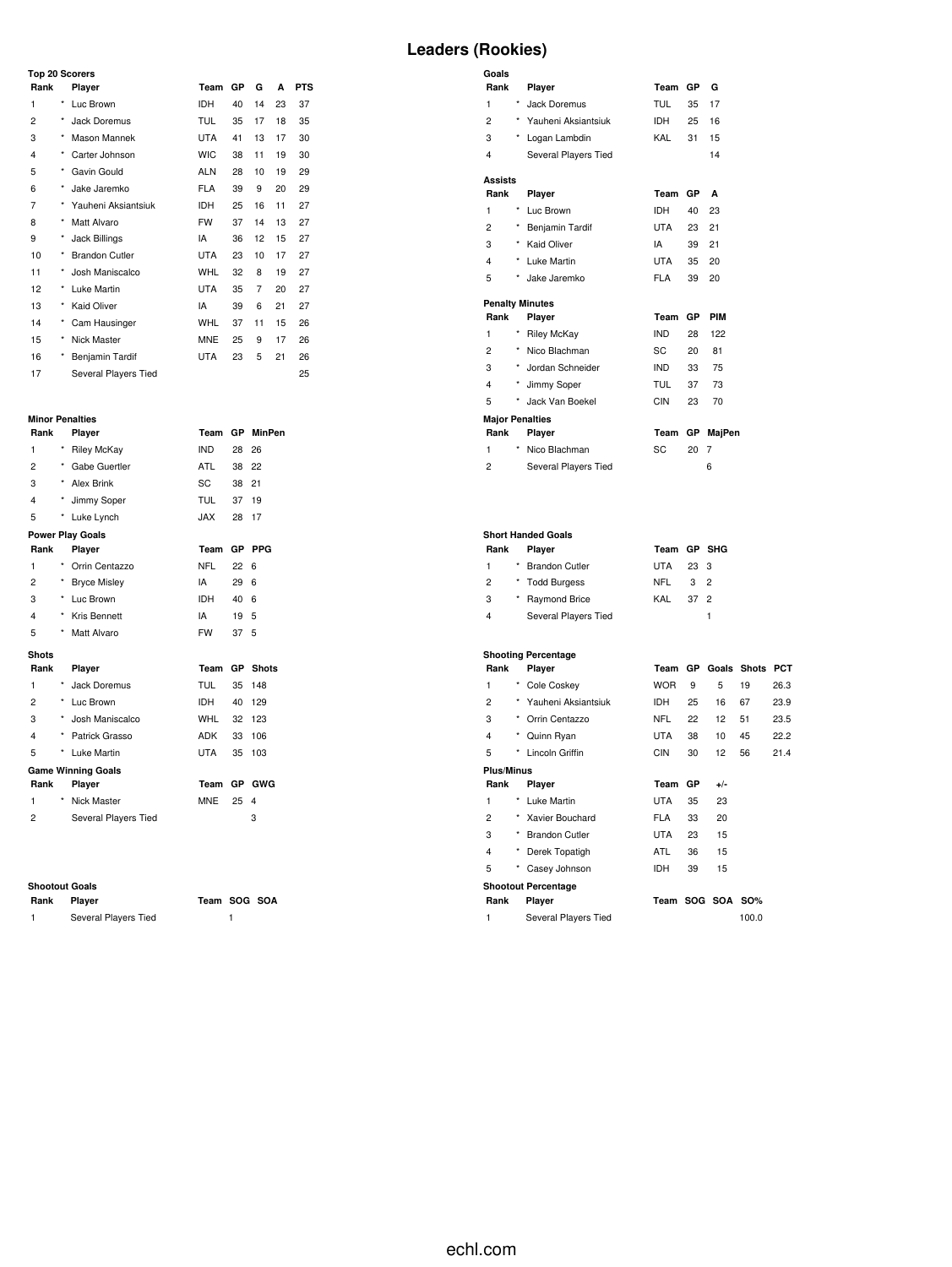### **Top 20 Scorers**

|  | Leaders (Defencemen) |
|--|----------------------|
|--|----------------------|

|                | <b>Top 20 Scorers</b>     |                |      |                         |    |            |
|----------------|---------------------------|----------------|------|-------------------------|----|------------|
| Rank           | Player                    | Team           | GР   | G                       | А  | <b>PTS</b> |
| 1              | Charle-Edouard D'Astous   | <b>UTA</b>     | 30   | 15                      | 18 | 33         |
| 2              | Marcus Crawford           | KC             | 39   | 7                       | 25 | 32         |
| 3              | Will Graber               | FW             | 24   | 11                      | 20 | 31         |
| 4              | Mike Lee                  | IND            | 36   | 5                       | 26 | 31         |
| 5              | * Josh Maniscalco         | <b>WHL</b>     | 32   | 8                       | 19 | 27         |
| 6              | Andrew Nielsen            | UTA            | 36   | 8                       | 19 | 27         |
| 7              | * Luke Martin             | UTA            | 35   | 7                       | 20 | 27         |
| 8              | Tim Davison               | ATL            | 37   | 6                       | 20 | 26         |
| 9              | * Chris Ortiz             | <b>WHL</b>     | 30   | 9                       | 16 | 25         |
| 10             | Michael Brodzinski        | ORL            | 34   | 6                       | 18 | 24         |
| 11             | Randy Gazzola             | <b>TOL</b>     | 26   | 6                       | 17 | 23         |
| 12             | Dajon Mingo               | <b>CIN</b>     | 36   | 6                       | 17 | 23         |
| 13             | Jake McLaughlin           | <b>FLA</b>     | 29   | 3                       | 19 | 22         |
| 14             | Cam Clarke                | <b>WIC</b>     | 37   | 2                       | 20 | 22         |
| 15             | Patrick McNally           | REA            | 28   | 6                       | 15 | 21         |
| 16             | * Tristan Thompson        | RC             | 39   | 4                       | 17 | 21         |
| 17             | Several Players Tied      |                |      |                         |    | 20         |
|                |                           |                |      |                         |    |            |
|                | <b>Minor Penalties</b>    |                |      |                         |    |            |
| Rank           | Player                    | Team GP MinPen |      |                         |    |            |
| 1              | Andrew Nielsen            | <b>UTA</b>     | 36   | 42                      |    |            |
| 2              | Sam Thibault              | <b>NOR</b>     | 33   | 30                      |    |            |
| 3              | Marcus Crawford           | KC             | 39   | 29                      |    |            |
| 4              | Sean Allen                | <b>WIC</b>     | 29   | 25                      |    |            |
| 5              | Cole Fraser               | <b>TOL</b>     | 30   | 24                      |    |            |
|                | <b>Power Play Goals</b>   |                |      |                         |    |            |
| Rank           | Player                    | Team           |      | GP PPG                  |    |            |
| 1              | Noel Hoefenmayer          | <b>NFL</b>     | 11   | 4                       |    |            |
| 2              | Charle-Edouard D'Astous   | UTA            | 30   | 4                       |    |            |
| 3              | Several Players Tied      |                |      | 3                       |    |            |
| <b>Shots</b>   |                           |                |      |                         |    |            |
| Rank           | Player                    | Team GP Shots  |      |                         |    |            |
| 1              | Josh Maniscalco           | <b>WHL</b>     | 32   | 123                     |    |            |
| 2              | Marcus Crawford           | KC             | 39   | 123                     |    |            |
| 3              | Charle-Edouard D'Astous   | UTA            | 30   | 117                     |    |            |
| 4              | * Luke Martin             | UTA            | 35   | 103                     |    |            |
| 5              | <b>Tim Davison</b>        | ATL            | 37   | 90                      |    |            |
|                | <b>Game Winning Goals</b> |                |      |                         |    |            |
| Rank           | Player                    | Team GP GWG    |      |                         |    |            |
| 1              | Randy Gazzola             | TOL            | 26   | 4                       |    |            |
| $\overline{c}$ | Charle-Edouard D'Astous   | UTA            | 30   | 4                       |    |            |
| 3              | Jake Ryczek               | <b>ADK</b>     | 33   | $\overline{\mathbf{4}}$ |    |            |
| 4              | Kris Myllari              | ALN            | 36 3 |                         |    |            |
| 5              | Several Players Tied      |                |      | 2                       |    |            |
|                | <b>Shootout Goals</b>     |                |      |                         |    |            |
| Rank           | Player                    | Team SOG SOA   |      |                         |    |            |
| 1              | Tim Davison               | ATL            | 1    | 1                       |    |            |
| 2              | Noah Delmas               | KC             | 1    | 1                       |    |            |
| 3              | Jason Horvath             | <b>MNE</b>     | 1    | 1                       |    |            |
| 4              | Jordan Subban             | SC             | 1    | $\overline{c}$          |    |            |
| 5              | Eric Williams             | <b>NOR</b>     | 1    | $\overline{c}$          |    |            |

| Goals                  |                                     |                  |              |                  |                         |      |
|------------------------|-------------------------------------|------------------|--------------|------------------|-------------------------|------|
| Rank                   | Player                              | Team GP          |              | G                |                         |      |
| 1                      | Charle-Edouard D'Astous             | <b>UTA</b>       | 30           | 15               |                         |      |
| 2                      | Will Graber                         | <b>FW</b>        | 24           | 11               |                         |      |
| 3                      | * Chris Ortiz                       | WHL              | 30           | 9                |                         |      |
| 4                      | * Josh Maniscalco                   | WHL              | 32           | 8                |                         |      |
| 5                      | Andrew Nielsen                      | UTA              | 36           | 8                |                         |      |
| Assists                |                                     |                  |              |                  |                         |      |
| Rank                   | Player                              | Team GP          |              | A                |                         |      |
| 1                      | Mike Lee                            | IND              | 36           | 26               |                         |      |
| $\overline{2}$         | Marcus Crawford                     | КC               | 39           | 25               |                         |      |
| 3                      | Several Players Tied                |                  |              | 20               |                         |      |
| <b>Penalty Minutes</b> |                                     |                  |              |                  |                         |      |
| Rank                   | Player                              | Team GP          |              | <b>PIM</b>       |                         |      |
| 1                      | Andrew Nielsen                      | UTA              | 36           | 114              |                         |      |
| 2                      | Sean Allen                          | <b>WIC</b>       | 29           | 95               |                         |      |
| 3                      | Marcus Crawford                     | KC               | 39           | 88               |                         |      |
| 4                      | Cole Fraser                         | <b>TOL</b>       | 30           | 83               |                         |      |
| 5                      | Jake Flegel                         | <b>WHL</b>       | 21           | 82               |                         |      |
| <b>Major Penalties</b> |                                     |                  |              |                  |                         |      |
| Rank                   | Player                              | Team             |              | GP MajPen        |                         |      |
| 1                      | Jacob Friend                        | JAX              | 31           | 6                |                         |      |
| 2                      | * Austin Crossley                   | <b>UTA</b>       | 27           | 6                |                         |      |
| 3                      | Several Players Tied                |                  |              | 5                |                         |      |
| Rank<br>1              | <b>Short Handed Goals</b><br>Player | Team GP SHG      |              | $\overline{2}$   |                         |      |
|                        | Charle-Edouard D'Astous             | UTA              | 30           |                  |                         |      |
| 2                      | Several Players Tied                |                  |              | 1                |                         |      |
|                        | <b>Shooting Percentage</b>          |                  |              |                  |                         |      |
| Rank                   | Player                              |                  |              |                  | Team GP Goals Shots PCT |      |
| 1                      | * Will Cullen                       | <b>WOR</b>       | 16           | 5                | 24                      | 20.8 |
| 2                      | Noel Hoefenmayer                    | <b>NFL</b>       | 11           | 5                | 26                      | 19.2 |
| 3                      | * Sean Giles                        | <b>JAX</b>       | 24           | 3                | 18                      | 16.7 |
| 4                      | Jameson Milam                       | FW               | 12           | 3                | 18                      | 16.7 |
| 5                      | Ben Finkelstein                     | <b>NFL</b>       | 4            | 3                | 18                      | 16.7 |
| Plus/Minus             |                                     |                  |              |                  |                         |      |
| Rank                   | Player                              | Team GP          |              | +/-              |                         |      |
| 1                      |                                     |                  |              |                  |                         |      |
| 2                      | Luke Martin                         | UTA              | 35           | 23               |                         |      |
|                        | Charle-Edouard D'Astous             | UTA              | 30           | 20               |                         |      |
| 3                      | Xavier Bouchard                     | FLA              | 33           | 20               |                         |      |
| 4                      | Dajon Mingo                         | CIN              | 36           | 19               |                         |      |
| 5                      | <b>Andrew DeBrincat</b>             | KAL              | 36           | 18               |                         |      |
|                        | <b>Shootout Percentage</b>          |                  |              |                  |                         |      |
| Rank                   | Player                              |                  |              | Team SOG SOA SO% |                         |      |
| 1                      | Tim Davison                         | ATL              | $\mathbf{1}$ | $\mathbf{1}$     | 100.0                   |      |
| $\overline{c}$         | Noah Delmas                         | КC               | 1            | 1                | 100.0                   |      |
| 3                      | Jason Horvath                       | <b>MNE</b>       | 1            | 1                | 100.0                   |      |
| 4<br>5                 | Jordan Subban<br>Eric Williams      | SC<br><b>NOR</b> | 1<br>1       | 2<br>2           | 50.0<br>50.0            |      |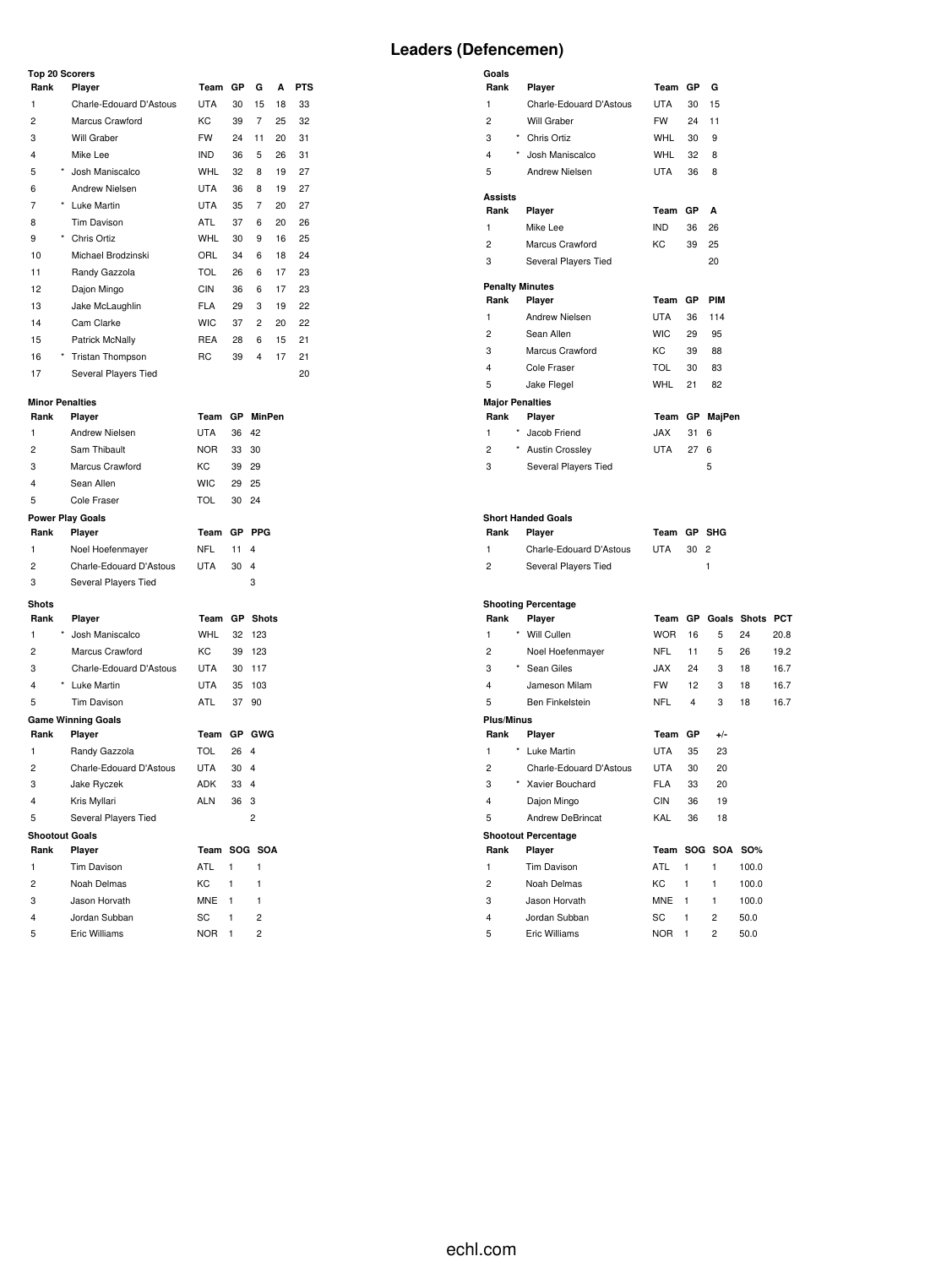# **Specialty Team Records**

|    | <b>Team Power Play</b>       |     |        |    |                   |                 |                | <b>Team Penalty Kill</b>     |     |        |                      |         |                |
|----|------------------------------|-----|--------|----|-------------------|-----------------|----------------|------------------------------|-----|--------|----------------------|---------|----------------|
|    | Rank Team                    | GP. |        |    |                   | ADV GF PP% SHGA |                | Rank Team                    |     |        | GP TSH PPGA PK% SHGF |         |                |
| -1 | <b>Maine Mariners</b>        | 35  | 106    | 32 | 30.2 <sub>6</sub> |                 | 1              | Jacksonville Icemen          | 36  | 119    | 17                   | 85.7 8  |                |
| 2  | <b>Newfoundland Growlers</b> | 28  | 116    | 29 | $25.0$ 2          |                 | $\overline{c}$ | <b>Wichita Thunder</b>       | 40. | 146    | 22                   | 84.9    | 5              |
| 3  | Idaho Steelheads             | 40  | 154    | 36 | 23.4 6            |                 | 3              | South Carolina Stingrays     | 39  | 139    | 21                   | 84.9 3  |                |
| 4  | Rapid City Rush              | 42  | 154    | 36 | $23.4\quad 6$     |                 | 4              | Florida Everblades           | 40  | 178    | 27                   | 84.8    | 9              |
| 5  | <b>Reading Royals</b>        | 33  | 106    | 23 | 21.7 <sup>2</sup> |                 | 5              | Rapid City Rush              |     | 42 160 | 25                   | 84.4 3  |                |
| 6  | Trois-Rivières Lions         | 29  | 111    | 24 | 21.6 <sub>6</sub> |                 | 6              | Idaho Steelheads             | 40  | 112    | - 18                 | 83.9    | $\overline{4}$ |
| 7  | <b>Toledo Walleye</b>        | 36  | 117    | 25 | $21.4$ 4          |                 | $\overline{7}$ | <b>Maine Mariners</b>        | 35  | 110    | 18                   | 83.6    | $\overline{4}$ |
| 8  | Orlando Solar Bears          |     | 37 113 | 24 | $21.2 \quad 6$    |                 | 8              | Fort Wayne Komets            | 37  | 149    | 25                   | 83.2 8  |                |
| 9  | <b>Adirondack Thunder</b>    | 33  | 118    | 25 | $21.2\quad$ 6     |                 | 9              | <b>Newfoundland Growlers</b> | 28  | 105    | 18                   | 82.9 9  |                |
| 10 | lowa Heartlanders            | 41  | 151    | 31 | $20.5$ 2          |                 | 10             | Greenville Swamp Rabbits     | 34  | 124    | -22                  | 82.3    | $\overline{4}$ |
| 11 | <b>Wheeling Nailers</b>      | 38  | 165    | 33 | 20.05             |                 | 11             | Cincinnati Cyclones          | 39  | 149    | 27                   | 81.9    | $\overline{c}$ |
| 12 | <b>Florida Everblades</b>    | 40  | 162    | 32 | 19.8 13           |                 | 12             | <b>Tulsa Oilers</b>          | 38  | 131    | 24                   | 81.7    | 3              |
| 13 | <b>Worcester Railers</b>     | 34  | 123    | 24 | $19.5$ 2          |                 | 13             | <b>Toledo Walleye</b>        | 36  | 110 21 |                      | 80.9    | $\overline{4}$ |
| 14 | Indy Fuel                    | 39  | 154    | 30 | 19.5 <sub>6</sub> |                 | 14             | <b>Wheeling Nailers</b>      | 38  | 162    | -31                  | 80.9    | 5              |
| 15 | <b>Wichita Thunder</b>       | 40  | 138    | 26 | 18.8 6            |                 | 15             | Orlando Solar Bears          | 37  | 114    | 22                   | 80.7 8  |                |
| 16 | Cincinnati Cyclones          | 39  | 144    | 27 | 18.8 7            |                 | 16             | <b>Iowa Heartlanders</b>     | 41  | 142    | 28                   | 80.3 2  |                |
| 17 | <b>Allen Americans</b>       | 36  | 139    | 26 | 18.7 15           |                 | 17             | Atlanta Gladiators           | 39  | 157    | 31                   | 80.3    | - 15           |
| 18 | Fort Wayne Komets            | 37  | 146    | 27 | $18.5$ 4          |                 | 18             | <b>Allen Americans</b>       | 36  | 129    | 26                   | 79.8 5  |                |
| 19 | Kalamazoo Wings              | 37  | 130    | 24 | 18.5 <sub>5</sub> |                 | 19             | Norfolk Admirals             | 35  | 146    | 32                   | 78.1    | 6              |
| 20 | <b>Kansas City Mavericks</b> | 40  | 174    | 32 | 18.4 4            |                 | 20             | Trois-Rivières Lions         | 29  | 120    | 27                   | 77.5    | $\overline{2}$ |
| 21 | <b>Utah Grizzlies</b>        | 41  | 124    | 22 | 17.7 3            |                 | 21             | <b>Reading Royals</b>        | 33  | 93     | 21                   | 77.4 2  |                |
| 22 | Jacksonville Icemen          | 36  | 130    | 23 | 17.74             |                 | 22             | Kansas City Mavericks        | 40  | 195    | 45                   | 76.9 5  |                |
| 23 | South Carolina Stingrays     | 39  | 141    | 23 | 16.3              | -10             | 23             | Indy Fuel                    | 39  | 159    | 37                   | 76.7 7  |                |
| 24 | <b>Norfolk Admirals</b>      | 35  | 129    | 20 | $15.5\quad 6$     |                 | 24             | <b>Utah Grizzlies</b>        | 41  | 165    | 40                   | 75.8 16 |                |
| 25 | <b>Tulsa Oilers</b>          | 38  | 118    | 18 | 15.3 <sup>3</sup> |                 | 25             | Kalamazoo Wings              | 37  | 111    | 27                   | 75.7 8  |                |
| 26 | Greenville Swamp Rabbits     | 34  | 157    | 23 | 14.7 <sub>5</sub> |                 | 26             | Adirondack Thunder           | 33  | 113    | 29                   | 74.3 1  |                |
| 27 | <b>Atlanta Gladiators</b>    | 39  | 131    | 18 | 13.7 7            |                 | 27             | <b>Worcester Railers</b>     |     | 34 113 | -32                  | 71.7 3  |                |

### **Team Overtime Performance**

|    | Rank Team                | GP             | W              | L              | SW           | <b>SOL PTS</b> |    | <b>PCT</b> |
|----|--------------------------|----------------|----------------|----------------|--------------|----------------|----|------------|
| 1  | <b>Toledo Walleye</b>    | 8              | 6              | 0              | 0            | 2              | 14 | 0.875      |
| 2  | Trois-Rivières Lions     | 6              | 4              | 0              | 1            | 1              | 11 | 0.917      |
| 3  | <b>Tulsa Oilers</b>      | 5              | 4              | 0              | 0            | 1              | 9  | 0.900      |
| 4  | Kansas City Mavericks    | $\overline{7}$ | 4              | 1              | 2            | 0              | 13 | 0.929      |
| 5  | <b>Wheeling Nailers</b>  | 5              | 4              | 1              | 0            | 0              | 9  | 0.900      |
| 6  | Jacksonville Icemen      | 10             | 4              | $\overline{2}$ | 3            | 1              | 17 | 0.850      |
| 7  | Orlando Solar Bears      | $\overline{7}$ | 4              | $\overline{2}$ | $\mathbf{1}$ | 0              | 12 | 0.857      |
| 8  | Norfolk Admirals         | $\overline{7}$ | 3              | 1              | 2            | 1              | 12 | 0.857      |
| 9  | Atlanta Gladiators       | $\overline{7}$ | 3              | $\overline{2}$ | $\mathbf{1}$ | 1              | 11 | 0.786      |
| 10 | <b>Utah Grizzlies</b>    | 6              | 3              | $\overline{2}$ | 0            | 1              | 9  | 0.750      |
| 11 | <b>Idaho Steelheads</b>  | 4              | $\overline{2}$ | 0              | 1            | 1              | 7  | 0.875      |
| 12 | Greenville Swamp Rabbits | 8              | $\overline{2}$ | 3              | 0            | 3              | 10 | 0.625      |
| 13 | Rapid City Rush          | $\overline{7}$ | $\overline{2}$ | 3              | 0            | 2              | 9  | 0.643      |
| 14 | South Carolina Stingrays | 8              | 2              | 4              | 2            | 0              | 12 | 0.750      |
| 15 | <b>Reading Royals</b>    | 8              | $\overline{2}$ | 5              | 0            | 1              | 10 | 0.625      |
| 16 | Kalamazoo Wings          | $\overline{c}$ | 1              | 0              | 1            | 0              | 4  | 1.000      |
| 17 | Cincinnati Cyclones      | 4              | 1              | 1              | 2            | 0              | 7  | 0.875      |
| 18 | <b>Worcester Railers</b> | $\overline{4}$ | $\mathbf{1}$   | 1              | 1            | 1              | 6  | 0.750      |
| 19 | Adirondack Thunder       | 3              | 1              | 2              | 0            | 0              | 4  | 0.667      |
| 20 | Indy Fuel                | 5              | 1              | $\overline{2}$ | 0            | 2              | 6  | 0.600      |
| 21 | Newfoundland Growlers    | $\overline{4}$ | 1              | $\overline{2}$ | 1            | 0              | 6  | 0.750      |
| 22 | <b>Maine Mariners</b>    | 6              | 1              | 3              | $\mathbf{1}$ | 1              | 8  | 0.667      |
| 23 | Fort Wayne Komets        | 5              | 1              | 4              | 0            | 0              | 6  | 0.600      |
| 24 | <b>Iowa Heartlanders</b> | 8              | 1              | 5              | 1            | 1              | 10 | 0.625      |
| 25 | Florida Everblades       | 6              | 0              | 3              | 0            | 3              | 6  | 0.500      |
| 26 | <b>Allen Americans</b>   | 6              | 0              | 4              | 1            | 1              | 7  | 0.583      |
| 27 | Wichita Thunder          | 8              | 0              | 5              | 3            | 0              | 11 | 0.688      |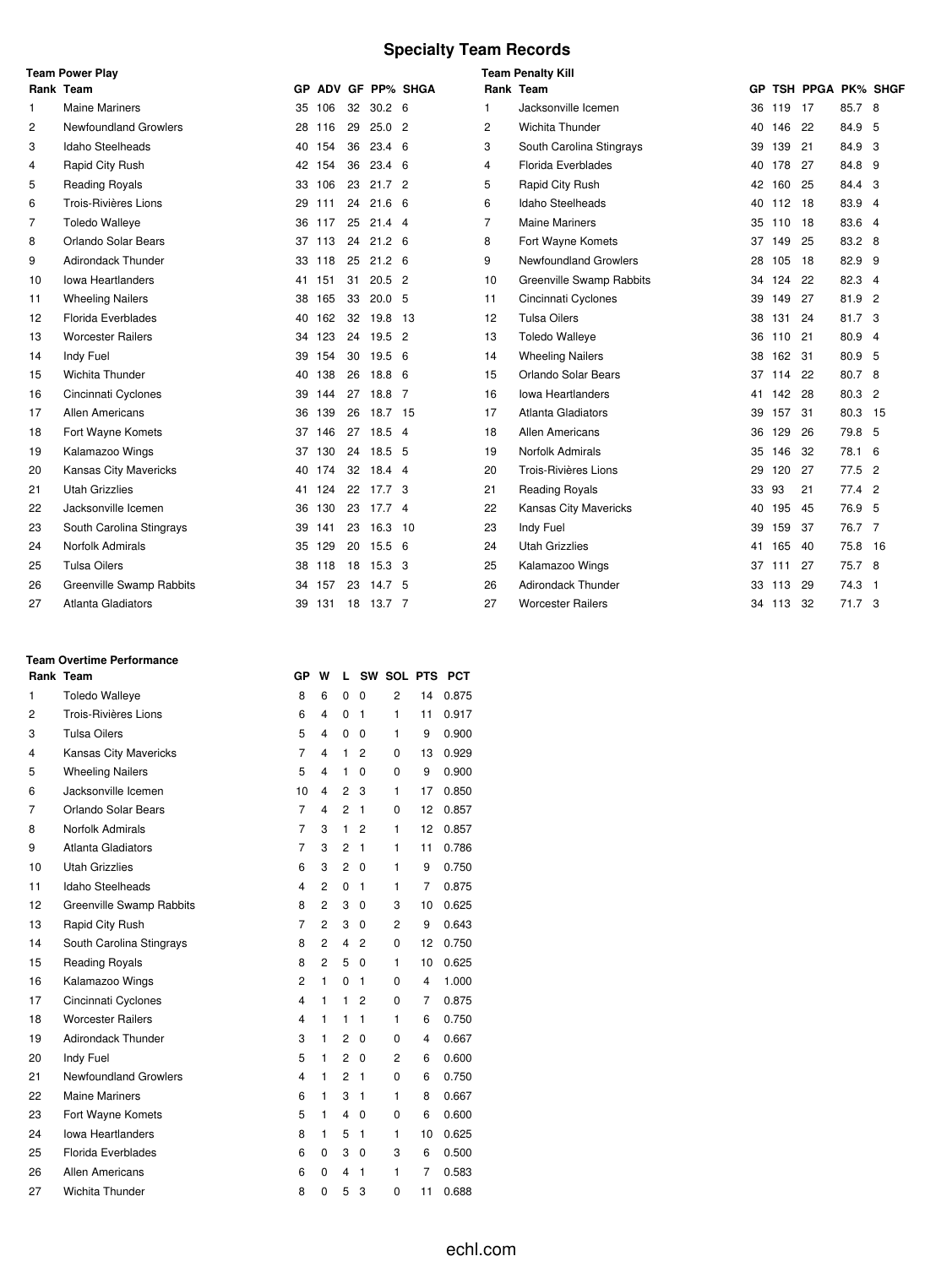# **Player Streaks**

|                         |                | <b>Player Goal Streaks (Current)</b>      |            |              |              |                         |                             |                |
|-------------------------|----------------|-------------------------------------------|------------|--------------|--------------|-------------------------|-----------------------------|----------------|
| Rank                    |                | <b>GP Player</b>                          | Team       | From         | To           |                         | <b>Goals Assists Points</b> |                |
| $\star$<br>1.           | $\overline{4}$ | <b>Brett Kemp</b>                         | <b>GRN</b> | Jan 9, 2022  | Jan 29, 2022 | 4                       | $\overline{7}$              | 11             |
| $\star$<br>2            | $\overline{4}$ | Orrin Centazzo                            | <b>NFL</b> | Jan 21, 2022 | Jan 26, 2022 | 6                       | 3                           | 9              |
| 3                       | $\overline{4}$ | Jake Elmer                                | <b>JAX</b> | Dec 18, 2021 | Dec 26, 2021 | $\overline{\mathbf{4}}$ | $\mathbf 0$                 | $\overline{4}$ |
| $\overline{\mathbf{4}}$ | 3              | Several Players Tied                      |            |              |              |                         |                             |                |
|                         |                | Player Goal Streaks (All Season)          |            |              |              |                         |                             |                |
| Rank                    |                | <b>GP Player</b>                          | Team       | From         | To           |                         | <b>Goals Assists Points</b> |                |
| $\mathbf{1}$            | 6              | Cody Sylvester                            | ATL        | Nov 5, 2021  | Nov 19, 2021 | 6                       | $\overline{c}$              | 8              |
| $\overline{2}$          | 5              | Several Players Tied                      |            |              |              |                         |                             |                |
|                         |                | <b>Player Assist Streaks (Current)</b>    |            |              |              |                         |                             |                |
| Rank                    |                | <b>GP Player</b>                          | Team       | From         | To           |                         | <b>Goals Assists Points</b> |                |
| $^\star$<br>1           | 6              | Kenny Hausinger                           | <b>REA</b> | Jan 17, 2022 | Jan 29, 2022 | $\mathbf 0$             | 6                           | 6              |
| $^\star$<br>2           | 5              | Sam Houde                                 | WHL        | Nov 24, 2021 | Dec 18, 2021 | 4                       | 9                           | 13             |
| 3                       | $*5$           | <b>Brett Kemp</b>                         | <b>GRN</b> | Jan 8, 2022  | Jan 29, 2022 | 4                       | 8                           | 12             |
| 4                       | 5              | Shane Harper                              | <b>ADK</b> | Jan 22, 2022 | Jan 29, 2022 | 4                       | 5                           | 9              |
| 5                       | 4              | Several Players Tied                      |            |              |              |                         |                             |                |
|                         |                | <b>Player Assist Streaks (All Season)</b> |            |              |              |                         |                             |                |
| Rank                    |                | <b>GP Player</b>                          | Team       | <b>From</b>  | To           |                         | <b>Goals Assists Points</b> |                |
| 1                       | 8              | Jared Thomas                              | <b>IND</b> | Dec 5, 2021  | Dec 28, 2021 | $\overline{c}$          | 11                          | 13             |
| 2                       | 8              | <b>Brayden Watts</b>                      | <b>WIC</b> | Dec 19, 2021 | Jan 8, 2022  | 2                       | 9                           | 11             |
| 3                       | 8              | <b>Brad Morrison</b>                      | REA        | Dec 10, 2021 | Jan 14, 2022 | 1                       | 10                          | 11             |
| 4                       | $\overline{7}$ | Several Players Tied                      |            |              |              |                         |                             |                |
|                         |                | <b>Player Point Streaks (Current)</b>     |            |              |              |                         |                             |                |
| Rank                    |                | <b>GP Player</b>                          | Team       | From         | To           |                         | <b>Goals Assists Points</b> |                |
| 1                       |                | 15 Liam Pecararo                          | <b>GRN</b> | Nov 19, 2021 | Jan 29, 2022 | 13                      | 11                          | 24             |
| 2                       | 9              | Peter Abbandonato                         | TR         | Nov 19, 2021 | Dec 18, 2021 | 8                       | 10                          | 18             |
| 3                       | 8              | Jordan Smotherman                         | <b>WOR</b> | Jan 2, 2022  | Jan 29, 2022 | 5                       | 6                           | 11             |
| 4                       | $*$ 7          | Orrin Centazzo                            | <b>NFL</b> | Dec 4, 2021  | Jan 26, 2022 | 8                       | $\overline{4}$              | 12             |
| 5                       | $*$ 7          | <b>Brandon Cutler</b>                     | <b>UTA</b> | Dec 4, 2021  | Dec 19, 2021 | $\overline{2}$          | $\overline{7}$              | 9              |
|                         |                | <b>Player Point Streaks (All Season)</b>  |            |              |              |                         |                             |                |
| Rank                    |                | <b>GP Player</b>                          | Team       | From         | To           |                         | <b>Goals Assists Points</b> |                |
| 1                       | 16             | Nick Hutchison                            | <b>WHL</b> | Nov 7, 2021  | Jan 22, 2022 | 9                       | 19                          | 28             |
| 2                       | 15             | Liam Pecararo                             | <b>GRN</b> | Nov 19, 2021 | Jan 29, 2022 | 13                      | 11                          | 24             |
| 3                       | 14             | Jared Thomas                              | <b>IND</b> | Nov 20, 2021 | Dec 28, 2021 | 5                       | 16                          | 21             |
| 4                       | 13             | Jay Dickman                               | <b>WIC</b> | Nov 12, 2021 | Dec 12, 2021 | $\overline{7}$          | 10                          | 17             |
| 5                       | 12             | <b>Patrick Watling</b>                    | <b>WHL</b> | Nov 13, 2021 | Jan 9, 2022  | $\overline{7}$          | 14                          | 21             |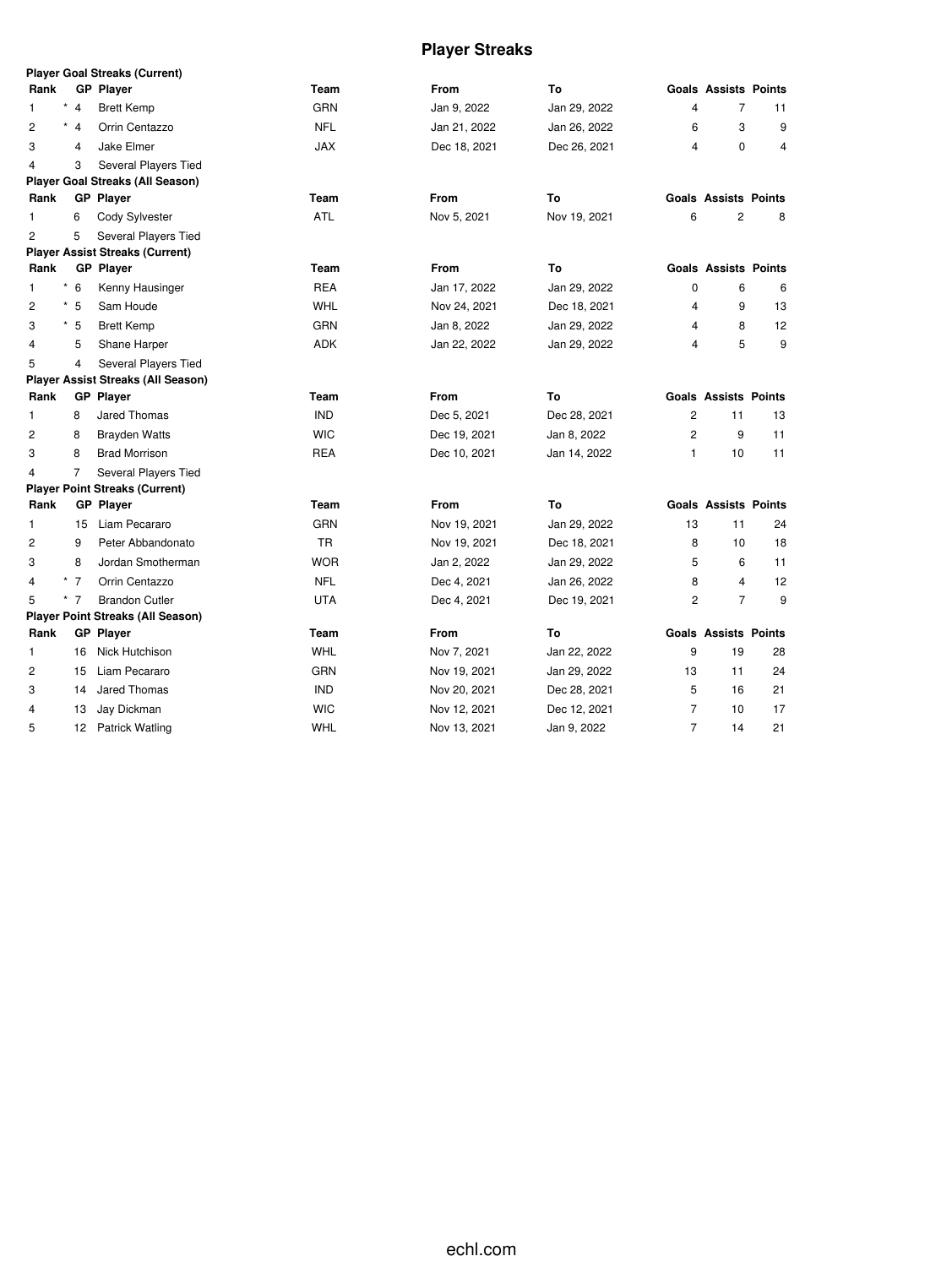# **Fort Wayne Komets Roster**

|    | <b>PLAYERS</b>                  |                                          |      |              |          |                       |                             |
|----|---------------------------------|------------------------------------------|------|--------------|----------|-----------------------|-----------------------------|
| #  | Name                            | Pronunciation Pos. Sh. Ht. Wt. Birthdate |      |              |          |                       | <b>Birthtown</b>            |
| 7  | Connor Corcoran                 |                                          | D    | $\mathsf{R}$ | $6 - 2$  | 192 Aug 7, 2000       | Markham, ON, US             |
| 9  | Oliver Cooper                   |                                          | F    | L            | 6-3      | 205 Mar 27, 1995      | Fredericton, NB, CAN        |
| 10 | <b>Tyler Busch</b>              |                                          | C    | R            | $6 - 3$  | 194 Jan 3, 1996       | Lloydminster, AB, CAN       |
|    | 13 Anthony Petruzzelli          | pet-ruh-ZELL-ee                          | F    | L            |          | 5-10 190 May 9, 1993  | Federal Way, WA, US         |
|    | 15 Kellen Jones                 |                                          | F    | L            |          | 5-10 185 Aug 16, 1990 | Montrose, BC, CAN           |
| 20 | Matt Alvaro                     |                                          | F    | L            | $5-9$    | 190 Jul 7, 1996       | Toronto, ON, CAN            |
| 21 | <b>Gabriel Belley-Pelletier</b> |                                          | D    | L            |          | 5-11 183 May 30, 2001 | St-Pascal, QC               |
| 23 | Lynden McCallum                 |                                          | F    | R.           | $6 - 1$  | 172 Jan 26, 2000      | Portage la Prairie, MB, CAN |
|    | 24 Chays Ruddy                  |                                          | D    | L            | 6-3      | 220 Dec 20, 1997      | Cobourg, ON, CAN            |
| 27 | Shawn Szydlowski                | sid-LOW<br>(how)-ski                     | F    | R            | $6-0$    | 198 Aug 5, 1990       | St. Clair Shores, MI, US    |
| 37 | Matthew Barnaby                 |                                          | F    | R            | $6 - 2$  | 193 May 2, 1998       | Buffalo, NY, US             |
| 38 | Zachary Bouthillier             |                                          | G    | L            | $6 - 2$  | 190 Nov 8, 1999       | Chambly, QC, CAN            |
| 44 | Zach Tolkinen                   |                                          | D    | R            | $6 - 3$  | 190 Nov 27, 1989      | Lino Lakes, MN, USA         |
|    | 45 Zach Pochiro                 | poe-chair-OH                             | RW R |              | 6-3      | 200 Mar 6, 1994       | Las Vegas, NV, US           |
| 50 | Mario Culina                    |                                          | G    | R            | $6 - 2$  | 183 Jun 12, 1997      | Sault Ste. Marie, ON, CAN   |
| 57 | Dillon Hill                     |                                          | D    | R            | 6-4      | 201 Dec 15, 1998      | Niagara Falls, ON, CAN      |
|    | 72 Darien Kielb                 |                                          | D    | L            | $6 - 3$  | 181 Mar 18, 1999      | Hamilton, ON, CAN           |
|    | 82 Will Graber                  | Gray-ber                                 | D    | R            | $6 - 5$  | 190 Jun 3, 1996       | Broomfield, CO, US          |
|    | 90 Connor Jones                 |                                          | C    | L            | $5 - 10$ | 185 Aug 16, 1990      | Montrose, BC, CAN           |
|    | 92 Shawn Boudrias               |                                          | F    | R            | $6 - 5$  | 223 Sep 14, 1999      | Terrebonne, PQ, CAN         |
|    | 94 Sacha Roy                    |                                          | D    | L            | 6'0      | 192 May 4, 1999       | Cookshire, QC               |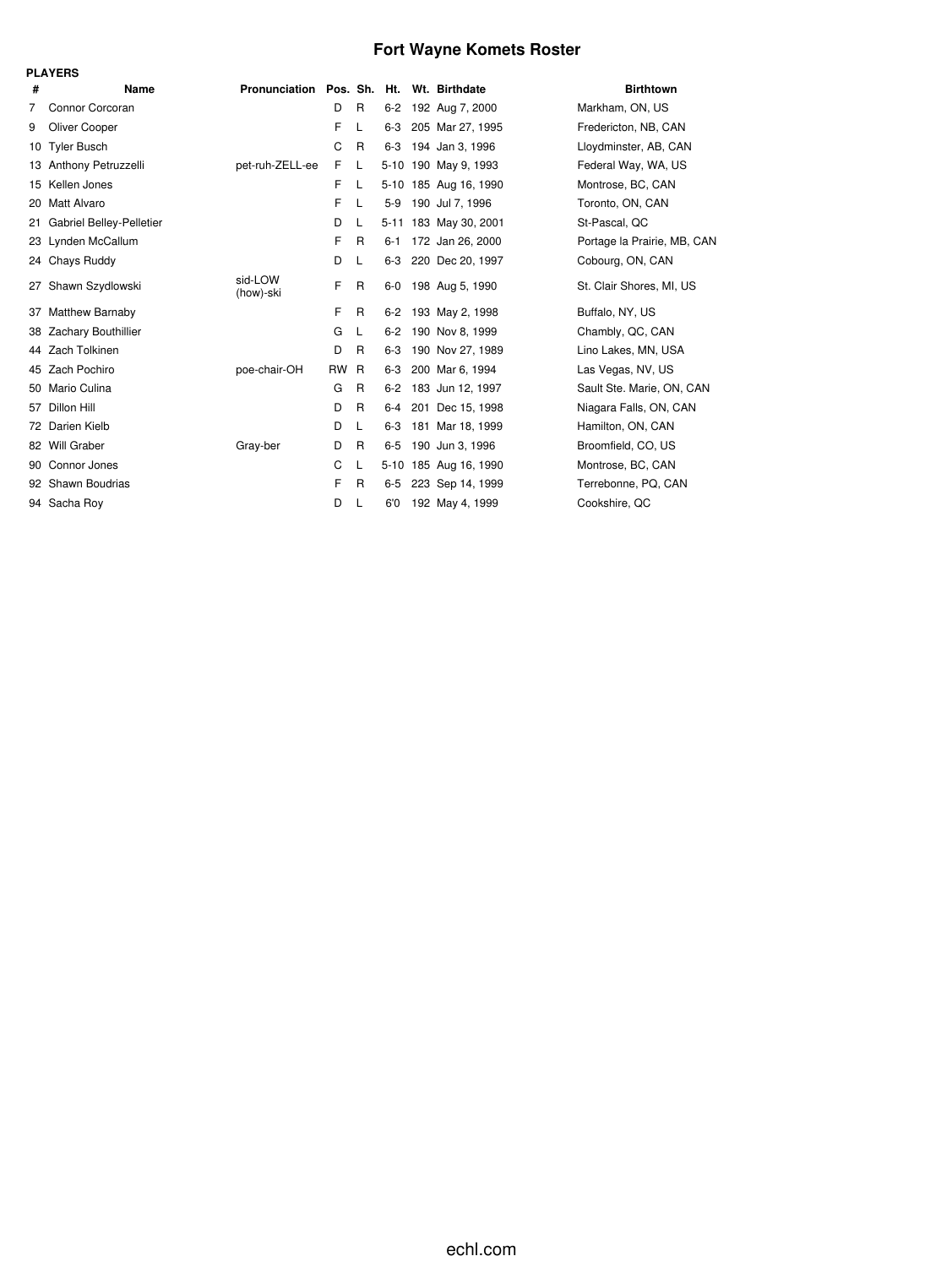### **Worcester Railers Roster**

|     | <b>PLAYERS</b>           |                            |   |              |         |                       |                                 |
|-----|--------------------------|----------------------------|---|--------------|---------|-----------------------|---------------------------------|
| #   | Name                     | Pronunciation Pos. Sh. Ht. |   |              |         | Wt. Birthdate         | <b>Birthtown</b>                |
| 4   | Austin Osmanski          |                            | D | L            | 6-4     | 204 Apr 30, 1998      | East Aurora, NY                 |
| 5   | Nick Albano              |                            | D | R            | 6-1     | 180 Aug 1, 1996       | Beverly, MA                     |
| 7   | Liam Coughlin            |                            | F | L            | $6 - 2$ | 201 Sep 19, 1994      | South Boston, MA, United States |
| 8   | <b>Bobby Butler</b>      |                            | F | R            | 6-0     | 190 Mar 28, 1987      | Marlborough, MA                 |
| 9   | <b>Charlie Spetz</b>     |                            | D | L            | 6-1     | 200 Sep 12, 1996      | Oak Ridge, NJ                   |
| 10  | <b>Blake Christensen</b> |                            | F | L            | 5-9     | 175 Sep 15, 1995      | Coral Springs, FL               |
| 11  | Nolan Vesey              |                            | F | L            | $6-0$   | 190 Mar 28, 1995      | North Reading, MA               |
|     | 12 Brent Beaudoin        |                            | F | L            |         | 5-11 180 Feb 29, 1996 | Londonderry, NH                 |
|     | 13 Connor McCarthy       |                            | D | R            | $6 - 7$ | 238 May 7, 1996       | LaSalle, QC                     |
|     | 14 Jordan Smotherman     |                            | F | L            | $6-3$   | 225 May 11, 1986      | Corvallis, OR                   |
|     | 16 Jacob Hayhurst        |                            | F | L            | 5-9     | 170 Jan 20, 1997      | Mississauga, ON                 |
| 17  | Danny Katic              |                            | F | L            | $6-4$   | 215 Aug 4, 2000       | South Porcupine, ON             |
|     | 18 Reece Newkirk         |                            | F | L            |         | 5-11 182 Feb 20, 2001 | Moose Jaw, SK                   |
| 19  | Collin Adams             |                            | F | L            | 5-9     | 195 Apr 24, 1998      | Brighton, MI                    |
| 20  | Chris Ordoobadi          |                            | F | R            | 6-4     | 220 Sep 26, 1994      | Washington, DC, United States   |
| 21. | John Furgele             | FERG-ellv                  | D | R            |         | 5-10 181 Jan 15, 1993 | Glen Mills, PA, USA             |
|     | 22 Ethan Price           |                            | F | R            |         | 5-10 192 Jan 17, 1997 | Lincoln, NE                     |
| 23  | Ross Olsson              |                            | F | L            | 6-4     | 220 Nov 22, 1994      | Billerica, MA                   |
|     | 24 Cole Coskey           |                            | F | R            | 6-1     | 200 Jun 1, 1999       | Zion, IL                        |
| 25  | Grant Jozefek            |                            | F | L            |         | 5-10 185 Oct 25, 1997 | Chester, NJ                     |
| 27  | Myles McGurty            |                            | D | $\mathsf{R}$ | 6-1     | 201 Feb 28, 1994      | Weehawken, NJ                   |
|     | 35 Ken Appleby           |                            | G | L            | 6-4     | 205 Apr 10, 1995      | North Bay, ON                   |
|     | 44 Will Cullen           |                            | D | R            | 6-0     | 184 Jul 24, 1996      | Pelham Manor, NY                |
| 61. | <b>Matt Sredl</b>        |                            | D | R            | 6-1     | 191 Apr 22, 2002      | Raleigh, NC                     |
| 81. | Anthony Repaci           |                            | F | L            | 6-0     | 195 Sep 15, 1994      | Toronto, ON                     |
|     | 92 Colten Ellis          |                            | G | L            |         | 6-1 185 Oct 5, 2000   | River Denys, NS                 |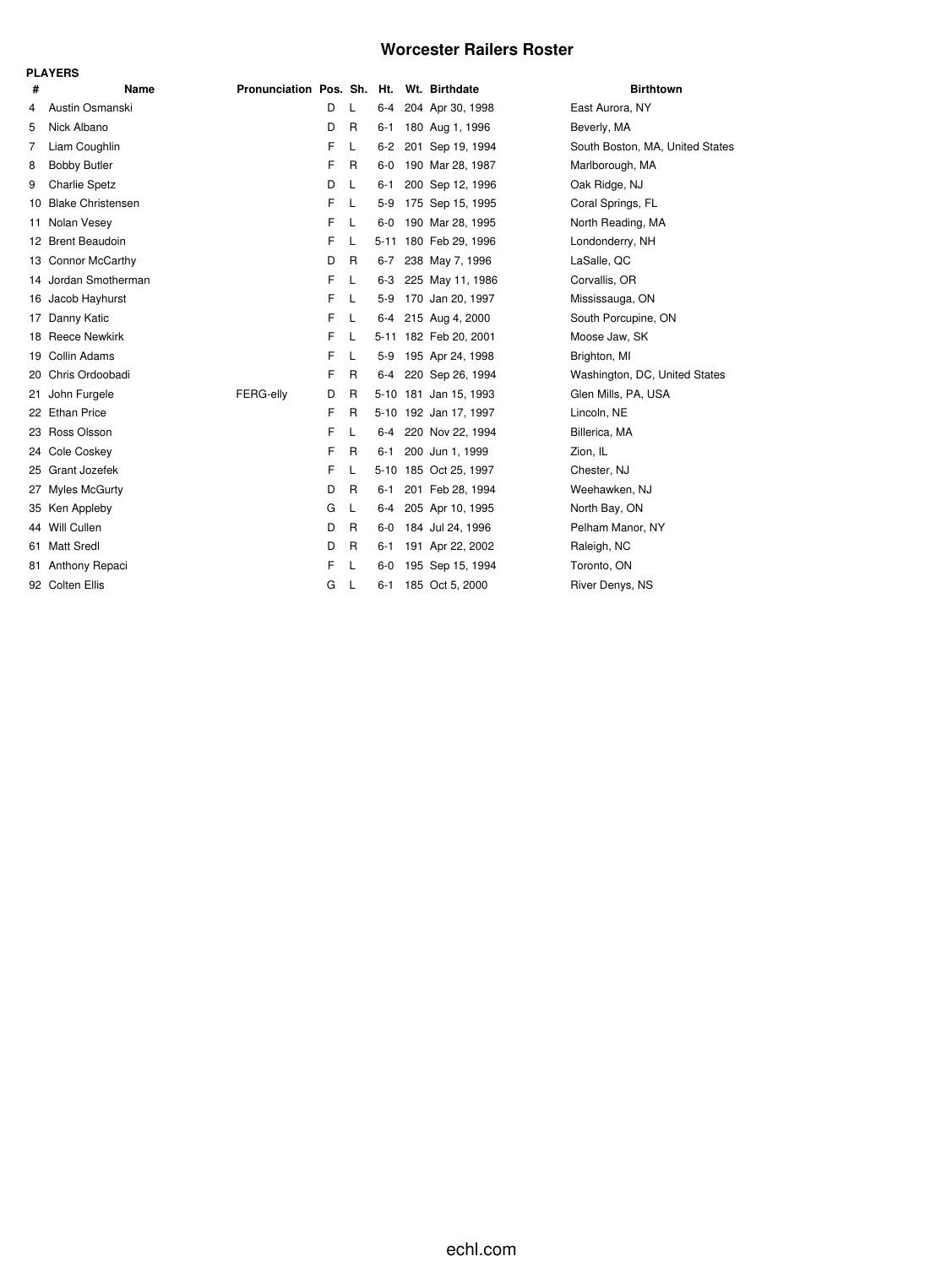### **2021-22 Regular Season Team Statistics Fort Wayne Komets**

|                | <b>PLAYERS</b><br>SOG SOA SOGW<br>SH SHA GW FG IG OT UA |                                |                |            |                |                |                |         |                                  |                |                |     |              |                |              |              |          |          |              |             |             |             |                       |               |            |                |      |
|----------------|---------------------------------------------------------|--------------------------------|----------------|------------|----------------|----------------|----------------|---------|----------------------------------|----------------|----------------|-----|--------------|----------------|--------------|--------------|----------|----------|--------------|-------------|-------------|-------------|-----------------------|---------------|------------|----------------|------|
|                | #                                                       | Name                           | Pos            | GP         | G              | A              | <b>PTS</b>     | $+/-$   | PIM                              | PPG PPA        |                |     |              |                |              |              |          |          | EN           |             |             |             | SO%                   |               | Pt/G PIMPG | SΑ             | SH%  |
|                |                                                         | 82 Will Graber                 | D              | 24         | 11             | 20             | 31             | 17      | 41                               | $\mathbf{1}$   | 6              | 0   | 0            | 2              | 4            | 2            | 0        | 1        | 1            | 0           | 0           | 0           | 0.0                   | 1.29          | 1.71       | 74             | 14.9 |
|                |                                                         | 20 Matt Alvaro                 | F              | 37         | 14             | 13             | -27            | $-4$    | 37                               | 5              | 4              | 1   | 0            | 2              | $\mathbf{1}$ | 1            | 0        | 2        | 0            | 0           | 0           | $\mathbf 0$ | 0.0                   | $0.73$ 1.00   |            | 71             | 19.7 |
|                |                                                         | 13 Anthony Petruzzelli         | F              | 37         | 12             | 13             | 25             | 11      | 14                               | 4              | 0              | 1   | 4            | $\overline{c}$ | 1            | -1           | 0        | 0        | 0            | 0           | 0           | 0           | 0.0                   | 0.68          | 0.38       | 87             | 13.8 |
|                |                                                         | 15 Kellen Jones                | F              | 36         | 6              | 17             | -23            | 14      | 16                               | 0              | 6              | 2   | $\mathbf{1}$ | $\overline{c}$ | 0            | 0            | 0        | 0        | 0            | 0           | 0           | 0           | 0.0                   | $0.64$ 0.44   |            | 83             | 7.2  |
|                | 92                                                      | Shawn Boudrias                 | F              | 27         | 8              | 12             | 20             | 3       | 13                               | 0              | 4              | 0   | 0            | 1              | 2            | 0            | 1        | 1        | 0            | 0           | 0           | 0           | 0.0                   | 0.74          | 0.48       | 77             | 10.4 |
| Х              | 34                                                      | Stephen Harper                 | F              | 15         | 8              | 10             | 18             | 6       | 12                               | 3              | $\overline{4}$ | 0   | 0            | $\mathbf{1}$   | $\mathbf{1}$ | -1           | 0        | 0        | -1           | 0           | $\mathbf 0$ | 0           | 0.0                   | 1.20 0.80     |            | 54             | 14.8 |
|                | 7                                                       | Connor Corcoran                | D              | 21         | 5              | 11             | 16             | 5       | 2                                | $\mathbf{1}$   | 2              | 0   | 0            | 0              | 1            | -1           | 0        | 0        | 0            | 0           | 0           | 0           | 0.0                   | $0.76$ $0.10$ |            | 83             | 6.0  |
| X.             | 79                                                      | <b>Marcus McIvor</b>           | D              | 28         | 3              | 13             | 16             | 14      | 32                               | 0              | 2              | 0   | 0            | 0              | 0            | 0            | 0        | 0        | 0            | 0           | 0           | 0           | 0.0                   | $0.57$ 1.14   |            | 70             | 4.3  |
|                | *X 21                                                   | Nick Jermain                   | F              | 28         | $\overline{c}$ | 13             | 15             | -6      | 2                                | $\mathbf{1}$   | $\mathbf{1}$   | 0   | 0            | $\mathbf{1}$   | 0            | 0            | 0        | 0        | 0            | 0           | 0           | 0           | 0.0                   | 0.54          | 0.07       | 47             | 4.3  |
|                |                                                         |                                | D              | 21         | 5              | 9              | 14             | 1       | 33                               | $\mathbf{1}$   | 0              | 0   | 0            | $\mathbf{1}$   | 1            | 0            | 0        | 0        | 0            | 0           | 0           | 0           | 0.0                   | $0.67$ 1.57   |            | 53             | 9.4  |
| X.             | 22                                                      | <b>Matt Murphy</b>             |                |            |                |                |                |         |                                  |                |                |     |              |                |              |              |          |          |              |             |             |             |                       |               |            |                |      |
|                | 90                                                      | Connor Jones                   | C              | 28         | 4              | 10             | 14             | -7      | 12                               | $\mathbf{1}$   | $\mathbf{1}$   | 0   | 0            | 0              | 3            | 0            | 0        | 0        | 0            | 0           | 0           | 0           | 0.0                   | 0.50          | 0.43       | 57             | 7.0  |
|                |                                                         | 45 Zach Pochiro                | <b>RW</b>      | 11         | 3              | 11             | -14            | -7      | 14                               | $\mathbf{1}$   | 10             | 0   | 0            | 1              | 0            | 0            | 0        | 0        | 0            | 0           | 0           | 0           | 0.0                   | 1.27 1.27     |            | 23             | 13.0 |
|                | 27                                                      | Shawn Szydlowski               | F              | 12         | 5              | 8              | 13             | 6       | 18                               | $\overline{c}$ | 2              | 0   | 0            | 0              | $\mathbf{1}$ | 0            | 0        | 0        | 0            | 0           | 0           | 0           | 0.0                   | 1.08 1.50     |            | 29             | 17.2 |
|                | 9                                                       | Oliver Cooper                  | F              | 22         | $\overline{4}$ | 8              | 12             | -1      | 27                               | $\mathbf{1}$   | $\overline{4}$ | 1   | 0            | 1              | 0            | -1           | 0        | 0        | -1           | 0           | $\mathbf 0$ | 0           | 0.0                   | $0.55$ 1.23   |            | 44             | 9.1  |
| $\star$        | 10                                                      | <b>Tyler Busch</b>             | C              | 31         | 5              | 6              | 11             | -1      | 22                               | 0              | 1              | 1   | -1           | 0              | 1            | -1           | 0        | 0        | 0            | 0           | 0           | 0           | 0.0                   | 0.35 0.71     |            | 55             | 9.1  |
|                |                                                         | 44 Zach Tolkinen               | D              | 37         | $\mathbf{1}$   | 8              | 9              | $-2$    | 38                               | 0              | 0              | 0   | $\mathbf{1}$ | 0              | 0            | -1           | 0        | 0        | 0            | 0           | 0           | 0           | 0.0                   | $0.24$ 1.03   |            | 57             | 1.8  |
|                | 37                                                      | Matthew Barnaby                | F              | 22         | 5              | 3              | 8              | -1      | 15                               | 0              | 1              | 0   | 0            | 1              | 2            | 0            | 0        | 0        | 0            | 0           | 0           | 0           | 0.0                   | 0.36 0.68     |            | 25             | 20.0 |
| X <sub>8</sub> |                                                         | <b>Blake Siebenaler</b>        | D              | 9          | 3              | 5              | 8              | 8       | 11                               | 0              | 0              | 0   | 2            | $\overline{c}$ | 0            | 0            | 0        | 0        | 0            | 0           | $\mathbf 0$ | 0           | 0.0                   | $0.89$ 1.22   |            | 21             | 14.3 |
|                | 23                                                      | Lynden McCallum                | F              | 6          | 6              | 1              | 7              | -5      | 4                                | 4              | 1              | 0   | 0            | 0              | 0            | -1           | 0        | 0        | 1            | 0           | 0           | 0           | 0.0                   | 1.17 0.67     |            | 23             | 26.1 |
| X.             |                                                         | 28 Matthew Boudens             | F              | 7          | 5              | 1              | 6              | 2       | 17                               | 0              | 1              | 1   | 0            | $\mathbf{1}$   | 1            | 0            | 0        | 2        | 0            | 0           | 0           | 0           | 0.0                   | 0.86 2.43     |            | 23             | 21.7 |
| Х              |                                                         | 86 Drake Rymsha                | F              | 5          | 1              | 3              | 4              | 2       | 12                               | 0              | 1              | 1   | 0            | 0              | 0            | $\mathbf{1}$ | 0        | 0        | $\mathbf{1}$ | 0           | 0           | 0           | 0.0                   | $0.80$ 2.40   |            | 13             | 7.7  |
|                |                                                         | 72 Darien Kielb                | D              | 7          | 1              | 3              | $\overline{4}$ | $-2$    | $\overline{4}$                   | 0              | 0              | 0   | 0            | 0              | 0            | 0            | 0        | 1        | 0            | 0           | $\mathbf 0$ | 0           | 0.0                   | 0.57 0.57     |            | 19             | 5.3  |
| X              | 60                                                      | Jameson Milam                  | D              | 12         | 3              | 0              | 3              | 7       | 0                                | 2              | 0              | 0   | 0            | 0              | 2            | 0            | 0        | 0        | 0            | 0           | 0           | 0           | 0.0                   | $0.25$ 0.00   |            | 18             | 16.7 |
|                |                                                         | *X 72 DJ King                  | D              | 18         | -1             | 2              | 3              | 0       | 6                                | 0              | 0              | 0   | 0            | 0              | 0            | 0            | 0        | 0        | 0            | 0           | 0           | 0           | 0.0                   | $0.17$ 0.33   |            | 12             | 8.3  |
|                |                                                         | 24 Chays Ruddy                 | D              | 31         | 0              | 3              | 3              | -10     | 57                               | 0              | 0              | 0   | 0            | 0              | 0            | 0            | 0        | 0        | 0            | 0           | 0           | 0           | 0.0                   | 0.10          | 1.84       | 18             | 0.0  |
|                | *X 57                                                   | Josh Owings                    | D              | 7          | -1             | 1              | $\overline{c}$ | 2       | 0                                | 0              | 0              | 0   | 0            | $\mathbf{1}$   | -1           | 0            | 0        | 0        | 0            | 0           | $\mathbf 0$ | 0           | 0.0                   | 0.29          | 0.00       | 4              | 25.0 |
|                |                                                         |                                |                |            |                |                |                |         |                                  |                |                |     |              |                |              |              |          |          |              |             |             |             |                       |               |            |                |      |
|                | *X 38                                                   | Samuel Harvey                  | G              | 11         | 0              | 2              | 2              | 0       | 2                                | 0              | 1              | 0   | 0            | 0              | 0            | 0            | 0        | 0        | 0            | $\mathbf 0$ | 0           | $\pmb{0}$   | 0.0                   | 0.18          | 0.18       | 0              | 0.0  |
|                | *X 71                                                   | Aaron Huffnagle                | F              | 10         | -1             | 0              | 1              | -2      | 5                                | 0              | 0              | 0   | 0            | 0              | 0            | -1           | 0        | 0        | 0            | 0           | 0           | 0           | 0.0                   | $0.10$ $0.50$ |            | 3              | 33.3 |
| X.             | 23                                                      | Corbin Baldwin                 | D              | 6          | 0              | 1              | 1              | -3      | 9                                | 0              | 0              | 0   | 0            | 0              | 0            | 0            | 0        | 0        | 0            | 0           | 0           | 0           | 0.0                   | $0.17$ 1.50   |            | 6              | 0.0  |
|                | *X 29                                                   | <b>Bailey Conger</b>           | F              | 6          | 0              | 1              | 1              | -1      | 0                                | 0              | 0              | 0   | 0            | 0              | 0            | 0            | 0        | 0        | 0            | 0           | 0           | $\mathbf 0$ | 0.0                   | $0.17$ $0.00$ |            | $\overline{7}$ | 0.0  |
|                | *X 35                                                   | Jiri Patera                    | G              | 10         | 0              | -1             | 1              | 0       | 0                                | 0              | 0              | 0   | 0            | 0              | 0            | 0            | 0        | 0        | 0            | $\mathbf 0$ | 0           | 0           | 0.0                   | 0.10          | 0.00       | 0              | 0.0  |
|                |                                                         | 21 Gabriel Belley-Pelletier    | D              | 1          | 0              | 0              | 0              | 0       | 0                                | 0              | 0              | 0   | 0            | 0              | 0            | 0            | 0        | 0        | 0            | 0           | 0           | 0           | 0.0                   | 0.00 0.00     |            | 1              | 0.0  |
| X.             | 50                                                      | Sean Bonar                     | G              | 1          | 0              | 0              | 0              | 0       | 0                                | 0              | 0              | 0   | 0            | 0              | 0            | 0            | 0        | 0        | 0            | 0           | 0           | 0           | 0.0                   | 0.00          | 0.00       | 0              | 0.0  |
|                |                                                         | 38 Zachary Bouthillier (total) | G              | 1          | 0              | 0              | 0              | 0       | 0                                | 0              | 0              | 0   | 0            | 0              | 0            | 0            | 0        | 0        | 0            | 0           | 0           | $\mathbf 0$ | 0.0                   | 0.00          | 0.00       | 0              | 0.0  |
|                |                                                         | <b>MNE</b>                     | G              | 7          | 0              | 0              | 0              | 0       | 0                                | 0              | 0              | 0   | 0            | 0              | 0            | 0            | 0        | 0        | 0            | 0           | 0           | 0           | 0.000                 | 0.00          | 0.00       | 0              | 0.0  |
|                |                                                         | <b>FW</b>                      | G              | 1          | 0              | 0              | 0              | 0       | 0                                | 0              | 0              | 0   | 0            | 0              | 0            | 0            | 0        | 0        | 0            | 0           | 0           | 0           | 0.000                 | 0.00          | 0.00       | 0              | 0.0  |
|                |                                                         | *X 25 Ryan Devine              | D              | 1          | 0              | 0              | 0              | 0       | 0                                | 0              | 0              | 0   | 0            | 0              | 0            | 0            | 0        | 0        | 0            | 0           | 0           | 0           | 0.0                   | 0.00          | 0.00       | 0              | 0.0  |
|                | *X 50                                                   | Stefanos Lekkas                | G              | 1          | 0              | 0              | 0              | 0       | 0                                | 0              | 0              | 0   | 0            | 0              | 0            | 0            | 0        | 0        | 0            | 0           | 0           | 0           | 0.0                   | 0.00 0.00     |            | 0              | 0.0  |
|                | *X 38                                                   | <b>Tommy Proudlock</b>         | G              | 1          | 0              | 0              | 0              | 0       | 0                                | 0              | 0              | 0   | 0            | 0              | 0            | 0            | 0        | 0        | 0            | 0           | 0           | 0           | 0.0                   | 0.00          | 0.00       | 0              | 0.0  |
|                |                                                         | X 97 Kaleigh Schrock           | <b>RW</b>      | 1          | 0              | 0              | 0              | -1      | 0                                | 0              | 0              | 0   | 0            | 0              | 0            | 0            | 0        | 0        | 0            | 0           | $\mathbf 0$ | $\mathbf 0$ | 0.0                   | 0.00 0.00     |            | 2              | 0.0  |
|                |                                                         | *X 29 Carson Vance             | D              | 1          | 0              | 0              | 0              | 1       | $\Omega$                         | 0              | $\Omega$       | 0   | $\Omega$     | $\Omega$       | $\Omega$     | 0            | $\Omega$ | $\Omega$ | $\Omega$     | $\Omega$    | $\Omega$    | $\Omega$    | 0.0                   | 0.00          | 0.00       | $\mathbf{1}$   | 0.0  |
| X              |                                                         | 25 Marcus Ortiz                | F              | 2          | 0              | 0              | 0              | -2      | $\overline{4}$                   | 0              | 0              | 0   | 0            | 0              | 0            | 0            | 0        | 0        | 0            | 0           | 0           | 0           | 0.0                   | $0.00$ 2.00   |            | 3              | 0.0  |
|                |                                                         | *X 38 Liam Hughes              | G              | 3          | 0              | 0              | 0              | 0       | 0                                | 0              | 0              | 0   | 0            | 0              | 0            | 0            | 0        | 0        | 0            | 0           | 0           | 0           | 0.0                   | 0.00 0.00     |            | 0              | 0.0  |
|                |                                                         |                                |                |            |                |                |                |         |                                  |                |                |     |              |                |              |              |          |          |              |             |             |             |                       |               |            |                |      |
|                |                                                         | *X 50 Bailey Brkin             | G              | 4          | 0              | 0              | 0              | 0       | $\overline{\mathbf{c}}$          | 0              | 0              | 0   | 0            | 0              | 0            | 0            | 0        | 0        | 0            | 0           | 0           | 0           | 0.0                   | $0.00$ $0.50$ |            | 0              | 0.0  |
|                |                                                         | 50 Mario Culina                | G              | 7          | 0              | 0              | 0              | 0       | 0                                | 0              | 0              | 0   | 0            | 0              | 0            | 0            | 0        | 0        | 0            | 0           | 0           | 0           | 0.0                   | 0.00 0.00     |            | 0              | 0.0  |
|                |                                                         | X 29 Taylor Ross (total)       | F              | 8          | 0              | 0              | 0              | -4      | 7                                | 0              | 0              | 0   | 0            | 0              | 0            | 0            | 0        | 0        | 0            | 0           | 0           | $\mathbf 0$ | 0.0                   | $0.00$ $0.88$ |            | 4              | 0.0  |
|                |                                                         | <b>FW</b>                      | F              | 8          | 0              | 0              | 0              | -4      | $\overline{7}$                   | 0              | 0              | 0   | 0            | 0              | 0            | 0            | 0        | 0        | 0            | 0           | 0           | 0           | $0.000$ $0.00$ $0.88$ |               |            | 4              | 0.0  |
| $\star$        |                                                         | 57 Dillon Hill                 | D              | 10         | 0              | 0              | 0              | -1      | 10                               | 0              | 0              | 0   | 0            | 0              | 0            | 0            | 0        | 0        | 0            | 0           | 0           | 0           | 0.0                   | $0.00$ 1.00   |            | 9              | 0.0  |
|                |                                                         | *X 29 Bryan Etter (total)      | D              | 13         | 0              | 0              | 0              | 1       | 4                                | 0              | 0              | 0   | 0            | 0              | 0            | 0            | 0        | 0        | 0            | 0           | 0           | 0           | 0.0                   | $0.00$ $0.31$ |            | 3              | 0.0  |
|                |                                                         | SC                             | D              | 1          | 0              | 0              | 0              | 0       | 0                                | 0              | 0              | 0   | 0            | 0              | 0            | 0            | 0        | 0        | 0            | 0           | 0           | $\mathbf 0$ | $0.000$ $0.00$ $0.00$ |               |            | 0              | 0.0  |
|                |                                                         | <b>TUL</b>                     | D              | 7          | 0              | 0              | 0              | 1       | $\overline{\mathbf{c}}$          | 0              | 0              | 0   | 0            | 0              | 0            | 0            | 0        | 0        | 0            | 0           | 0           | 0           | $0.000$ $0.00$ $0.29$ |               |            | 3              | 0.0  |
|                |                                                         | CIN                            | D              | 1          | 0              | 0              | 0              | 0       | 0                                | 0              | 0              | 0   | 0            | 0              | 0            | 0            | 0        | 0        | 0            | 0           | 0           | 0           | $0.000$ $0.00$ $0.00$ |               |            | 0              | 0.0  |
|                |                                                         | <b>FW</b>                      | D              | 4          | $\mathbf 0$    | 0              | 0              | 0       | $\overline{\mathbf{c}}$          | 0              | 0              | 0   | 0            | 0              | 0            | 0            | 0        | 0        | 0            | 0           | 0           | 0           | $0.000$ $0.00$ $0.50$ |               |            | 0              | 0.0  |
|                | Goalies                                                 |                                |                |            |                |                |                |         |                                  |                |                |     |              |                |              |              |          |          |              |             |             |             |                       |               |            |                |      |
|                | #                                                       | Name                           | GР             | Mins GA SO |                |                |                | GAA     | W                                |                | L OTL SOL      |     | SA           | <b>SVS</b>     | $SV\%$       |              |          |          |              |             |             |             |                       |               |            |                |      |
|                |                                                         | *X 38 Samuel Harvey            | 11             | 669        | 26             | $\overline{1}$ | 2.33           |         | 8<br>$\mathbf{1}$                | 2              | 0              | 388 |              | 362            | 0.933        |              |          |          |              |             |             |             |                       |               |            |                |      |
|                |                                                         | *X 35 Jiri Patera              | 10             | 603        | 27             | $\overline{1}$ | 2.69           |         | 5<br>4                           | $\mathbf{1}$   | 0              | 301 |              | 274            | 0.910        |              |          |          |              |             |             |             |                       |               |            |                |      |
|                |                                                         | 38 Zachary Bouthillier (total) | 8              | 347        | 24             | 0              | 4.14           |         | $\overline{c}$<br>$\overline{c}$ | $\mathbf{1}$   | 0              | 205 |              | 181            | 0.883        |              |          |          |              |             |             |             |                       |               |            |                |      |
|                |                                                         | <b>MNE</b>                     | 7              | 333        | 20             | 0              | 3.60           |         | $\overline{c}$<br>2              | $\mathbf{1}$   | 0              | 196 |              | 176            | 0.898        |              |          |          |              |             |             |             |                       |               |            |                |      |
|                |                                                         | <b>FW</b>                      | 1              | 14         | 4              | 0              |                | 16.69 0 | 0                                | 0              | 0              | 9   | 5            |                | 0.556        |              |          |          |              |             |             |             |                       |               |            |                |      |
| $\star$        |                                                         | 50 Mario Culina                | $\overline{7}$ | 401        | 22             | $\overline{1}$ | 3.29           |         | 5<br>$\overline{c}$              | 0              | 0              | 218 |              | 196            | 0.899        |              |          |          |              |             |             |             |                       |               |            |                |      |
|                |                                                         |                                |                |            |                |                |                |         |                                  |                |                |     |              |                |              |              |          |          |              |             |             |             |                       |               |            |                |      |
|                |                                                         | *X 50 Bailey Brkin             | 4              | 215        | 11             | $\overline{1}$ | 3.06           |         | $\overline{c}$<br>2              | 0              | 0              | 84  |              | 73             | 0.869        |              |          |          |              |             |             |             |                       |               |            |                |      |
|                |                                                         | *X 38 Liam Hughes              | 3              | 182        | 9              | 0              | 2.97           |         | $\mathbf{1}$<br>$\overline{1}$   | $\mathbf{1}$   | 0              | 82  |              | 73             | 0.890        |              |          |          |              |             |             |             |                       |               |            |                |      |

\*X 50 Stefanos Lekkas 1 60 2 0 2.00 1 0 0 0 19 17 0.895 \*X 38 Tommy Proudlock 1 28 2 0 4.35 0 0 0 0 15 13 0.867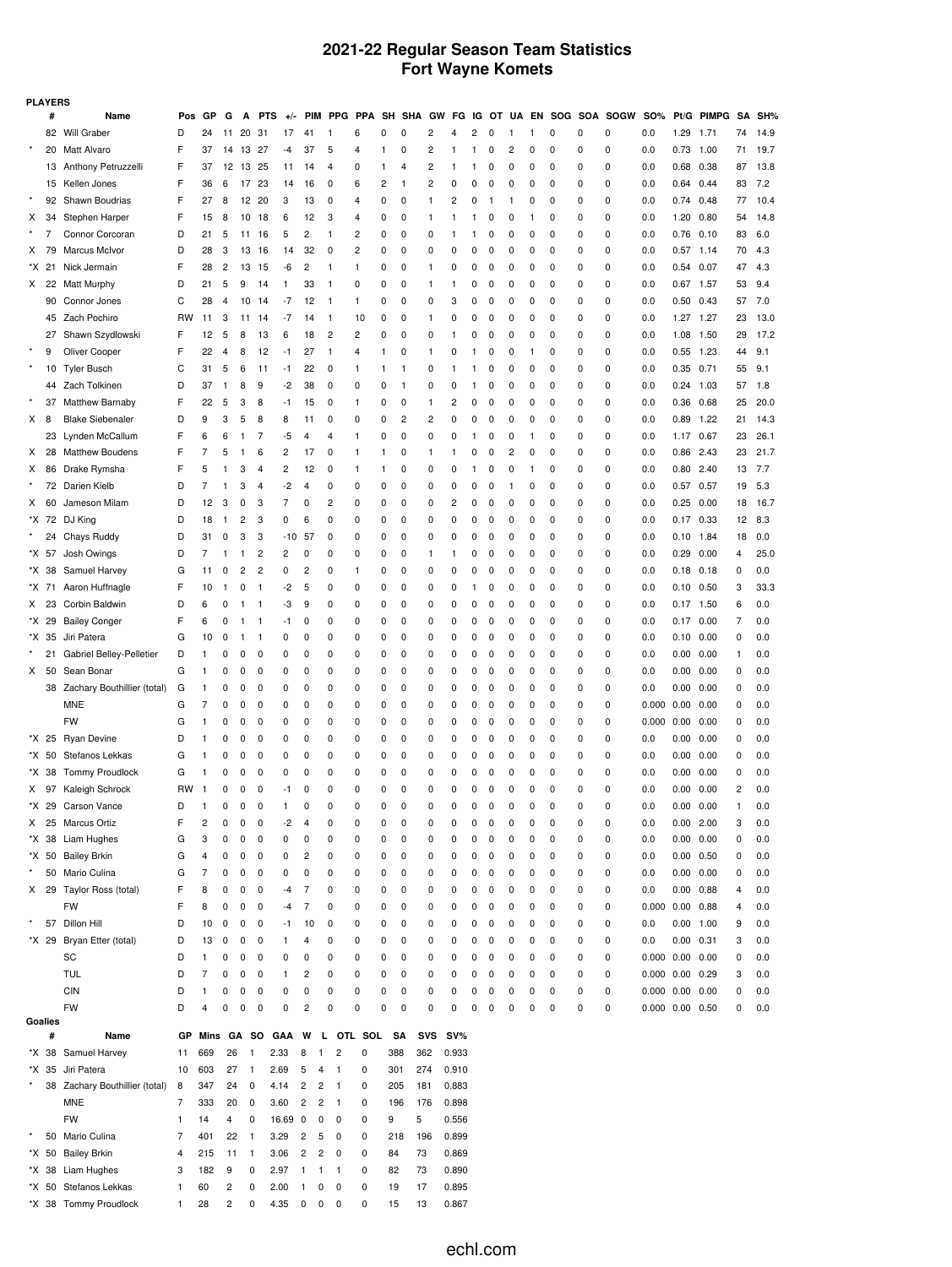| X | 50 Sean Bonar                              |    | 60         | 5 | $\overline{0}$ | 5.00 0 1 0   |  | 0        | 36 | 31 | 0.861           |
|---|--------------------------------------------|----|------------|---|----------------|--------------|--|----------|----|----|-----------------|
|   | <b>Empty Net</b>                           |    | 14         | 4 |                |              |  |          | 4  |    |                 |
|   | Totals                                     | 37 | 2232 112 4 |   |                | 2.99 19 14 4 |  | $\Omega$ |    |    | 1156 1044 0.903 |
|   | * indicates rookie<br>X indicates inactive |    |            |   |                |              |  |          |    |    |                 |

echl.com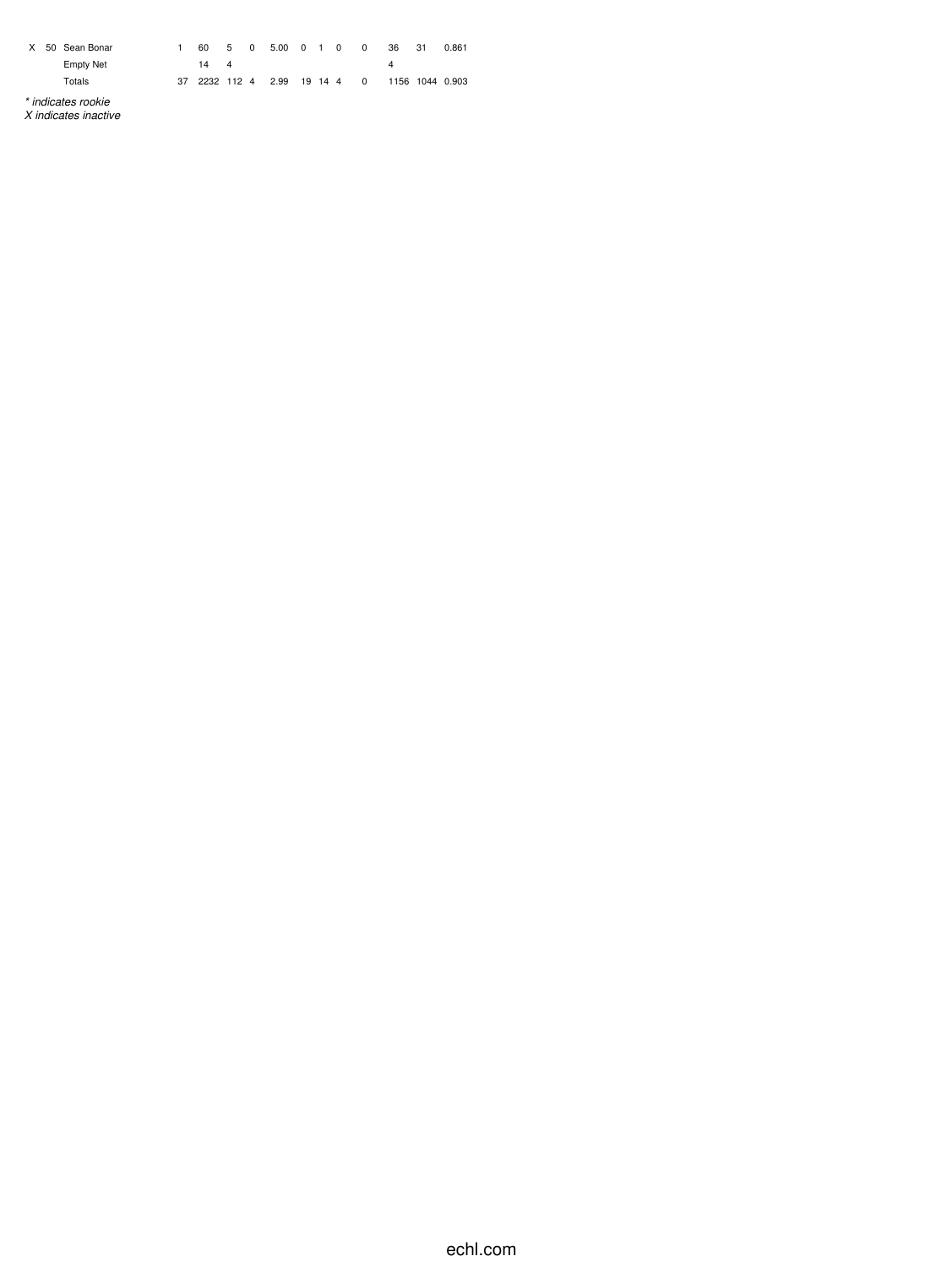### **2021-22 Regular Season Team Statistics Worcester Railers**

|         | <b>PLAYERS</b> |                                            |        |                |                |        |                |        |                         |                               |                |              |            |              |        |        |        |              |        |         |                |             |            |                   |              |           |             |
|---------|----------------|--------------------------------------------|--------|----------------|----------------|--------|----------------|--------|-------------------------|-------------------------------|----------------|--------------|------------|--------------|--------|--------|--------|--------------|--------|---------|----------------|-------------|------------|-------------------|--------------|-----------|-------------|
|         | #              | Name                                       | Pos    | GP             | G              | Α      | PT.<br>'S      |        | <b>PIM</b>              | <b>PPG</b>                    | <b>PPA</b>     | SH           | <b>SHA</b> | GW           | FG     | IG     | OT     | UA           | EN     | SOG SOA |                | <b>SOGW</b> | SO%        | Pt/G              | <b>PIMPG</b> | <b>SA</b> | SH%         |
|         | 14             | Jordan Smotherman                          | F      | 29             | 15             | 15     | 30             | -3     | 16                      | 3                             | 5              | 0            | 0          | 1            | 1      | 2      | 0      | 2            | 2      | 0       | 1              | 0           | 0.0        | 1.03              | 0.55         | 94        | 16.0        |
|         | 81             | Anthony Repaci                             | F      | 27             | 11             | 16     | 27             | 2      | 4                       | 2                             | 6              | 0            | 0          | 3            | 1      | 2      | 1      | 0            | 0      | -1      | 1              | 0           | 100.0      | 1.00              | 0.15         | 90        | 12.2        |
|         | 16             | Jacob Hayhurst                             | F      | 29             | 6              | 18     | 24             | $-2$   | 18                      | $\overline{c}$                | 6              | $\mathbf{1}$ | 0          | 0            | 0      | 0      | 0      | $\mathbf{1}$ | 0      | 1       | $\overline{c}$ | 0           | 50.0       | 0.83              | 0.62         | 87        | 6.9         |
| $\star$ | 12             | <b>Brent Beaudoin</b>                      | F      | 25             | 10             | 13     | 23             | 5      | 0                       | 0                             | 1              | 0            | 0          | 1            | 4      | 0      | 0      | 1            | 0      | 0       | 0              | 0           | 0.0        | 0.92              | 0.00         | 70        | 14.3        |
|         | 11             | Nolan Vesey                                | F      | 29             | 6              | 13     | 19             | 10     | 14                      | 0                             | 3              | $\mathbf{1}$ | 0          | 1            | 0      | 1      | 0      | 2            | 1      | 1       | 2              | 0           | 50.0       | 0.66              | 0.48         | 72        | 8.3         |
|         | 23             | Ross Olsson                                | F      | 25             | 12             | 6      | 18             | -13    | 84                      | 7                             | 3              | 0            | 0          | 2            | 0      | 0      | 0      | 0            | 0      | 0       | 0              | 0           | 0.0        | 0.72 3.36         |              | 67        | 17.9        |
|         | 7              | Liam Coughlin                              | F      | 19             | 5              | 9      | 14             | 2      | 7                       | $\mathbf{1}$                  | $\overline{c}$ | 0            | 0          | 0            | 0      | 0      | 0      | 0            | 0      | 1       | 1              | 1           | 100.0      | 0.74              | 0.37         | 28        | 17.9        |
| Х       | 72             | Drew Callin                                | F      | 16             | 5              | 8      | 13             | -4     | 8                       | 0                             | 1              | 0            | 0          | 1            | 1      | 1      | 0      | 2            | 0      | 0       | 0              | 0           | 0.0        | 0.81              | 0.50         | 46        | 10.9        |
|         | 10             | <b>Blake Christensen</b>                   | F      | 15             | 6              | 5      | 11             | -2     | 14                      | 2                             | 3              | 0            | 0          | 1            | 1      | 3      | 0      | 0            | 0      | 1       | 1              | 0           | 100.0      | 0.73              | 0.93         | 46        | 13.0        |
|         | 21             | John Furgele                               | D      | 24             | $\overline{c}$ | 9      | 11             | 14     | 12                      | $\mathbf{1}$                  | 3              | 0            | 0          | 0            | 0      | 0      | 0      | 0            | 0      | 0       | 0              | 0           | 0.0        | 0.46              | 0.50         | 37        | 5.4         |
|         | 24             | Cole Coskey                                | F      | 9              | 5              | 5      | 10             | 4      | 2                       | $\mathbf{1}$                  | $\overline{c}$ | 0            | 0          | 1            | 1      | 0      | 0      | 2            | 0      | 0       | 0              | 0           | 0.0        | 1.11              | 0.22         | 19        | 26.3        |
|         | 5              | Nick Albano                                | D      | 15             | 3              | 7      | 10             | 3      | 14                      | 2                             | $\overline{c}$ | 0            | 0          | 0            | 0      | 0      | 0      | 0            | 0      | 0       | 0              | 0           | 0.0        | 0.67              | 0.93         | 30        | 10.0        |
|         | 44             | Will Cullen                                | D      | 16             | 5              | 4      | 9              | 0      | 4                       | 0                             | $\overline{c}$ | 0            | 0          | 1            | 0      | 0      | 0      | 1            | 1      | 0       | 0              | 0           | 0.0        | 0.56              | 0.25         | 24        | 20.8        |
| X       | 18             | <b>Tyler Poulsen</b>                       | LW     | 25             | 5              | 4      | 9              | -6     | 28                      | 0                             | 0              | 0            | 0          | 0            | 0      | 0      | 0      | 0            | 0      | 0       | 0              | 0           | 0.0        | 0.36              | 1.12         | 49        | 10.2        |
|         | 18             | <b>Reece Newkirk</b>                       | F      | 12             | 3              | 6      | 9              | $-2$   | 8                       | $\mathbf{1}$                  | 0              | 0            | 0          | 0            | 0      | 1      | 0      | 0            | 0      | 0       | 0              | 0           | 0.0        | 0.75              | 0.67         | 31        | 9.7         |
| *X      | 86             | Karl Boudrias                              | D      | 23             | 0              | 8      | 8              | 4      | 15                      | 0                             | 3              | 0            | 0          | 0            | 0      | 0      | 0      | 0            | 0      | 0       | 0              | 0           | 0.0        | 0.35              | 0.65         | 23        | 0.0         |
|         | *X 19          | Felix Bibeau                               | F      | 9              | 3              | 4      | 7              | -1     | 6                       | -1                            | 0              | 1            | 0          | 0            | 0      | 0      | 0      | 0            | 1      | 0       | 0              | 0           | 0.0        | 0.78              | 0.67         | 21        | 14.3        |
|         | 20             | Chris Ordoobadi (total)                    | F      | 25             | $\overline{c}$ | 5      | 7              | -3     | 54                      | 0                             | 0              | 0            | 0          | 1            | 0      | 0      | 0      | 0            | 0      | 0       | 0              | 0           | 0.0        | $0.28$ 2.16       |              | 24        | 8.3         |
|         |                | <b>NOR</b>                                 | F      | 18             | -1             | 4      | 5              | -3     | 43                      | $\mathbf 0$                   | 0              | 0            | 0          | $\mathbf{1}$ | 0      | 0      | 0      | 0            | 0      | 0       | 0              | 0           | 0.000      | 0.28              | 2.39         | 9         | 11.1        |
|         |                | <b>WOR</b>                                 | F      | 7              | 1              | 1      | 2              | 0      | 11                      | 0                             | 0              | 0            | 0          | 0            | 0      | 0      | 0      | 0            | 0      | 0       | 0              | 0           | 0.000      | 0.29              | 1.57         | 15        | 6.7         |
|         | 8              | <b>Bobby Butler</b>                        | F      | 4              | 2              | 4      | 6              | 5      | 0                       | 0                             | 1              | 0            | 0          | 0            | 0      | 0      | 0      | 0            | 0      | 0       | 0              | 0           | 0.0        | 1.50              | 0.00         | 7         | 28.6        |
|         | 19             | Collin Adams                               | F      | 9              | 2              | 4      | 6              | -3     | 2                       | $\mathbf{1}$                  | 0              | 0            | 0          | 1            | 0      | 0      | 0      | 0            | 0      | 0       | 0              | 0           | 0.0        | $0.67$ 0.22       |              | 15        | 13.3        |
| Х       | 4              | Zach Malatesta                             | D      | 21             | 2              | 4      | 6              | -5     | 31                      | 0                             | -1             | 0            | 0          | 0            | 0      | 0      | 0      | 0            | 0      | 0       | 0              | 0           | 0.0        | 0.29              | 1.48         | 37        | 5.4         |
|         | 9              | <b>Charlie Spetz</b>                       | D      | 30             | 2              | 4      | 6              | -5     | 13                      | 0                             | 0              | 0            | 0          | 0            | 0      | 0      | 0      | 0            | 0      | 0       | 0              | 0           | 0.0        | 0.20              | 0.43         | 28        | 7.1         |
| X       | 15             | Paul Thompson                              | F      | 10             | $\overline{c}$ | 3      | 5              | -1     | 12                      | 0                             | 1              | 0            | 1          | 0            | 2      | 0      | 0      | 0            | 0      | 0       | 1              | 0           | 0.0        | 0.50              | 1.20         | 34        | 5.9         |
| X       | 61             | Nic Pierog                                 | F      | 5              | 2              | 2      | 4              | -2     | 4                       | 0                             | 0              | 0            | 0          | 1            | 0      | 0      | 0      | 0            | 0      | 0       | 0              | 0           | 0.0        | 0.80              | 0.80         | 17        | 11.8        |
|         | 25             | Grant Jozefek                              | F      | 14             | $\mathbf{1}$   | 3      | 4              | -6     | 4                       | 0                             | 1              | 0            | 0          | 0            | 0      | 0      | 0      | 1            | 0      | 1       | 1              | 0           | 100.0      | 0.29              | 0.29         | 21        | 4.8         |
| *X.     | 17             | Tommy Besinger (total)                     | F      | 17             | 1              | 2      | 3              | -9     | 4                       | 0                             | 1              | 0            | 0          | 0            | 0      | 1      | C      | O            | 0      | 0       | 0              | 0           | 0.0        | 0.18              | 0.24         | 23        | 4.3         |
|         |                | GRN                                        | F      | $\overline{7}$ | 1              | 1      | $\overline{c}$ | -1     | 0                       | 0                             | -1             | 0            | 0          | 0            | 0      | 1      | 0      | O            | 0      | 0       | 0              | 0           | 0.000      | 0.29              | 0.00         | 8         | 12.5        |
|         |                | <b>WOR</b>                                 | F      | 10             | 0              | 1      | 1              | -8     | 4                       | 0                             | 0              | 0            | 0          | 0            | 0      | 0      | 0      | 0            | 0      | 0       | 0              | 0           | 0.000      | 0.10              | 0.40         | 15        | 0.0         |
| x       | 19             | Devon Paliani                              | F      | 8              | 2              | 0      | 2              | -4     | 4                       | 0                             | 0              | 0            | 0          | 0            | 0      | 0      | 0      | O            | 0      | 0       | 0              | 0           | 0.0        | 0.25              | 0.50         | 12        | 16.7        |
| X       | 6              | Mike Cornell                               | D      | 9              | $\mathbf{1}$   | 1      | 2              | -3     | 16                      | 0                             | 0              | 0            | 0          | 0            | 0      | 0      | 0      | O            | 0      | 0       | 0              | 0           | 0.0        | $0.22$ 1.78       |              | 18        | 5.6         |
|         | 92             | <b>Colten Ellis</b>                        | G      | 11             | 0              | 2      | $\overline{c}$ | 0      | 0                       | 0                             | 0              | 0            | 0          | 0            | 0      | 0      | 0      | O            | 0      | 0       | 0              | 0           | 0.0        | $0.18$ 0.00       |              | 0         | 0.0         |
|         |                | 13 Connor McCarthy                         | D      | 19             | 0              | 2      | 2              | -1     | 4                       | 0                             | 0              | 0            | 0          | 0            | 0      | 0      | 0      | 0            | 0      | 0       | 0              | 0           | 0.0        | $0.11 \quad 0.21$ |              | 5         | 0.0         |
|         |                | 27 Myles McGurty                           | D<br>F | 28<br>4        | 0              | 2      | 2<br>1         | 0<br>1 | 18<br>2                 | 0                             | 1              | 0<br>0       | 0          | 0            | 0      | 0      | 0      | O<br>O       | 0      | 0       | 0<br>0         | 0           | 0.0        | 0.07 0.64         |              | 28        | 0.0<br>10.0 |
| *X<br>X | 22<br>8        | <b>Brennan Feasey</b><br><b>Brian Hart</b> | F      | $\mathbf{1}$   | 1<br>0         | 0<br>1 | -1             | 2      | 2                       | 0<br>0                        | 0<br>0         | 0            | 0<br>0     | 0<br>0       | 0<br>0 | 0<br>0 | 0<br>0 | O            | 0<br>0 | 0<br>0  | 0              | 0<br>0      | 0.0<br>0.0 | 0.25<br>1.00 2.00 | 0.50         | 10<br>0   | 0.0         |
| *X.     | 13             | Mathias LaFerriere                         | F      | 3              | 0              | 1      | $\mathbf{1}$   | -1     | 0                       | 0                             | 1              | 0            | 0          | 0            | 0      | 0      | 0      | 0            | 0      | 0       | 0              | 0           | 0.0        | 0.33              | 0.00         | 4         | 0.0         |
| X.      | 18             | <b>Austin Block</b>                        | F      | 1              | 0              | 0      | 0              | 1      | 0                       | 0                             | 0              | 0            | 0          | 0            | 0      | 0      | 0      | 0            | 0      | 0       | 0              | 0           | 0.0        | 0.00              | 0.00         | 0         | 0.0         |
|         |                | *X 44 RJ Burns                             | D      | 1              | 0              | 0      | 0              | 0      | 0                       | 0                             | 0              | 0            | 0          | 0            | 0      | 0      | 0      | 0            | 0      | 0       | 0              | 0           | 0.0        | $0.00 \quad 0.00$ |              | 0         | 0.0         |
|         |                | *X 20 Rvan Cloonan                         | F      | $\mathbf{1}$   | 0              | 0      | 0              | 0      | 0                       | 0                             | 0              | 0            | 0          | 0            | 0      | 0      | 0      | 0            | 0      | 0       | 0              | 0           | 0.0        | $0.00 \quad 0.00$ |              | 0         | 0.0         |
| X.      |                | 22 JD Dudek                                | С      | 1              | 0              | 0      | 0              | -2     | 0                       | 0                             | 0              | 0            | 0          | 0            | 0      | 0      | 0      | 0            | 0      | 0       | 0              | 0           | 0.0        | $0.00 \quad 0.00$ |              | 2         | 0.0         |
| *X      | 13             | Garrett Gallagher                          | D      | 1              | 0              | 0      | 0              | -1     | 0                       | 0                             | 0              | 0            | 0          | 0            | 0      | 0      | 0      | O            | 0      | 0       | 0              | 0           | 0.0        | $0.00 \quad 0.00$ |              | 1         | 0.0         |
| X.      | 8              | Matthew Gaudreau                           | F      | 1              | 0              | 0      | 0              | 0      | 0                       | 0                             | 0              | 0            | 0          | 0            | 0      | 0      | 0      | 0            | 0      | 0       | 0              | 0           | 0.0        | $0.00 \quad 0.00$ |              | 1         | 0.0         |
| X       | 13             | <b>Ted Hart</b>                            | F      | $\mathbf{1}$   | 0              | 0      | 0              | 0      | 0                       | 0                             | 0              | 0            | 0          | 0            | 0      | 0      | 0      | 0            | 0      | 0       | 0              | 0           | 0.0        | $0.00 \quad 0.00$ |              | 2         | 0.0         |
|         | *X 31          | Justin Kapelmaster                         | G      | 1              | 0              | 0      | 0              | 0      | 0                       | 0                             | 0              | 0            | 0          | 0            | 0      | 0      | 0      | 0            | 0      | 0       | 0              | 0           | 0.0        | $0.00 \quad 0.00$ |              | 0         | 0.0         |
| X       | 61             | Connor Leen                                | F      | $\mathbf{1}$   | 0              | 0      | 0              | 0      | 0                       | 0                             | 0              | 0            | 0          | 0            | 0      | 0      | 0      | 0            | 0      | 0       | 0              | 0           | 0.0        | $0.00 \quad 0.00$ |              | 0         | 0.0         |
| *X      | 31             | Jason Pawloski                             | G      | 1              | 0              | 0      | 0              | 0      | 0                       | 0                             | 0              | 0            | 0          | 0            | 0      | 0      | 0      | 0            | 0      | 0       | 0              | 0           | 0.0        | 0.00              | 0.00         | 0         | 0.0         |
| *X      | 30             | Luke Peressini                             | G      | $\mathbf{1}$   | 0              | 0      | 0              | 0      | 0                       | 0                             | 0              | 0            | 0          | 0            | 0      | 0      | 0      | 0            | 0      | 0       | 0              | 0           | 0.0        | $0.00 \quad 0.00$ |              | 0         | 0.0         |
|         | 22             | <b>Ethan Price</b>                         | F      | 1              | 0              | 0      | 0              | -1     | 2                       | 0                             | 0              | 0            | 0          | 0            | 0      | 0      | 0      | 0            | 0      | 0       | 0              | 0           | 0.0        | $0.00$ 2.00       |              | 2         | 0.0         |
| *X.     | 20             | Robert Roche                               | D      | $\mathbf{1}$   | 0              | 0      | 0              | 0      | 0                       | 0                             | 0              | 0            | 0          | 0            | 0      | 0      | 0      | 0            | 0      | 0       | 0              | 0           | 0.0        | $0.00 \quad 0.00$ |              | 0         | 0.0         |
| X.      | 22             | Jason Salvaggio                            | F      | 1              | 0              | 0      | 0              | 0      | 0                       | 0                             | 0              | 0            | 0          | 0            | 0      | 0      | 0      | 0            | 0      | 0       | 0              | 0           | 0.0        | 0.00 0.00         |              | 2         | 0.0         |
| X       | 4              | Justin Selman                              | F      | $\mathbf{1}$   | 0              | 0      | 0              | 0      | 2                       | 0                             | 0              | 0            | 0          | 0            | 0      | 0      | 0      | 0            | 0      | 0       | 0              | 0           | 0.0        | $0.00$ 2.00       |              | 3         | 0.0         |
| X.      | 24             | <b>Beau Starrett</b>                       | F      | 1              | 0              | 0      | 0              | 0      | 0                       | 0                             | 0              | 0            | 0          | 0            | 0      | 0      | 0      | 0            | 0      | 0       | 0              | 0           | 0.0        | 0.00 0.00         |              | 0         | 0.0         |
|         | *X 17          | Keean Washkurak                            | F      | $\mathbf{1}$   | 0              | 0      | 0              | -1     | 0                       | 0                             | 0              | 0            | 0          | 0            | 0      | 0      | 0      | 0            | 0      | 0       | 0              | 0           | 0.0        | 0.00 0.00         |              | 6         | 0.0         |
| *X      | 30             | <b>Brody Claeys</b>                        | G      | $\overline{c}$ | 0              | 0      | 0              | 0      | 0                       | 0                             | 0              | 0            | 0          | 0            | 0      | 0      | 0      | 0            | 0      | 0       | 0              | 0           | 0.0        | 0.00 0.00         |              | 0         | 0.0         |
|         | 4              | Austin Osmanski                            | D      | 3              | 0              | 0      | 0              | -2     | $\overline{\mathbf{c}}$ | 0                             | 0              | 0            | 0          | 0            | 0      | 0      | 0      | 0            | 0      | 0       | 0              | 0           | 0.0        | 0.00 0.67         |              | 4         | 0.0         |
|         | *X 18          | Dom Procopio                               | D      | 3              | 0              | 0      | 0              | -1     | 0                       | 0                             | 0              | 0            | 0          | 0            | 0      | 0      | 0      | 0            | 0      | 0       | 0              | 0           | 0.0        | $0.00 \quad 0.00$ |              | 2         | 0.0         |
|         | *X 31          | Jimmy Poreda                               | G      | 4              | 0              | 0      | 0              | 0      | 0                       | 0                             | 0              | 0            | 0          | 0            | 0      | 0      | 0      | 0            | 0      | 0       | 0              | 0           | 0.0        | 0.00 0.00         |              | 0         | 0.0         |
|         |                | *X 22 Carlos Fornaris                      | F      | 5              | 0              | 0      | 0              | -2     | 7                       | 0                             | 0              | 0            | 0          | 0            | 0      | 0      | 0      | 0            | 0      | 0       | 0              | 0           | 0.0        | $0.00$ 1.40       |              | 4         | 0.0         |
| $\star$ | 61             | <b>Matt Sredl</b>                          | D      | 7              | 0              | 0      | 0              | -1     | 4                       | 0                             | 0              | 0            | 0          | 0            | 0      | 0      | 0      | 0            | 0      | 0       | 0              | 0           | 0.0        | 0.00 0.57         |              | 9         | 0.0         |
|         |                | 35 Ken Appleby                             | G      | 15             | 0              | 0      | 0              | 0      | $\overline{c}$          | 0                             | 0              | 0            | 0          | 0            | 0      | 0      | 0      | 0            | 0      | 0       | 0              | 0           | 0.0        | $0.00 \quad 0.13$ |              | 0         | 0.0         |
|         | Goalies<br>#   | Name                                       |        |                |                |        |                |        |                         | GP Mins GA SO GAA W L OTL SOL | SA             |              | SVS SV%    |              |        |        |        |              |        |         |                |             |            |                   |              |           |             |
|         |                |                                            |        |                |                |        |                |        |                         |                               |                |              |            |              |        |        |        |              |        |         |                |             |            |                   |              |           |             |

35 Ken Appleby 15 881 42 0 2.86 7 7 0 1 519 477 0.919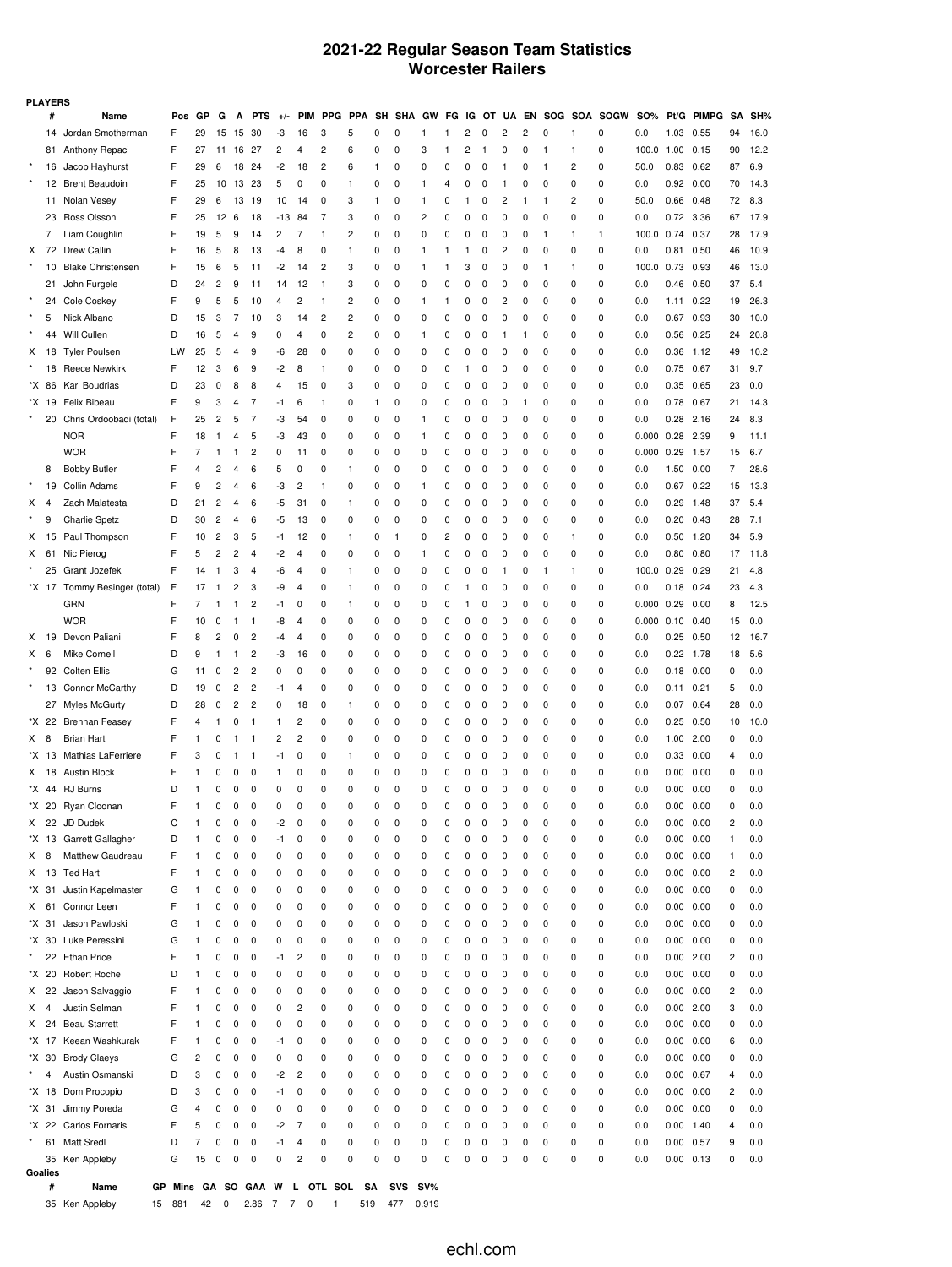| $\star$ |       | 92 Colten Ellis          | 11           | 630  | 36  | $\Omega$ | $3.43 \quad 6 \quad 3$ |          |                | $\overline{\phantom{0}}$ | $\Omega$ | 371  | 335 | 0.903      |
|---------|-------|--------------------------|--------------|------|-----|----------|------------------------|----------|----------------|--------------------------|----------|------|-----|------------|
|         | *X 31 | Jimmy Poreda             | 4            | 237  | 15  | 0        | $3.80 \quad 1$         |          | 3              | $\overline{\mathbf{0}}$  | 0        | 128  | 113 | 0.883      |
|         |       | *X 30 Brody Claeys       | $\mathbf{2}$ | 119  | 5   | 0        | $2.52 \quad 1$         |          | $\overline{1}$ | 0                        | $\Omega$ | 86   | 81  | 0.942      |
|         |       | *X 31 Justin Kapelmaster | $-1$         | 60   | 6   | 0        | $6.00 \quad 0$         |          | $\overline{1}$ | 0                        | 0        | 34   | 28  | 0.824      |
|         | *X 31 | Jason Pawloski           | 1.           | 59   | 8   | 0        | 8.14                   | $\Omega$ | $\overline{1}$ | $\Omega$                 | $\Omega$ | 42   | 34  | 0.810      |
| *X.     |       | 30 Luke Peressini        | 1.           | 59   | 6   | $\Omega$ | $6.05 \quad 0$         |          | $\overline{1}$ | 0                        | $\Omega$ | 30   | 24  | 0.800      |
|         |       | <b>Empty Net</b>         |              | 14   | 8   |          |                        |          |                |                          |          | 8    |     |            |
|         |       | Totals                   | 34           | 2045 | 126 | $\Omega$ | 3.67                   | 15       | -17            | - 1                      | 1        | 1218 |     | 1092 0.897 |

*\* indicates rookie X indicates inactive*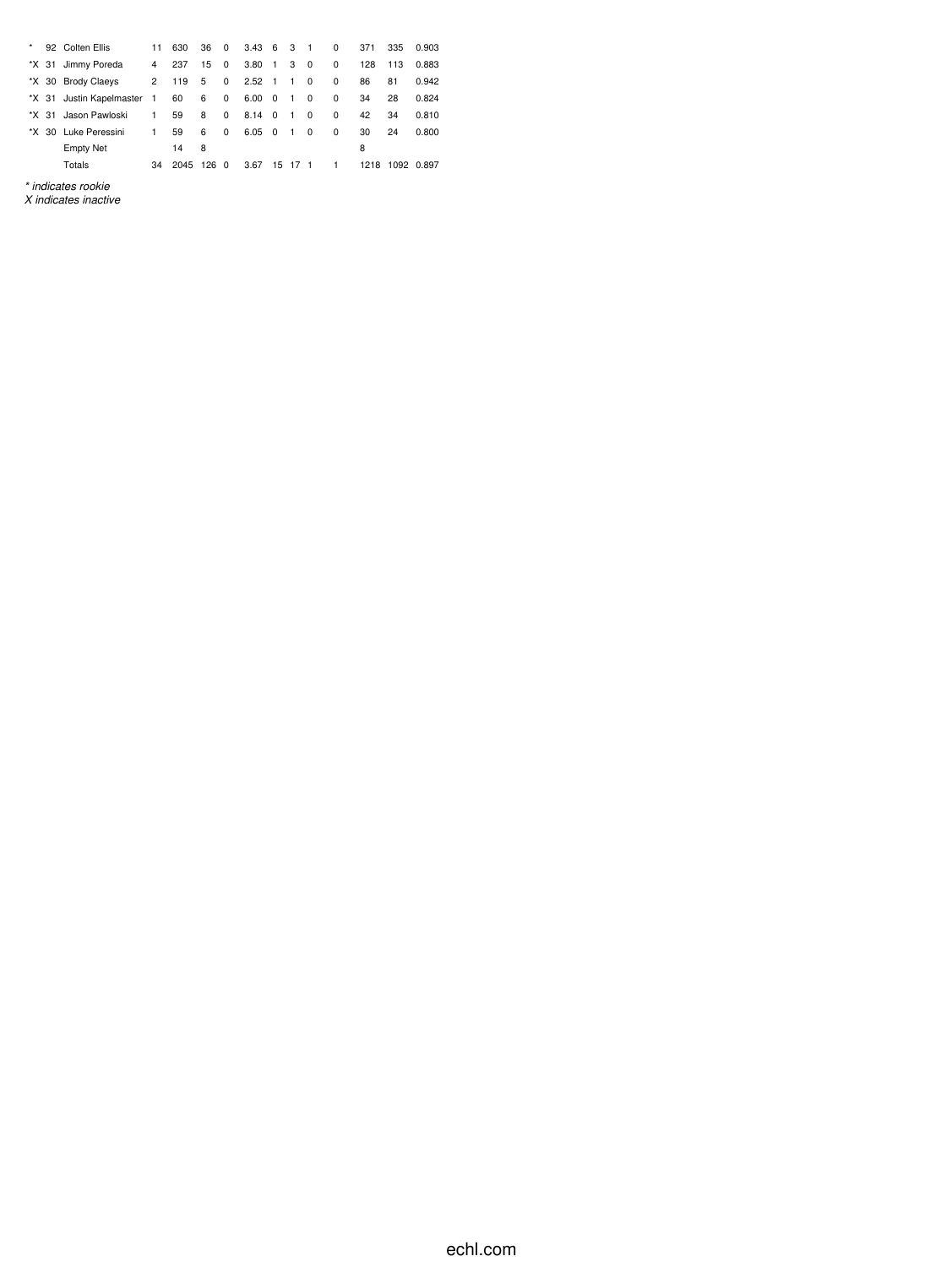### **Worcester Railers 2021-22 Regular Season Game Schedule**

| Date              | Opponent                 | Result                     |
|-------------------|--------------------------|----------------------------|
| Oct. 22           | at Maine                 | L                          |
| Oct. 23           | Maine                    | W                          |
| Oct. 27           | at Adirondack            | Г                          |
| Nov. 6            | Florida                  | L                          |
| Nov. 7            | Florida                  | L                          |
| Nov. 12           | at Newfoundland          | SOL                        |
| Nov. 13           | at Newfoundland          | W                          |
| Nov. 14           | at Newfoundland          | Г                          |
| Nov. 17           | at Trois-Rivières        | W                          |
| Nov. 19           | <b>Trois-Rivières</b>    | L                          |
| Nov. 20           | Trois-Rivières           | W                          |
| Nov. 24           | at Maine                 | L                          |
| Nov. 26           | at Adirondack            | W                          |
| Nov. 28           | Newfoundland             | Г                          |
| Dec. 1            | Maine                    | W                          |
| Dec. 3<br>Dec. 8  | Adirondack<br>Maine      | L<br>W                     |
| Dec. 10           | at Maine                 | Г                          |
| Dec. 11           | Maine                    | W                          |
| Dec. 26           | Adirondack               | L                          |
| Dec. 29           | at Maine                 | L                          |
| Dec. 31           | at Reading               | L                          |
| Jan. 2            | Reading                  | W                          |
| Jan. 7            | at Reading               | OTL                        |
| Jan. 8            | at Reading               | L                          |
| Jan. 12           | Maine                    | W                          |
| Jan. 14           | Reading                  | L                          |
| Jan. 15           | Reading                  | W                          |
| Jan. 17           | at Reading               | L                          |
| Jan. 21           | Trois-Rivières           | L                          |
| Jan. 22           | Adirondack               | W                          |
| Jan. 23           | Adirondack               | W                          |
| Jan. 28           | at Maine                 | W                          |
| Jan. 29           | Fort Wayne               | W                          |
| Jan. 30<br>Feb. 4 | Fort Wayne<br>Kalamazoo  | 3:05 pm EST<br>7:05 pm EST |
| Feb. 5            | Kalamazoo                | 7:05 pm EST                |
| Feb. 6            | Kalamazoo                | 3:05 pm EST                |
| Feb. 12           | Adirondack               | 7:05 pm EST                |
| Feb. 13           | Adirondack               | 1:05 pm EST                |
| Feb. 18           | at Utah                  | 7:10 pm MST                |
| Feb. 19           | at Utah                  | 7:10 pm MST                |
| Feb. 21           | at Utah                  | 1:10 pm MST                |
| Feb. 23           | at Idaho                 | 7:10 pm MST                |
| Feb. 25           | at Idaho                 | 7:10 pm MST                |
| Feb. 26           | at Idaho                 | 7:10 pm MST                |
| Mar. 2            | at Reading               | 7:00 pm EST                |
| Mar. 4            | Reading                  | 7:05 pm EST                |
| Mar. 5            | Maine                    | 7:05 pm EST                |
| Mar. 6<br>Mar. 9  | Maine<br>at Maine        | 3:05 pm EST                |
| Mar. 11           | Adirondack               | 7:00 pm EST<br>7:05 pm EST |
| Mar. 12           | at Adirondack            | 7:00 pm EST                |
| Mar. 16           | at Trois-Rivières        | 7:00 pm EDT                |
| Mar. 18           | South Carolina           | 7:05 pm EDT                |
| Mar. 19           | Newfoundland             | 7:05 pm EDT                |
| Mar. 20           | Newfoundland             | 3:05 pm EDT                |
| Mar. 22           | at Reading               | 7:00 pm EDT                |
| Mar. 23           | at Reading               | 7:00 pm EDT                |
| Mar. 25           | at Adirondack            | 7:00 pm EDT                |
| Mar. 26           | at Adirondack            | 7:00 pm EDT                |
| Mar. 27           | at Reading               | 3:00 pm EDT                |
| Apr. 1            | at Newfoundland          | 7:00 pm NDT                |
| Apr. 2            | at Newfoundland          | 7:00 pm NDT                |
| Apr. 3            | at Newfoundland<br>Maine | 4:00 pm NDT                |
| Apr. 6<br>Apr. 8  | Trois-Rivières           | 7:05 pm EDT<br>7:05 pm EDT |
| Apr. 9            | Trois-Rivières           | 7:05 pm EDT                |
| Apr. 10           | at Adirondack            | 3:00 pm EDT                |
| Apr. 15           | at Trois-Rivières        | 7:00 pm EDT                |
| Apr. 16           | at Trois-Rivières        | 3:00 pm EDT                |
| * Overtime Game   |                          |                            |

\*\* Shootout Game

| $0 - 1 - 0 - 0$   | 3-6     |                          | Justin Kapelmaster (6 GA, 28 SVS) | Jeremy Brodeur (3 GA, 51 SVS)      |
|-------------------|---------|--------------------------|-----------------------------------|------------------------------------|
| $1 - 1 - 0 - 0$   | $4 - 3$ | Nic Pierog               | Colten Ellis (3 GA, 42 SVS)       | Zachary Bouthillier (4 GA, 26 SVS) |
| $1 - 2 - 0 - 0$   | 2-6     |                          | Colten Ellis (5 GA, 29 SVS)       | Mareks Mitens (2 GA, 25 SVS)       |
| $1 - 3 - 0 - 0$   | $2 - 4$ |                          | Ken Appleby (3 GA, 29 SVS)        | Tomas Vomacka (2 GA, 33 SVS)       |
| $1 - 4 - 0 - 0$   | $1 - 4$ |                          | Ken Appleby (3 GA, 17 SVS)        | Cam Johnson (1 GA, 11 SVS)         |
| $1 - 4 - 0 - 1$   | 2-3 SO  |                          | Ken Appleby (2 GA, 29 SVS)        | Evan Cormier (2 GA, 29 SVS)        |
| $2 - 4 - 0 - 1$   | $5 - 2$ | Ross Olsson              | Ken Appleby (2 GA, 30 SVS)        | Keith Petruzzelli (5 GA, 35 SVS)   |
| $2 - 5 - 0 - 1$   | $3-5$   |                          | Ken Appleby (4 GA, 28 SVS)        | Evan Cormier (3 GA, 23 SVS)        |
| $3 - 5 - 0 - 1$   | 6-2     | Drew Callin              | Ken Appleby (2 GA, 47 SVS)        | Philippe Desrosiers (4 GA, 14 SVS) |
| $3 - 6 - 0 - 1$   | $1 - 4$ |                          | Colten Ellis (4 GA, 26 SVS)       | Philippe Desrosiers (1 GA, 28 SVS) |
| 4-6-0-1           | 3-1     | Collin Adams             | Ken Appleby (1 GA, 35 SVS)        | Philippe Desrosiers (3 GA, 30 SVS) |
| $4 - 7 - 0 - 1$   | $2 - 4$ |                          | Ken Appleby (3 GA, 39 SVS)        | Jeremy Brodeur (2 GA, 27 SVS)      |
| $5 - 7 - 0 - 1$   | $8 - 1$ | Ross Olsson              | Colten Ellis (1 GA, 31 SVS)       | Alex Sakellaropoulos (4 GA, 27 SVS |
| $5 - 8 - 0 - 1$   | $0-6$   |                          | Ken Appleby (5 GA, 18 SVS)        | Evan Cormier (0 GA, 14 SVS)        |
| $6 - 8 - 0 - 1$   | 3-2 SO  |                          | Colten Ellis (2 GA, 38 SVS)       | Jeremy Brodeur (2 GA, 33 SVS)      |
| $6 - 9 - 0 - 1$   | $2 - 3$ |                          | Colten Ellis (3 GA, 20 SVS)       | Mareks Mitens (2 GA, 38 SVS)       |
| $7 - 9 - 0 - 1$   |         | 7-6 OT Anthony Repaci    | Colten Ellis (6 GA, 26 SVS)       | Callum Booth (1 GA, 16 SVS)        |
| $7 - 10 - 0 - 1$  | $2 - 3$ |                          | Jimmy Poreda (3 GA, 40 SVS)       | Callum Booth (2 GA, 35 SVS)        |
| $8 - 10 - 0 - 1$  | $4 - 2$ | Jordan Smotherman        | Jimmy Poreda (2 GA, 15 SVS)       | Callum Booth (3 GA, 20 SVS)        |
| $8 - 11 - 0 - 1$  | $0 - 5$ |                          | Jimmy Poreda (5 GA, 34 SVS)       | Brandon Kasel (0 GA, 33 SVS)       |
| $8 - 12 - 0 - 1$  | $7-9$   |                          | Jason Pawloski (8 GA, 34 SVS)     | Jeremy Brodeur (7 GA, 44 SVS)      |
| $8 - 13 - 0 - 1$  | $0 - 2$ |                          | Brody Claeys (2 GA, 42 SVS)       | Tristan Côté-Cazenave (0 GA, 14 S' |
| $9 - 13 - 0 - 1$  | $5 - 3$ | Anthony Repaci           | Brody Claeys (3 GA, 39 SVS)       | Tristan Côté-Cazenave (4 GA, 15 S' |
| $9 - 13 - 1 - 1$  | 2-3 OT  |                          | Colten Ellis (3 GA, 45 SVS)       | Kirill Ustimenko (2 GA, 21 SVS)    |
| $9 - 14 - 1 - 1$  | $2 - 6$ |                          | Jimmy Poreda (5 GA, 24 SVS)       | Kirill Ustimenko (2 GA, 28 SVS)    |
| $10 - 14 - 1 - 1$ | $4 - 2$ | Anthony Repaci           | Ken Appleby (2 GA, 37 SVS)        | Callum Booth (3 GA, 28 SVS)        |
| $10 - 15 - 1 - 1$ | 3-6     |                          | Ken Appleby (5 GA, 28 SVS)        | Kirill Ustimenko (3 GA, 28 SVS)    |
| $11 - 15 - 1 - 1$ | $2 - 1$ | Will Cullen              | Ken Appleby (1 GA, 35 SVS)        | Kirill Ustimenko (2 GA, 21 SVS)    |
| $11 - 16 - 1 - 1$ | $4-6$   |                          | Luke Peressini (6 GA, 24 SVS)     | Hayden Hawkey (4 GA, 27 SVS)       |
| $11 - 17 - 1 - 1$ | 3-4     |                          | Ken Appleby (4 GA, 39 SVS)        | Tristan Bérubé (3 GA, 34 SVS)      |
| $12 - 17 - 1 - 1$ | 3-2     | Cole Coskey              | Ken Appleby (2 GA, 32 SVS)        | Brandon Kasel (3 GA, 31 SVS)       |
| $13 - 17 - 1 - 1$ | $7-3$   | <b>Brent Beaudoin</b>    | Colten Ellis (3 GA, 18 SVS)       | Mareks Mitens (7 GA, 29 SVS)       |
| $14 - 17 - 1 - 1$ | $6 - 3$ | Nolan Vesey              | Ken Appleby (3 GA, 34 SVS)        | Jeremy Brodeur (6 GA, 26 SVS)      |
| $15 - 17 - 1 - 1$ | $8 - 5$ | <b>Blake Christensen</b> | Colten Ellis (5 GA, 50 SVS)       | Mario Culina (3 GA, 17 SVS)        |
|                   |         |                          |                                   |                                    |

#### **Decord Score** GWG **Goaltender Coaltender Coaltender Component** *Composing Goaltender*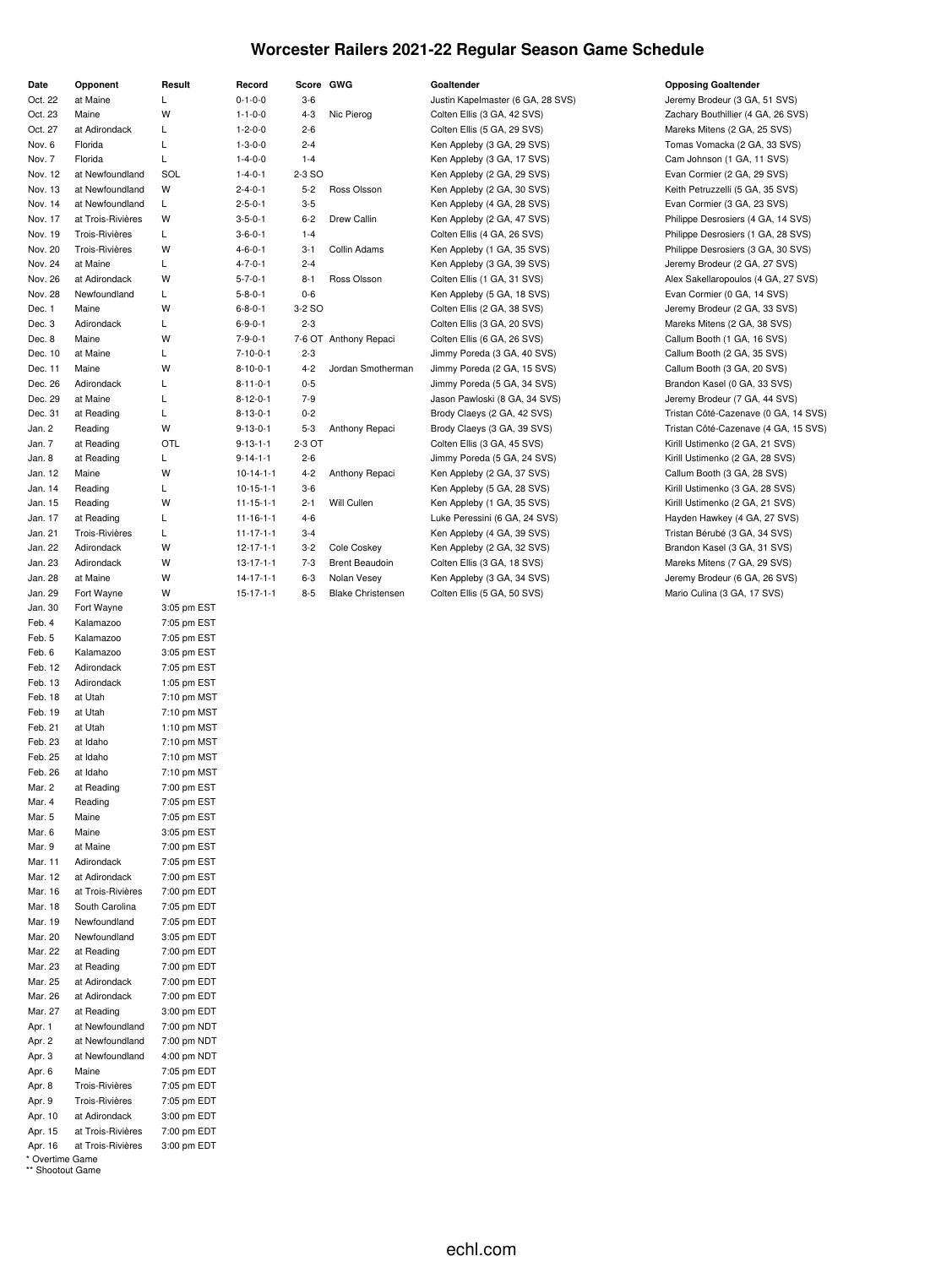# **Fort Wayne Komets 2021-22 Regular Season Game Schedule**

| Date               | Opponent           | Result                     | Record           | Score GWG |                         | Goaltender                     | <b>Opposing Goaltender</b>          |
|--------------------|--------------------|----------------------------|------------------|-----------|-------------------------|--------------------------------|-------------------------------------|
| Oct. 23            | Wheeling           | W                          | $1 - 0 - 0 - 0$  | 4-3       | Oliver Cooper           | Jiri Patera (3 GA, 25 SVS)     | Joe Murdaca (4 GA, 24 SVS)          |
| Oct. 30            | at Kalamazoo       | L                          | $1 - 1 - 0 - 0$  | $3 - 4$   |                         | Jiri Patera (4 GA, 19 SVS)     | Jet Greaves (3 GA, 36 SVS)          |
| Nov. 5             | Cincinnati         | W                          | $2 - 1 - 0 - 0$  | $4 - 2$   | Kellen Jones            | Stefanos Lekkas (2 GA, 17 SVS) | Michael Houser (3 GA, 23 SVS)       |
| Nov. 6             | at Wheeling        | W                          | $3 - 1 - 0 - 0$  | $5 - 2$   | <b>Blake Siebenaler</b> | Samuel Harvey (2 GA, 46 SVS)   | Tommy Nappier (4 GA, 20 SVS)        |
| Nov. 7             | at Toledo          | w                          | $4 - 1 - 0 - 0$  | $5 - 2$   | <b>Blake Siebenaler</b> | Jiri Patera (2 GA, 33 SVS)     | Kaden Fulcher (5 GA, 20 SVS)        |
| Nov. 12            | at Cincinnati      | W                          | $5 - 1 - 0 - 0$  | $2 - 1$   | <b>Matthew Boudens</b>  | Jiri Patera (1 GA, 33 SVS)     | Mat Robson (2 GA, 19 SVS)           |
| Nov. 13            | Toledo             | W                          | $6 - 1 - 0 - 0$  | $3-0$     | Josh Owings             | Samuel Harvey (0 GA, 39 SVS)   | Kaden Fulcher (3 GA, 15 SVS)        |
| Nov. 14            | at Wheeling        | OTL                        | $6 - 1 - 1 - 0$  | 4-5 OT    |                         | Jiri Patera (5 GA, 40 SVS)     | Louis-Philip Guindon (4 GA, 27 SVS) |
| Nov. 17            | at Indy            | L                          | $6 - 2 - 1 - 0$  | $0 - 1$   |                         | Jiri Patera (1 GA, 22 SVS)     | Cale Morris (0 GA, 27 SVS)          |
| Nov. 19            | Kalamazoo          | W                          | $7 - 2 - 1 - 0$  | $4 - 2$   | Matt Alvaro             | Samuel Harvey (2 GA, 39 SVS)   | Jet Greaves (4 GA, 27 SVS)          |
| Nov. 20            | Wheeling           | W                          | $8 - 2 - 1 - 0$  | $3-2$     | Stephen Harper          | Samuel Harvey (2 GA, 18 SVS)   | Alex D'Orio (3 GA, 30 SVS)          |
| Nov. 21            | lowa               | L                          | $8 - 3 - 1 - 0$  | $1 - 5$   |                         | Sean Bonar (5 GA, 31 SVS)      | Hunter Jones (1 GA, 31 SVS)         |
| Nov. 24            | at Kalamazoo       | L                          | $8 - 4 - 1 - 0$  | $3 - 4$   |                         | Jiri Patera (4 GA, 23 SVS)     | Jet Greaves (3 GA, 23 SVS)          |
| Nov. 25            | Toledo             | OTL                        | $8 - 4 - 2 - 0$  | 2-3 OT    |                         | Samuel Harvey (3 GA, 24 SVS)   | Billy Christopoulos (2 GA, 34 SVS)  |
| Nov. 27            | at Indy            | W                          | $9 - 4 - 2 - 0$  | $3 - 2$   | <b>Matt Murphy</b>      | Samuel Harvey (2 GA, 29 SVS)   | Cale Morris (3 GA, 27 SVS)          |
| Dec. 1             | at Indy            | L                          | $9 - 5 - 2 - 0$  | $1 - 4$   |                         | Jiri Patera (3 GA, 25 SVS)     | Cale Morris (1 GA, 29 SVS)          |
| Dec. 3             | lowa               | W                          | $10-5-2-0$       | $4 - 0$   | Will Graber             | Jiri Patera (0 GA, 24 SVS)     | Trevin Kozlowski (4 GA, 28 SVS)     |
| Dec. 4             | lowa               | L                          | $10-6-2-0$       | $1 - 2$   |                         | Bailey Brkin (2 GA, 24 SVS)    | Trevin Kozlowski (1 GA, 48 SVS)     |
| Dec. 10            | at Kalamazoo       | W                          | $11-6-2-0$       | $3 - 2$   | Kellen Jones            | Samuel Harvey (2 GA, 29 SVS)   | Trevor Gorsuch (3 GA, 29 SVS)       |
| Dec. 11            | at Kalamazoo       | W                          | $12 - 6 - 2 - 0$ | $7 - 3$   | Anthony Petruzzelli     | Samuel Harvey (3 GA, 41 SVS)   | Trevor Gorsuch (7 GA, 25 SVS)       |
| Dec. 17            | Kalamazoo          | W                          | $13-6-2-0$       | 4-2       | Anthony Petruzzelli     | Samuel Harvey (2 GA, 27 SVS)   | Jet Greaves (3 GA, 30 SVS)          |
| Dec. 18            | Cincinnati         | OTL                        | $13-6-3-0$       | 3-4 OT    |                         | Samuel Harvey (4 GA, 34 SVS)   | Mat Robson (3 GA, 25 SVS)           |
| Dec. 19            | Cincinnati         | L                          | $13 - 7 - 3 - 0$ | $3 - 5$   |                         | Samuel Harvey (4 GA, 36 SVS)   | Mat Robson (3 GA, 23 SVS)           |
| Dec. 26            | Indy               | W                          | $14 - 7 - 3 - 0$ | 6-4       | Nick Jermain            | Jiri Patera (4 GA, 30 SVS)     | Michael Lackey (5 GA, 29 SVS)       |
| Dec. 27            | Cincinnati         | W                          | $15 - 7 - 3 - 0$ | 5-4 OT    | Shawn Boudrias          | Bailey Brkin (4 GA, 20 SVS)    | Mat Robson (5 GA, 29 SVS)           |
| Dec. 31            | lowa               | W                          | $16 - 7 - 3 - 0$ | $1 - 0$   | <b>Matthew Barnaby</b>  | Bailey Brkin (0 GA, 14 SVS)    | Corbin Kaczperski (1 GA, 32 SVS)    |
| Jan. 5             | Toledo             | L                          | $16 - 8 - 3 - 0$ | $2 - 7$   |                         | Bailey Brkin (5 GA, 15 SVS)    | Billy Christopoulos (2 GA, 41 SVS)  |
| Jan. 7             | at Cincinnati      | L                          | $16-9-3-0$       | $4 - 5$   |                         | Mario Culina (5 GA, 16 SVS)    | Sean Bonar (4 GA, 28 SVS)           |
| Jan. 8             | Toledo             | W                          | 17-9-3-0         | 4-1       | Matt Alvaro             | Liam Hughes (1 GA, 26 SVS)     | Max Milosek (4 GA, 30 SVS)          |
| Jan. 9             | at Toledo          | OTL                        | 17-9-4-0         | 2-3 OT    |                         | Liam Hughes (3 GA, 28 SVS)     | Max Milosek (2 GA, 19 SVS)          |
| Jan. 12            | at Kalamazoo       | L                          | 17-10-4-0        | 4-5       |                         | Liam Hughes (5 GA, 19 SVS)     | Trevor Gorsuch (4 GA, 31 SVS)       |
| Jan. 14            | Indy               | L                          | 17-11-4-0        | $2 - 4$   |                         | Mario Culina (3 GA, 27 SVS)    | Mitch Gillam (2 GA, 31 SVS)         |
| Jan. 15            | at Toledo          | L                          | 17-12-4-0        | $2 - 3$   |                         | Mario Culina (3 GA, 40 SVS)    | Max Milosek (2 GA, 40 SVS)          |
| Jan. 16            | Kalamazoo          | W                          | 18-12-4-0        | $5-2$     | Zach Pochiro            | Mario Culina (2 GA, 28 SVS)    | Jason Pawloski (4 GA, 23 SVS)       |
| Jan. 22            | Cincinnati         | W                          | 19-12-4-0        | $4 - 0$   | Will Graber             | Mario Culina (0 GA, 29 SVS)    | Brendan Bonello (3 GA, 8 SVS)       |
| Jan. 23            | at Toledo          | L                          | 19-13-4-0        | $5-6$     |                         | Mario Culina (6 GA, 39 SVS)    | Max Milosek (5 GA, 25 SVS)          |
| Jan. 29            | at Worcester       | L                          | 19-14-4-0        | $5-8$     |                         | Mario Culina (3 GA, 17 SVS)    | Colten Ellis (5 GA, 50 SVS)         |
| Jan. 30            | at Worcester       | 3:05 pm EST                |                  |           |                         |                                |                                     |
| Feb. 2             | at Adirondack      | 7:00 pm EST                |                  |           |                         |                                |                                     |
| Feb. 4             | at Adirondack      | 7:00 pm EST                |                  |           |                         |                                |                                     |
| Feb. 5             | at Adirondack      | 7:00 pm EST                |                  |           |                         |                                |                                     |
| Feb. 9             | Indy               | 7:30 pm EST                |                  |           |                         |                                |                                     |
| Feb. 11            | Cincinnati         | 8:00 pm EST                |                  |           |                         |                                |                                     |
| Feb. 12            | at Wheeling        | 7:10 pm EST                |                  |           |                         |                                |                                     |
| Feb. 16            | Kalamazoo          | 7:30 pm EST                |                  |           |                         |                                |                                     |
| Feb. 18            | Toledo             | 8:00 pm EST                |                  |           |                         |                                |                                     |
| Feb. 19            | Tulsa              | 7:30 pm EST                |                  |           |                         |                                |                                     |
|                    | Kalamazoo          |                            |                  |           |                         |                                |                                     |
| Feb. 20<br>Feb. 25 | at lowa            | 5:00 pm EST<br>7:00 pm CST |                  |           |                         |                                |                                     |
| Feb. 26            | at lowa            | 7:00 pm CST                |                  |           |                         |                                |                                     |
|                    |                    |                            |                  |           |                         |                                |                                     |
| Mar. 2<br>Mar. 4   | Tulsa<br>at Toledo | 7:30 pm EST<br>7:15 pm EST |                  |           |                         |                                |                                     |
| Mar. 5             | Cincinnati         | 7:30 pm EST                |                  |           |                         |                                |                                     |
| Mar. 9             | at lowa            | 7:00 pm CST                |                  |           |                         |                                |                                     |
| Mar. 11            | at lowa            | 7:00 pm CST                |                  |           |                         |                                |                                     |
| Mar. 13            | Cincinnati         | 5:00 pm EDT                |                  |           |                         |                                |                                     |
|                    | at Cincinnati      | 7:35 pm EDT                |                  |           |                         |                                |                                     |
| Mar. 18<br>Mar. 19 |                    | 7:35 pm EDT                |                  |           |                         |                                |                                     |
|                    | at Cincinnati      |                            |                  |           |                         |                                |                                     |
| Mar. 23            | at lowa            | 7:00 pm CDT                |                  |           |                         |                                |                                     |
| Mar. 25            | at Indy            | 7:00 pm EDT                |                  |           |                         |                                |                                     |
| Mar. 26            | Kalamazoo          | 7:30 pm EDT                |                  |           |                         |                                |                                     |
| Mar. 27            | Wheeling           | 5:00 pm EDT                |                  |           |                         |                                |                                     |
| Mar. 30            | Wheeling           | 7:30 pm EDT                |                  |           |                         |                                |                                     |
| Apr. 1             | at Toledo          | 7:15 pm EDT                |                  |           |                         |                                |                                     |
| Apr. 2             | Kalamazoo          | 7:30 pm EDT                |                  |           |                         |                                |                                     |
| Apr. 3             | at Wheeling        | 4:10 pm EDT                |                  |           |                         |                                |                                     |
| Apr. 6             | Toledo             | 7:30 pm EDT                |                  |           |                         |                                |                                     |
| Apr. 8             | Toledo             | 8:00 pm EDT                |                  |           |                         |                                |                                     |
| Apr. 9             | at Kalamazoo       | 7:00 pm EDT                |                  |           |                         |                                |                                     |
| Apr. 10            | at Kalamazoo       | 3:00 pm EDT                |                  |           |                         |                                |                                     |
| Apr. 15            | at Wheeling        | 7:10 pm EDT                |                  |           |                         |                                |                                     |
| Apr. 16            | Wheeling           | 7:30 pm EDT                |                  |           |                         |                                |                                     |

\* Overtime Game \*\* Shootout Game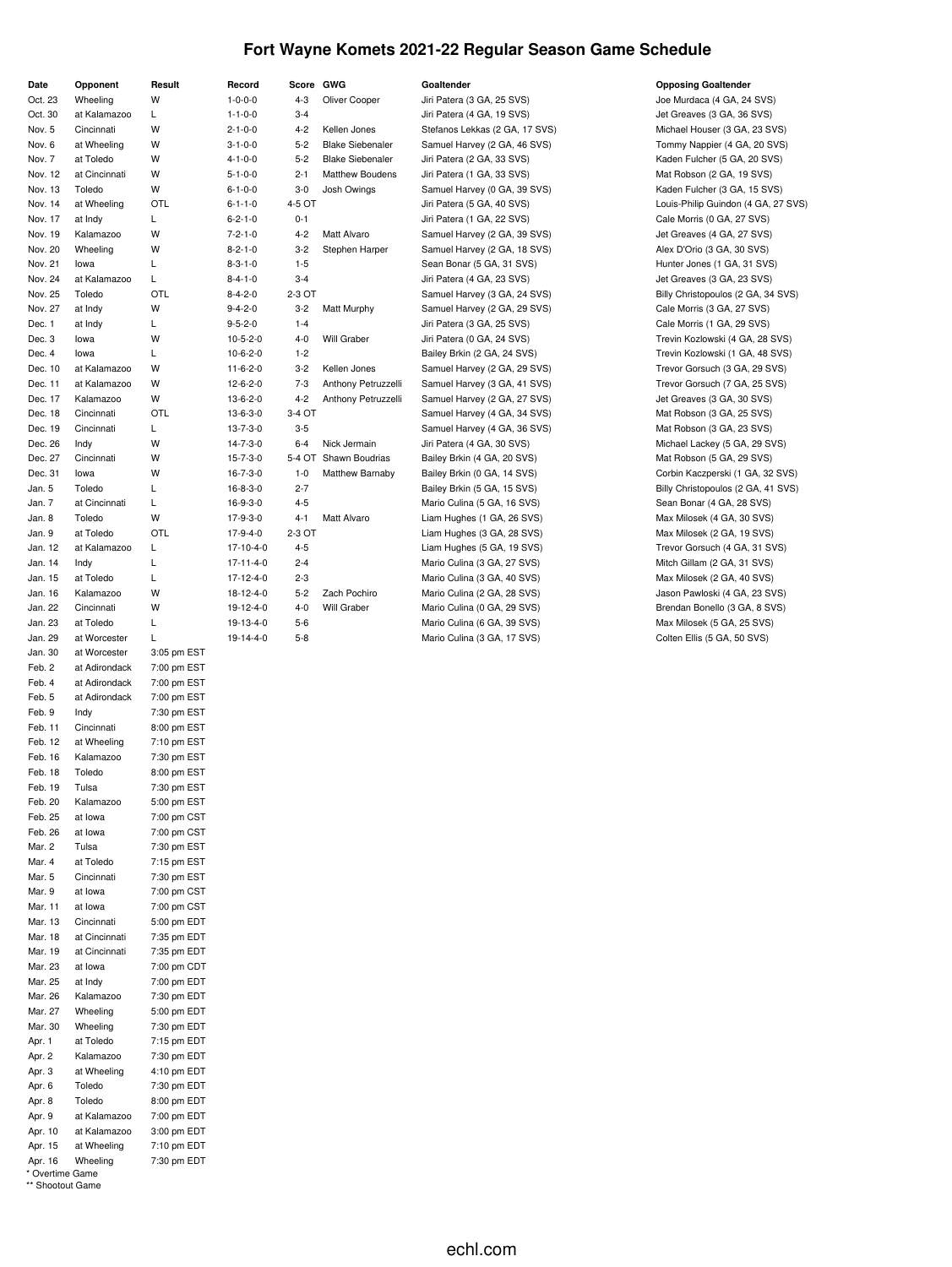### **Fort Wayne Komets vs Worcester Railers Head to Head**

#### **Summary**

| Description                                                | Result                                         |                    |
|------------------------------------------------------------|------------------------------------------------|--------------------|
| Head to Head Record 2021-22 Regular Season                 | Worcester 1-0-0-0                              | Fort Wayne 0-1-0-0 |
| Head to Head Record 2020-21 Regular Season                 | Worcester 0-0-0-0                              | Fort Wayne 0-0-0-0 |
| Last 5 Years record between teams                          | Worcester 2-0-0-0                              | Fort Wayne 0-2-0-0 |
| Worcester vs. Fort Wayne Last 5 Years record at Worcester  | Worcester 2-0-0-0                              | Fort Wayne 0-2-0-0 |
| Worcester vs. Fort Wayne Last 5 Years record at Fort Wayne | Worcester 0-0-0-0                              | Fort Wayne 0-0-0-0 |
| Previous Meetings This Season                              | Fort Wayne 5 @ Worcester 8 (Jan 29 2022) Final |                    |

#### **Match Up**

|                           | Fort Wayne                              | Worcester                                   |
|---------------------------|-----------------------------------------|---------------------------------------------|
| <b>Team Record</b>        | 19-14-4-0 -- 42 points                  | 15-17-1-1 -- 32 points                      |
| <b>Division Ranking</b>   | 4th Central                             | 5th North                                   |
| Conference Ranking        | 6th Western                             | 9th Eastern                                 |
| League Ranking            | 12th                                    | 20th                                        |
| Past 10 Games             | $3 - 6 - 1 - 0$                         | $6 - 4 - 0 - 0$                             |
| Streak                    | $0 - 2 - 0 - 0$                         | $4 - 0 - 0 - 0$                             |
| Last Game                 | 8-5 L @ Worcester (Jan 29 2022) Final   | 8-5 W vs Fort Wayne (Jan 29 2022) Final     |
| Home Record               | $13 - 5 - 2 - 0$                        | $11 - 8 - 0 - 0$                            |
| Away Record               | $6 - 9 - 2 - 0$                         | $4 - 9 - 1 - 1$                             |
| GF                        | 123                                     | 116                                         |
| GA                        | 112                                     | 127                                         |
| PP (Overall)              | (27/146) 18.5%                          | $(24/123)$ 19.5%                            |
| PP (Home)                 | $(15/81)$ 18.5%                         | $(10/65)$ 15.4%                             |
| PP (Away)                 | $(12/65)$ 18.5%                         | $(14/58)$ 24.1%                             |
| PK (Overall)              | (25/149) 83.2%                          | $(32/113)$ 71.7%                            |
| PK (Home)                 | $(11/76)$ 85.5%                         | $(17/53)$ 67.9%                             |
| PK (Away)                 | $(14/73)$ 80.8%                         | $(15/60)$ 75.0%                             |
| PP vs. Opp.               | $(2/4)$ 50%                             | $(2/4)$ 50%                                 |
| PK vs. Opp.               | $(2/4)$ 50%                             | $(2/4)$ 50%                                 |
| Leading Rookie            | Alvaro (14-13-27)                       | Hayhurst (6-18-24)                          |
| Most PIM                  | Ruddy - 57                              | Olsson - 84                                 |
| Team PIM/GM               | 13.8/Game                               | 11.2/Game                                   |
| <b>Leading Scorers</b>    | Graber (11-20-31)                       | Smotherman (15-15-30)                       |
|                           | Alvaro (14-13-27)                       | Repaci (11-16-27)                           |
|                           | Petruzzelli (12-13-25)                  | Hayhurst (6-18-24)                          |
|                           | Jones (6-17-23)                         | Beaudoin (10-13-23)                         |
|                           | Boudrias (8-12-20)                      | Vesey (6-13-19)                             |
| Last 5 Games              | 8-5 L @ Worcester (Jan 29 2022) Final   | 8-5 W vs Fort Wayne (Jan 29 2022) Final     |
|                           | 6-5 L @ Toledo (Jan 23 2022) Final      | 6-3 W @ Maine (Jan 28 2022) Final           |
|                           | 4-0 W vs Cincinnati (Jan 22 2022) Final | 7-3 W vs Adirondack (Jan 23 2022) Final     |
|                           | 5-2 W vs Kalamazoo (Jan 16 2022) Final  | 3-2 W vs Adirondack (Jan 22 2022) Final     |
|                           | 3-2 L @ Toledo (Jan 15 2022) Final      | 4-3 L vs Trois-Rivières (Jan 21 2022) Final |
| Leading After 1st         | $10-3-2-0$                              | $7 - 3 - 0 - 1$                             |
| Leading After 2nd         | $12 - 0 - 1 - 0$                        | $10-0-1-1$                                  |
| Tied After 1st            | $5 - 2 - 2 - 0$                         | $4 - 4 - 1 - 0$                             |
| Tied After 2nd            | $6 - 4 - 0 - 0$                         | $5 - 5 - 0 - 0$                             |
| <b>Trailing After 1st</b> | $4 - 9 - 0 - 0$                         | $4 - 10 - 0 - 0$                            |
| Trailing After 2nd        | $1 - 10 - 3 - 0$                        | $0-12-0-0$                                  |
| Out Shooting Opponents    | $9 - 9 - 1 - 0$                         | $5 - 5 - 0 - 0$                             |
| Out Shot by Opponents     | $8 - 5 - 3 - 0$                         | $9 - 11 - 1 - 1$                            |
| 1 Goal Games              | $7 - 8 - 4 - 0$                         | $5 - 3 - 1 - 1$                             |
| 2 Goal Games              | $4 - 2 - 0 - 0$                         | $4 - 6 - 0 - 0$                             |
| 3 Goal Games              | $5 - 2 - 0 - 0$                         | $3 - 4 - 0 - 0$                             |

echl.com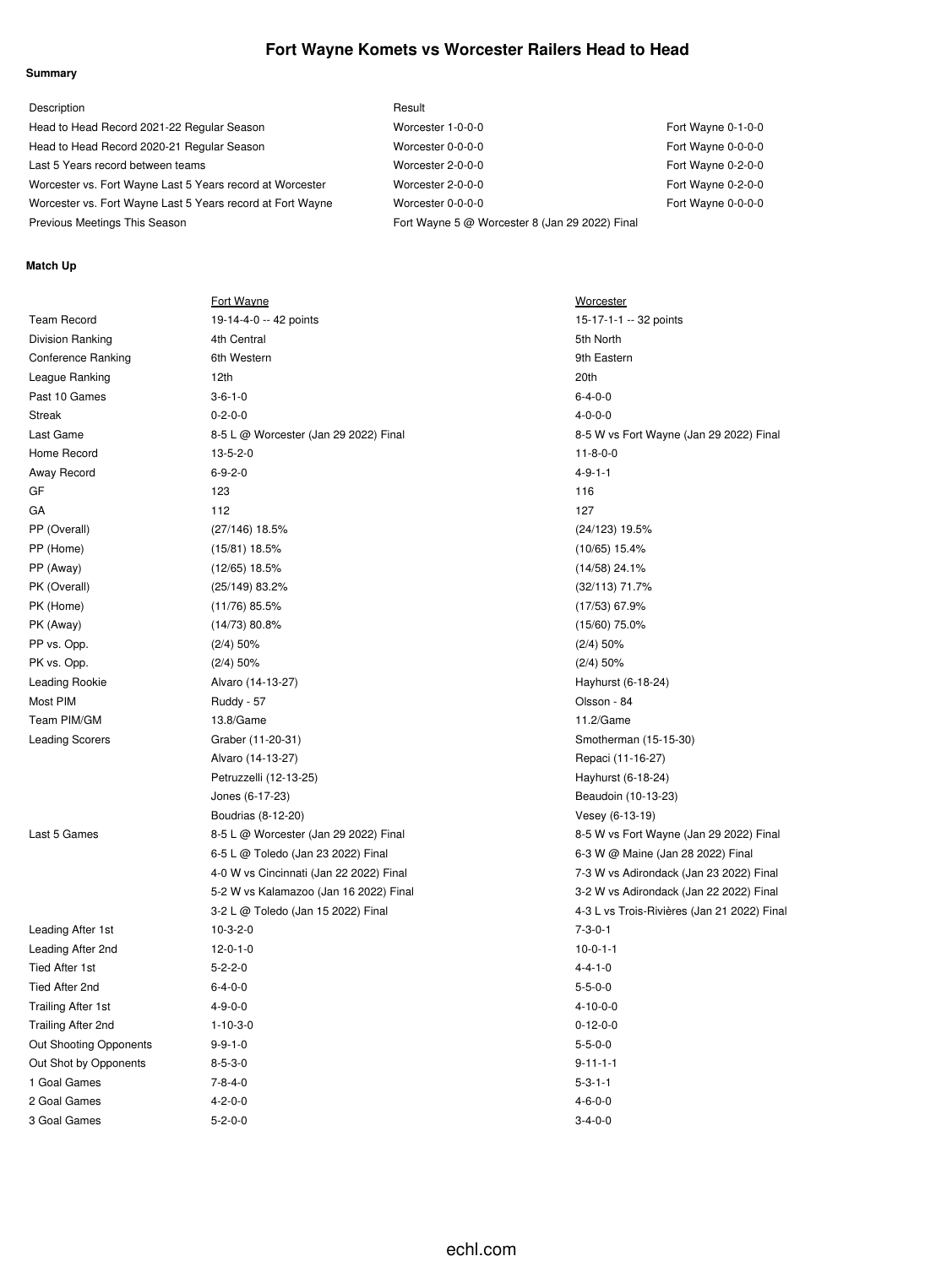# **Fort Wayne Komets vs Worcester Railers Head to Head**

|    | <b>Worcester Railers</b> |    |                |   |         |         |             |    |      |         |
|----|--------------------------|----|----------------|---|---------|---------|-------------|----|------|---------|
| #  | Name                     | GP | G              | A | PTS PIM |         | $+/-$       |    |      |         |
| 44 | Will Cullen              | 1  | $\overline{2}$ | 1 | 3       | 0       | 5           |    |      |         |
| 12 | <b>Brent Beaudoin</b>    | 1  | 1              | 2 | 3       | 0       | 4           |    |      |         |
| 81 | Anthony Repaci           | 1  | 1              | 2 | 3       | 0       | 3           |    |      |         |
| 10 | <b>Blake Christensen</b> | 1  | 2              | 0 | 2       | 0       | 1           |    |      |         |
| 19 | Collin Adams             | 1  | 1              | 1 | 2       | 2       | 0           |    |      |         |
| 14 | Jordan Smotherman        | 1  | 1              | 1 | 2       | 0       | 0           |    |      |         |
| 9  | <b>Charlie Spetz</b>     | 1  | 0              | 2 | 2       | 2       | 3           |    |      |         |
| 11 | Nolan Vesey              | 1  | $\Omega$       | 2 | 2       | 0       | 4           |    |      |         |
| 21 | John Furgele             | 1  | 0              | 1 | 1       | 2       | 1           |    |      |         |
| 27 | Myles McGurty            | 1  | 0              | 1 | 1       | 0       | 1           |    |      |         |
| 23 | Ross Olsson              | 1  | 0              | 1 | 1       | 0       | 1           |    |      |         |
|    | 24 Cole Coskey           | 1  | 0              | 0 | 0       | 0       | -3          |    |      |         |
|    | 92 Colten Ellis          | 1  | 0              | 0 | 0       | 0       | $\Omega$    |    |      |         |
| 16 | Jacob Hayhurst           | 1  | 0              | 0 | 0       | 0       | $-2$        |    |      |         |
| 13 | <b>Connor McCarthy</b>   | 1  | 0              | 0 | 0       | 0       | $-1$        |    |      |         |
| 18 | <b>Reece Newkirk</b>     | 1  | $\Omega$       | 0 | 0       | 2       | $-1$        |    |      |         |
| 4  | Austin Osmanski          | 1  | 0              | 0 | 0       | 0       | -1          |    |      |         |
| #  | Name                     | GP | w              |   |         | OTL SOL | <b>Mins</b> | GΑ |      | GAA SV% |
| 92 | <b>Colten Ellis</b>      | 1  | 1              | 0 | 0       | 0       | 60:00       | 5  | 5.00 | 0.909   |

|    | <b>Fort Wayne Komets</b>       |              |                |   |         |                |                     |    |            |        |
|----|--------------------------------|--------------|----------------|---|---------|----------------|---------------------|----|------------|--------|
| #  | <b>Name</b>                    | GP           | G              | A | PTS PIM |                | +/-                 |    |            |        |
|    | 23 Lynden McCallum             | $\mathbf{1}$ | $\overline{2}$ | 0 | 2       | 0              | -2                  |    |            |        |
|    | 45 Zach Pochiro                | 1            | 1              | 1 | 2       | $\overline{2}$ | 0                   |    |            |        |
|    | 82 Will Graber                 | 1            | 0              | 2 | 2       | 0              | $-1$                |    |            |        |
|    | 15 Kellen Jones                | 1            | 0              | 2 | 2       | 0              | -1                  |    |            |        |
| 20 | Matt Alvaro                    | 1            | 1              | 0 | 1       | 0              | 0                   |    |            |        |
|    | 92 Shawn Boudrias              | 1            | 1              | 0 | 1       | 0              | -1                  |    |            |        |
| 7  | Connor Corcoran                | 1            | 0              | 1 | 1       | 0              | $-2$                |    |            |        |
| 72 | Darien Kielb                   | 1            | $\Omega$       | 1 | 1       | 0              | 0                   |    |            |        |
| 21 | Gabriel Belley-Pelletier       | 1            | 0              | 0 | 0       | 0              | 0                   |    |            |        |
|    | 38 Zachary Bouthillier (total) | 2            | 0              | 0 | 0       | 0              | 0                   |    |            |        |
|    | <b>FW</b>                      | 1            | 0              | 0 | 0       | 0              | 0                   |    |            |        |
|    | <b>MNE</b>                     | 1            | 0              | 0 | 0       | 0              | 0                   |    |            |        |
| 10 | <b>Tyler Busch</b>             | 1            | $\Omega$       | 0 | 0       | 0              | $\Omega$            |    |            |        |
| 9  | Oliver Cooper                  | 1            | 0              | 0 | 0       | $\overline{2}$ | $-2$                |    |            |        |
| 50 | Mario Culina                   | 1            | 0              | 0 | 0       | 0              | 0                   |    |            |        |
| 57 | Dillon Hill                    | 1            | $\Omega$       | 0 | 0       | 0              | 0                   |    |            |        |
|    | 90 Connor Jones                | 1            | 0              | 0 | 0       | 0              | $-2$                |    |            |        |
|    | 13 Anthony Petruzzelli         | 1            | 0              | 0 | 0       | $\overline{2}$ | $-2$                |    |            |        |
|    | 24 Chays Ruddy                 | 1            | $\Omega$       | 0 | 0       | 0              | $-1$                |    |            |        |
|    | 44 Zach Tolkinen               | 1            | 0              | 0 | 0       | 2              | -2                  |    |            |        |
|    |                                |              |                |   |         |                |                     |    |            |        |
| #  | <b>Name</b>                    | GР           | w              | L |         |                | <b>OTL SOL Mins</b> | GA | <b>GAA</b> | $SV\%$ |
| 50 | Mario Culina                   | 1            | $\Omega$       | 1 | 0       | 0              | 44:51               | 3  | 4.01       | 0.850  |
| 40 | Zachary Bouthillier (total)    | 2            | 0              | 1 | 0       | 0              | 72:38               | 8  | 6.61       | 0.795  |
|    | <b>MNE</b>                     | 1            | 0              | 1 | 0       | 0              | 58:15               | 4  | 4.12       | 0.867  |
|    | <b>FW</b>                      | 1            | 0              | 0 | 0       | 0              | 14:23               | 4  | 16.69      | 0.556  |
|    |                                |              |                |   |         |                |                     |    |            |        |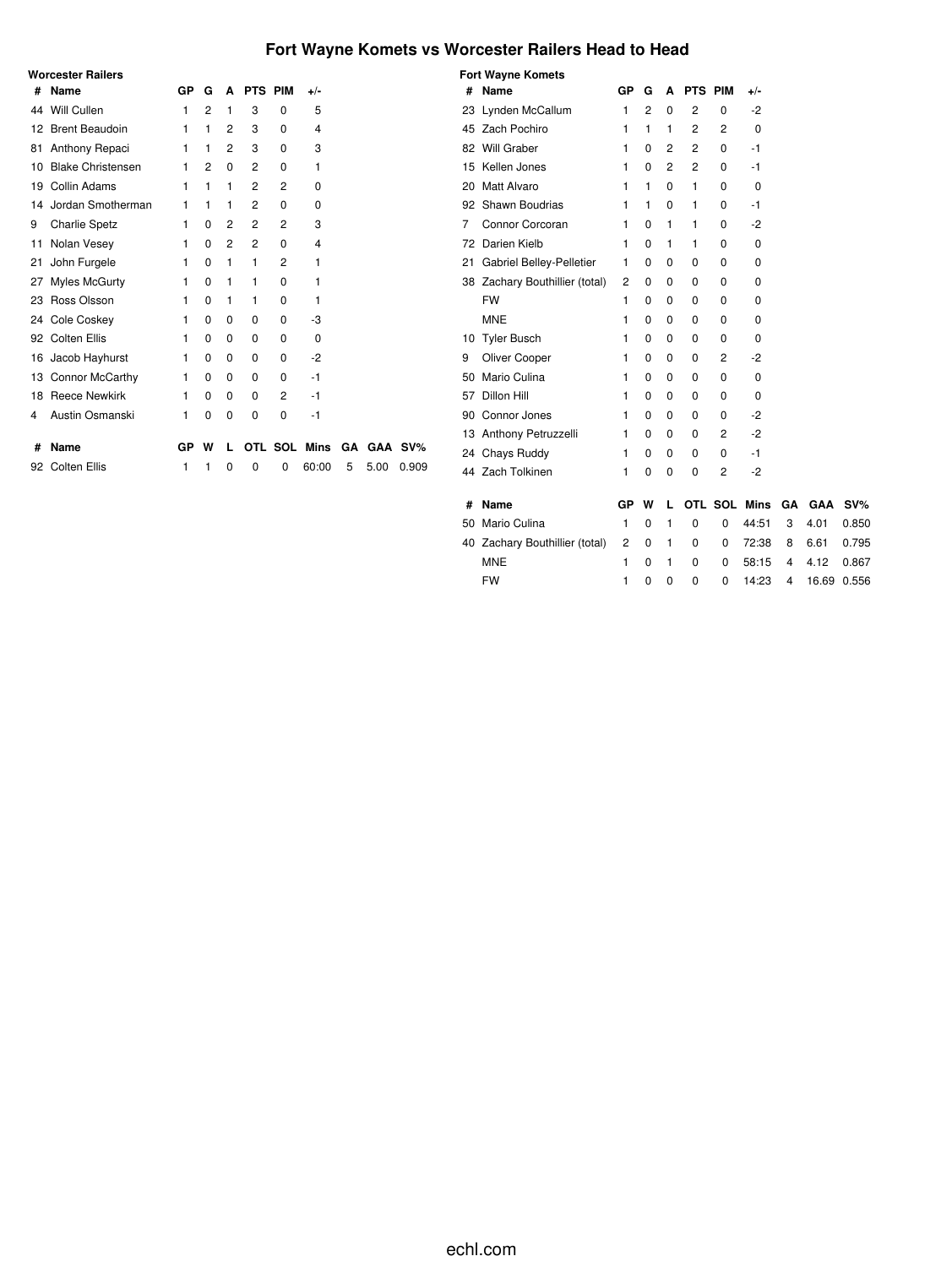# **Fort Wayne Komets vs Worcester Railers Head to Head**

| Team Game Highs and Lows   |                    |                          | <b>Fort Wayne Komets</b> |                    |                  | <b>Worcester Railers</b> |
|----------------------------|--------------------|--------------------------|--------------------------|--------------------|------------------|--------------------------|
| Goals                      | Dec. 11            | at KAL                   | 7                        | Nov. 26            | at ADK           | 8                        |
|                            |                    |                          |                          | Jan. 29            | FW               | 8                        |
| Assists                    | Dec. 11            | at KAL                   | 13                       | Jan. 29            | FW               | 14                       |
| <b>Points</b>              | Dec. 11            | at KAL                   | 20                       | Jan. 29            | FW               | 22                       |
| <b>Penalty Minutes</b>     | Dec. 18            | CIN                      | 28                       | Oct. 27<br>Jan. 8  | at ADK<br>at REA | 26<br>26                 |
| <b>Minors</b>              | Dec. 11            | at KAL                   | 12                       | Oct. 27            | at ADK           | 8                        |
| <b>Majors</b>              | Nov. 21            | IA                       | 2                        | Nov. 26            | at ADK           | 3                        |
|                            | Nov. 24            | at KAL                   | 2                        |                    |                  |                          |
|                            | Nov. 27            | at IND                   | 2                        |                    |                  |                          |
|                            | Dec. 18            | CIN                      | 2                        |                    |                  |                          |
| Shots                      | Jan. 29            | at WOR                   | 55                       | Oct. 22            | at MNE           | 54                       |
| <b>Power Play Goals</b>    | Jan. 8             | <b>TOL</b>               | 3                        | Nov. 26            | at ADK           | 3                        |
|                            | Jan. 16            | KAL                      | 3                        |                    |                  |                          |
| <b>Goals By Both Teams</b> | Jan. 29            | at WOR                   | 13                       | Dec. 29            | at MNE           | 16                       |
| Goals in 1st               | Nov. 7             | at TOL                   | 3                        | Jan. 29            | FW               | 4                        |
|                            | Jan. 29            | at WOR                   | 3                        |                    |                  |                          |
| Goals in 2nd               | Dec. 19            | <b>CIN</b>               | 3                        | Nov. 26            | at ADK           | 5                        |
|                            | Dec. 26            | IND                      | 3                        |                    |                  |                          |
| Goals in 3rd               | Dec. 11            | at KAL                   | 5                        | Jan. 29            | FW               | 4                        |
| <b>Short Handed Goals</b>  | Nov. 5             | <b>CIN</b>               | 1                        | Nov. 17            | at TR            | 1                        |
|                            | Nov. 14            | at WHL                   | 1                        | Nov. 26            | at ADK           | 1                        |
|                            | Dec. 10            | at KAL                   | 1                        | Jan. 12            | MNE              | 1                        |
|                            | Dec. 19<br>Dec. 27 | <b>CIN</b><br><b>CIN</b> | 1<br>1                   |                    |                  |                          |
|                            | Jan. 5             | <b>TOL</b>               | 1                        |                    |                  |                          |
|                            | Jan. 7             | at CIN                   | 1                        |                    |                  |                          |
|                            | Jan. 12            | at KAL                   | 1                        |                    |                  |                          |
| <b>Winning Margin</b>      | Dec. 3             | IA                       | 4                        | Nov. 26            | at ADK           | 7                        |
|                            | Dec. 11            | at KAL                   | 4                        |                    |                  |                          |
|                            | Jan. 22            | <b>CIN</b>               | 4                        |                    |                  |                          |
| <b>Most PIM</b>            | Jan. 22            | <b>CIN</b>               | 35                       | Nov. 7             | FLA              | 35                       |
| <b>Most Shots</b>          | Jan. 29            | at WOR                   | 55                       | Oct. 22            | at MNE           | 54                       |
| <b>Most Shots in 1st</b>   | Dec. 4             | IA                       | 24                       | Oct. 22            | at MNE           | 26                       |
| Most Shots in 2nd          | Jan. 29            | at WOR                   | 19                       | Dec. 29            | at MNE           | 23                       |
| Most Shots in 3rd          | Jan. 5             | <b>TOL</b>               | 21                       | Dec. 8             | MNE              | 20                       |
| <b>Fewest Shots</b>        | Nov. 13            | <b>TOL</b>               | 18                       | Nov. 7             | FLA              | 12                       |
| <b>Fewest Shots in 1st</b> | Dec. 27            | CIN                      | 3                        | Nov. 7             | FLA              | 3                        |
|                            |                    |                          |                          | Jan. 2             | REA              | 3                        |
| <b>Fewest Shots in 2nd</b> | Nov. 13            | TOL                      | 2                        | Nov. 12            | at NFL           | 4                        |
| Fewest Shots in 3rd        | Nov. 13            | <b>TOL</b>               | 4                        | Oct. 27            | at ADK           | 3                        |
|                            | Dec. 19            | CIN                      | 4                        | Nov. 7             | FLA              | 3                        |
|                            | Jan. 9             | at TOL                   | 4                        | Jan. 7             | at REA           | 3                        |
| <b>Most Saves</b>          | Nov. 6             | at WHL                   | 46                       | Jan. 29            | FW               | 50                       |
| <b>Most Saves in 1st</b>   | Nov. 19            | KAL                      | 17                       | Dec. 29<br>Jan. 29 | at MNE<br>FW     | 18<br>18                 |
| <b>Most Saves in 2nd</b>   | Nov. 12            | at CIN                   | 17                       | Jan. 7             | at REA           | 22                       |
|                            | Dec. 18            | CIN                      | 17                       |                    |                  |                          |
| <b>Most Saves in 3rd</b>   | Nov. 6             | at WHL                   | 20                       | Dec. 1             | MNE              | 21                       |
| <b>Most Saves in 4th</b>   | Nov. 6             | at WHL                   | 46                       | Jan. 29            | FW               | 50                       |
| Schedule<br>Game #<br>Date |                    |                          |                          |                    |                  |                          |

Jan. 29 **527 Fort Wayne 5** at Worcester 8 Final Jan. 30 534 Fort Wayne at Worcester 3:05 pm EST

echl.com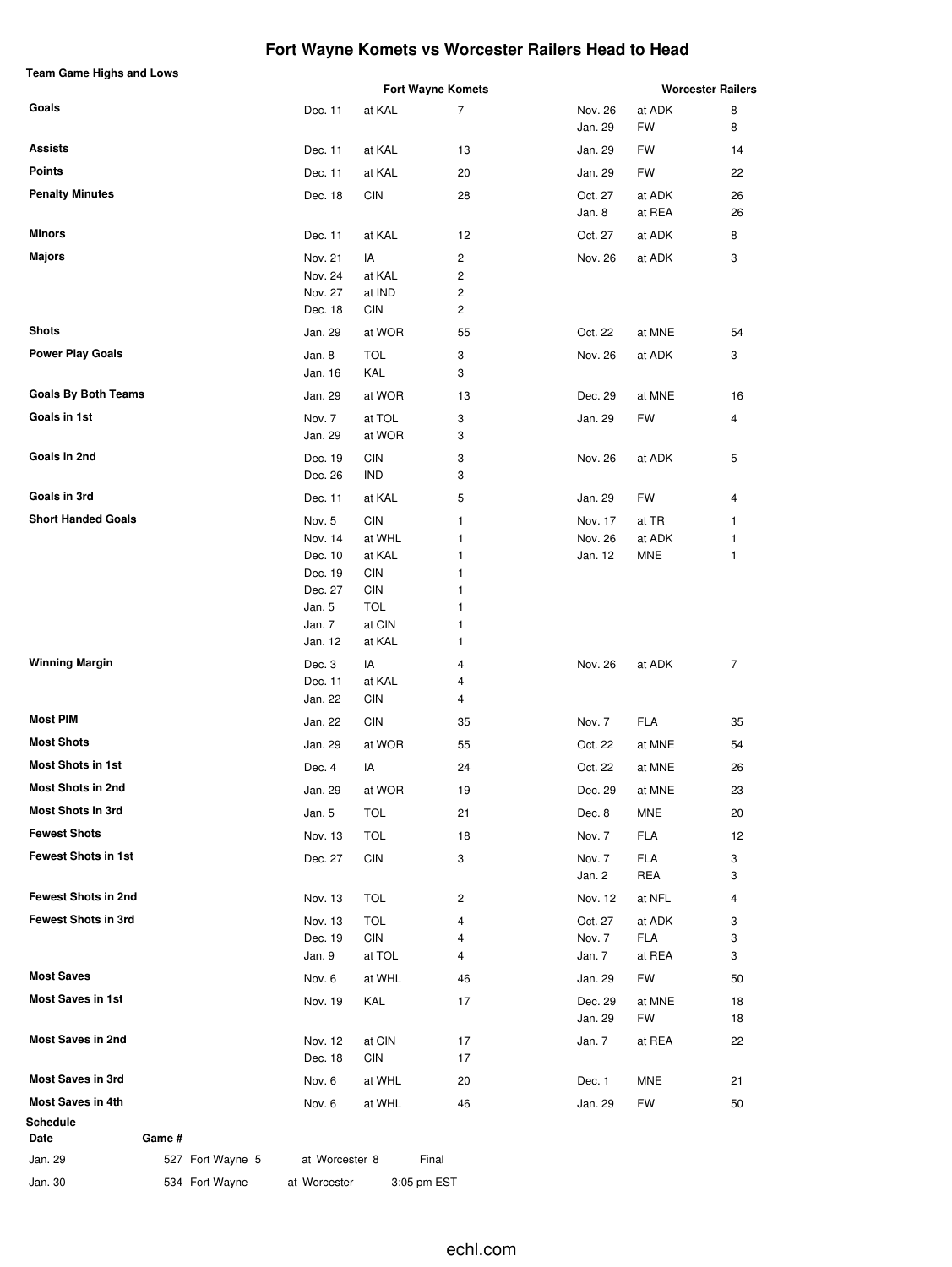# **Fort Wayne Komets Player Game By Game (1/4)**

| Date            | <b>Player Game by Game Report</b><br>Opp. |                |           |                          |                          |           |                          |           | 7 Corcoran 8 Siebenaler 9 Cooper 10 Busch 13 Petruzzelli 15 Jones 20 Alvaro 21 Belley-Pelletier 22 Murphy 23 McCallum 24 Ruddy |           |           |           |
|-----------------|-------------------------------------------|----------------|-----------|--------------------------|--------------------------|-----------|--------------------------|-----------|--------------------------------------------------------------------------------------------------------------------------------|-----------|-----------|-----------|
| Oct. 23         | Wheeling                                  | ä,             |           | 1041                     | $\blacksquare$           | $001 - 1$ | $001 - 1$                | 0011      | ÷,                                                                                                                             |           |           |           |
| Oct. 30         | at Kalamazoo                              | ÷.             |           | ä,                       | 0160                     | 1032      | 0020                     | 0020      | ÷,                                                                                                                             | $103 - 1$ |           |           |
| Nov. 5          | Cincinnati                                | 1130           | 0020      | ä,                       | 0121                     | 0111      | 1021                     | $101 - 1$ | ÷,                                                                                                                             |           |           | 0010      |
| Nov. 6          | at Wheeling                               | $\blacksquare$ | 1032      | ä,                       | 0010                     | 0012      | 0011                     | 1030      | $\overline{\phantom{a}}$                                                                                                       |           |           | $000 - 1$ |
| Nov. 7          | at Toledo                                 | 0254           | 1011      | $\sim$                   | 1021                     | 0101      | 0211                     | 1022      | $\overline{\phantom{a}}$                                                                                                       |           |           | $000 - 1$ |
|                 | Nov. 12 at Cincinnati                     | 0020           |           |                          | $002 - 1$                | 0000      | 0120                     | 0021      |                                                                                                                                |           |           | 0000      |
| Nov. 13 Toledo  |                                           | 0031           |           |                          | 0010                     | 0112      | 0032                     | 1011      |                                                                                                                                |           |           | 0012      |
|                 | Nov. 14 at Wheeling                       | 1140           |           |                          | $003 - 1$                | 0122      | 0130                     | $011 - 1$ |                                                                                                                                |           |           | $002 - 2$ |
| Nov. 17 at Indy |                                           |                |           |                          | $004 - 1$                | 0030      | 0030                     | 0020      | $\sim$                                                                                                                         |           |           | 0030      |
|                 | Nov. 19 Kalamazoo                         |                |           |                          | $\sim$                   | 1040      | 0120                     | 1121      | $\sim$                                                                                                                         |           |           | 0100      |
|                 | Nov. 20 Wheeling                          |                |           |                          | $\sim$                   | 0002      | 0122                     | 0010      | $\overline{\phantom{a}}$                                                                                                       | 2043      | ÷,        | 0010      |
| Nov. 21         | lowa                                      |                |           | L,                       | ä,                       | $005 - 1$ | $005 - 2$                | $003 - 1$ | $\bar{a}$                                                                                                                      | $011 - 1$ | ÷,        | $000 - 1$ |
|                 | Nov. 24 at Kalamazoo 003-1                |                |           | ÷,                       | $001 - 1$                | 0211      | 0112                     | $002 - 1$ | $\overline{\phantom{a}}$                                                                                                       | 0031      | ÷.        | $000 - 1$ |
| Nov. 25         | Toledo                                    | 0061           |           | ÷.                       | 1040                     | 0001      | 0040                     | $004 - 2$ | $\overline{\phantom{a}}$                                                                                                       | $002 - 2$ | ÷,        | 0000      |
| Nov. 27         | at Indy                                   | 0111           |           | ÷.                       | 1010                     | 0020      | 0020                     | 0220      | $\overline{\phantom{a}}$                                                                                                       | 1130      |           | 0000      |
| Dec. 1          | at Indy                                   | $003 - 1$      | $001 - 1$ | $\overline{\phantom{a}}$ | $000 -2$                 | $002 - 1$ | 0061                     | $003 - 2$ | $\overline{\phantom{a}}$                                                                                                       | 0010      | ä,        |           |
| Dec. 3          | lowa                                      | 1173           | 1122      | 0121                     | 0112                     | 0000      | 0133                     | 0050      | $\overline{\phantom{a}}$                                                                                                       | 0121      |           | ٠         |
| Dec. 4          | lowa                                      | $004 - 1$      | 0040      | 0030                     | $002 - 1$                | $001 - 1$ | 0131                     | $000 - 1$ | ÷,                                                                                                                             | 0070      |           |           |
|                 | Dec. 10 at Kalamazoo 004-1                |                | 0212      | $001 - 2$                | 0000                     | 1051      | 1052                     | $000 - 1$ | ÷,                                                                                                                             |           |           |           |
|                 | Dec. 11 at Kalamazoo 1041                 |                | 0112      | 0121                     | 0000                     | 1021      | 1234                     | $001 - 2$ | ÷,                                                                                                                             |           | ä,        | $000 - 1$ |
|                 | Dec. 17 Kalamazoo                         | $003 - 1$      |           | 1112                     | $002 - 1$                | 2041      | $001 - 1$                | 0031      | $\overline{\phantom{a}}$                                                                                                       | 0223      | $\sim$    | 0000      |
|                 | Dec. 18 Cincinnati                        | 0141           |           | $103 - 1$                | 0010                     | 0020      | $002 - 1$                | 0000      | $\sim$                                                                                                                         | 0020      |           | 0100      |
|                 | Dec. 19 Cincinnati                        | $004 - 1$      |           | 0000                     | 1132                     | $012 - 2$ | 1011                     | 0010      | $\overline{\phantom{a}}$                                                                                                       | $112 - 1$ | ä,        | $000 - 1$ |
| Dec. 26 Indy    |                                           | $006 - 1$      |           | 0242                     | 0102                     | $003 - 1$ | 0220                     | 1020      | $\overline{\phantom{a}}$                                                                                                       | 0012      | ä,        | 0010      |
|                 | Dec. 27 Cincinnati                        | 1273           |           | 0001                     | 0020                     | 1171      | 0112                     | 1231      | $\sim$                                                                                                                         | 0022      | ÷.        | $000 - 1$ |
| Dec. 31         | lowa                                      |                |           | 0010                     | 0011                     | 0051      | 0010                     | 0030      | $\sim$                                                                                                                         | 0030      | ä,        | 0101      |
| Jan. 5          | Toledo                                    |                | 0160      | 0020                     | $\overline{\phantom{a}}$ | 1130      | $002 - 5$                | 1121      | $\overline{\phantom{a}}$                                                                                                       | $004 - 3$ | L.        | $002 - 1$ |
| Jan. 7          | at Cincinnati                             |                |           | 1031                     | $\overline{\phantom{a}}$ | 0110      | $004 - 1$                | 1120      | $\overline{\phantom{a}}$                                                                                                       |           | ä,        | 0000      |
| Jan. 8          | Toledo                                    |                |           | 0270                     | 0010                     | 0020      | 0020                     | 1020      | $\overline{\phantom{a}}$                                                                                                       | 0141      | ä,        | 0000      |
| Jan. 9          | at Toledo                                 |                |           | 0000                     | $004 - 1$                | $101 - 1$ | 0010                     | $000 - 1$ | ÷,                                                                                                                             | 0000      |           | 0000      |
| Jan. 12         | at Kalamazoo                              |                |           | $000-3$                  | 1130                     | 1151      | $\overline{\phantom{a}}$ | 2042      | $\sim$                                                                                                                         | $011 - 1$ | ä,        | 0010      |
| Jan. 14         | Indy                                      |                |           | $012 - 1$                | $002 - 1$                | 1060      | $000 - 1$                | $000 - 1$ | $\sim$                                                                                                                         | $002 - 1$ | $013 - 1$ | $000 - 1$ |
|                 | Jan. 15 at Toledo                         |                |           | 0040                     | 0030                     | 0121      | 1032                     | $001 - 1$ | $\sim$                                                                                                                         | $014 - 2$ | 0050      | $002 - 1$ |
| Jan. 16         | Kalamazoo                                 |                |           | 0010                     | 0010                     | 1130      | 0130                     | 1311      | $\overline{\phantom{a}}$                                                                                                       |           | 2040      | 0010      |
| Jan. 22         | Cincinnati                                | 0032           |           | 0021                     | 0000                     | 0000      | 0020                     | 0030      |                                                                                                                                |           | 0050      | 0021      |
| Jan. 23         | at Toledo                                 | $011 - 3$      |           | $001 - 2$                | 0000                     | 0030      | 1022                     | $023 - 1$ |                                                                                                                                |           | 204-2     | $000 - 1$ |
| Jan. 29         | at Worcester                              | $016 - 2$      |           | $001 - 2$                | 0020                     | $004 - 2$ | $022 - 1$                | 1030      | 0010                                                                                                                           |           | $202 - 2$ | $001 - 1$ |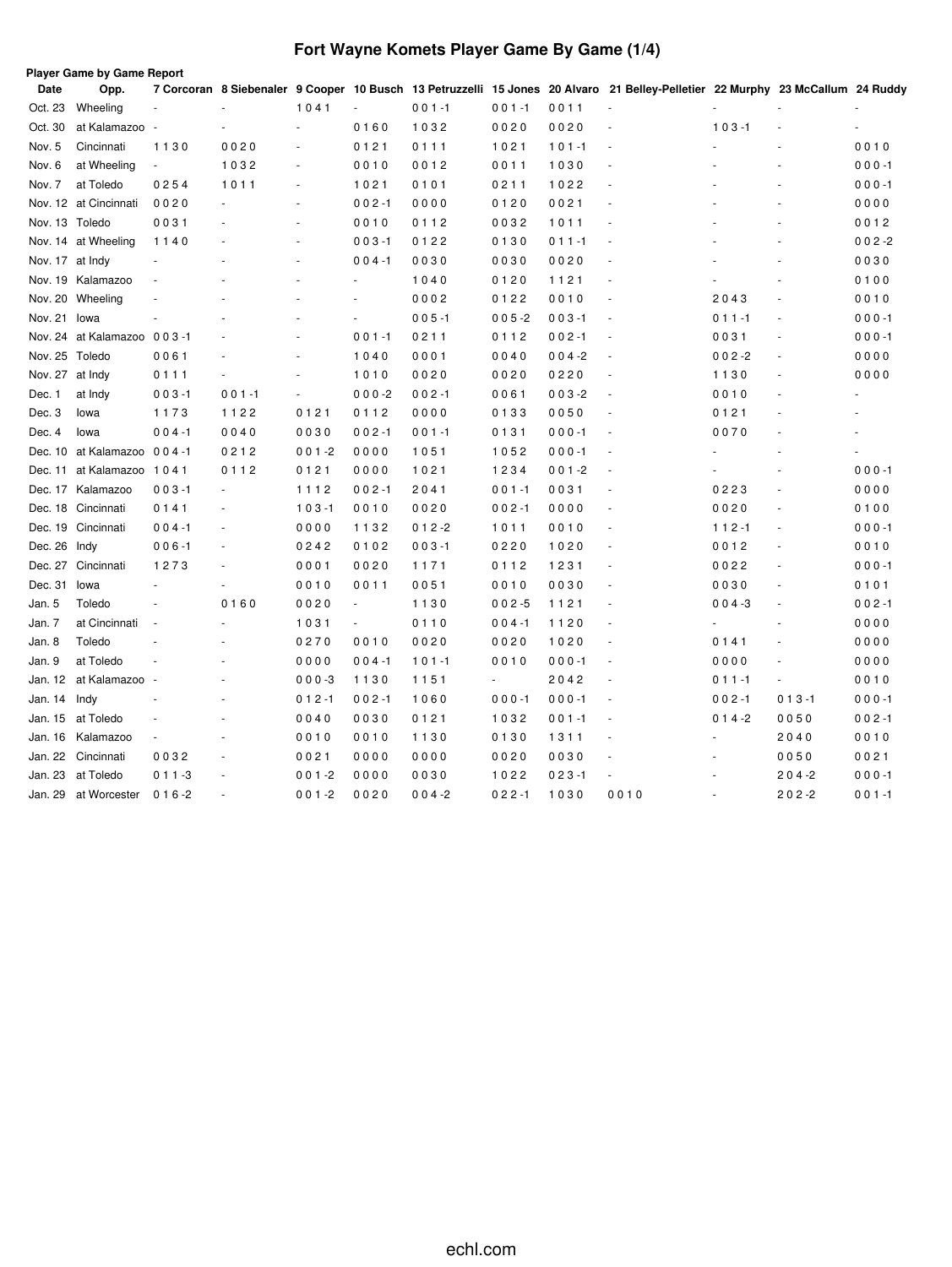# **Fort Wayne Komets Player Game By Game (2/4)**

|                 | Player Game by Game Report |      |           |                                                                                                                  |           |                          |                          |                          |           |           |           |                |
|-----------------|----------------------------|------|-----------|------------------------------------------------------------------------------------------------------------------|-----------|--------------------------|--------------------------|--------------------------|-----------|-----------|-----------|----------------|
| Date            | Opp.                       |      |           | 25 Devine 25 Ortiz 27 Szydlowski 28 Boudens 29 Etter 29 Ross 34 Harper 37 Barnaby 44 Tolkinen 45 Pochiro 57 Hill |           |                          |                          |                          |           |           |           |                |
| Oct. 23         | Wheeling                   |      |           |                                                                                                                  | 2160      |                          | ä,                       | $111 - 2$                | 0000      | $000 - 1$ |           |                |
| Oct. 30         | at Kalamazoo -             |      |           |                                                                                                                  | $004 - 1$ |                          | ä,                       | $003 - 1$                | $\sim$    | 0121      |           |                |
| Nov. 5          | Cincinnati                 |      |           |                                                                                                                  |           |                          | $\blacksquare$           | $025 - 1$                | 0010      | 0011      |           |                |
| Nov. 6          | at Wheeling                |      |           |                                                                                                                  |           |                          | 0000                     | 2134                     | $000 - 1$ | 0011      |           |                |
| Nov. 7          | at Toledo                  |      |           |                                                                                                                  | 0030      | $\sim$                   | $\overline{\phantom{a}}$ | 0241                     | 0001      | 0002      |           |                |
|                 | Nov. 12 at Cincinnati      |      |           |                                                                                                                  | 1021      | ÷.                       | $001 - 1$                | $\overline{\phantom{a}}$ | 0010      | 0000      |           |                |
| Nov. 13 Toledo  |                            |      |           |                                                                                                                  | 0040      | ÷.                       | 0000                     | ÷,                       | 0001      | 0000      |           |                |
|                 | Nov. 14 at Wheeling        |      |           |                                                                                                                  | 2032      | $\overline{\phantom{a}}$ | $000 - 1$                | $\sim$                   | $001 - 2$ | $003 - 2$ |           |                |
| Nov. 17 at Indy |                            |      |           |                                                                                                                  | 0010      | ä,                       | $001 - 1$                | $\overline{\phantom{a}}$ | $000 - 1$ | 0010      |           |                |
|                 | Nov. 19 Kalamazoo          |      | $001 - 1$ |                                                                                                                  |           | ä,                       | 0000                     | $\overline{\phantom{a}}$ | $101 - 1$ | $003 - 1$ |           |                |
| Nov. 20         | Wheeling                   |      |           |                                                                                                                  |           | $\ddot{\phantom{1}}$     | $002 - 1$                | 1031                     | $004 - 1$ | $000 - 1$ |           |                |
| Nov. 21         | lowa                       |      |           |                                                                                                                  |           | ÷,                       | 0000                     | 0110                     | $000 - 1$ | $003 - 1$ |           |                |
|                 | Nov. 24 at Kalamazoo       |      |           |                                                                                                                  |           |                          |                          |                          | $010 - 1$ | $003 - 1$ |           |                |
| Nov. 25 Toledo  |                            |      |           |                                                                                                                  |           |                          |                          |                          | 0021      | 0000      |           |                |
| Nov. 27 at Indy |                            |      |           |                                                                                                                  |           |                          |                          |                          | 0111      | 0000      |           |                |
| Dec. 1          | at Indy                    |      | $002 - 1$ | $\overline{\phantom{a}}$                                                                                         |           |                          |                          |                          |           | 0020      |           |                |
| Dec. 3          | lowa                       |      |           |                                                                                                                  |           |                          |                          | 1033                     |           | 0000      |           |                |
| Dec. 4          | lowa                       |      |           |                                                                                                                  |           |                          |                          | 1071                     |           | $002 - 1$ |           |                |
| Dec. 10         | at Kalamazoo -             |      |           | 0130                                                                                                             |           |                          |                          | 0152                     | ÷,        | 0000      |           |                |
| Dec. 11         | at Kalamazoo -             |      | ä,        | 1243                                                                                                             |           |                          |                          |                          | $000 - 1$ | 1143      |           |                |
|                 | Dec. 17 Kalamazoo          |      | ٠         | 0010                                                                                                             |           |                          |                          |                          | 1123      | $002 - 1$ |           |                |
|                 | Dec. 18 Cincinnati         |      | ä,        | 0020                                                                                                             |           |                          |                          |                          | 0010      | $000 - 1$ |           |                |
|                 | Dec. 19 Cincinnati         |      |           | ä,                                                                                                               |           |                          |                          |                          | $003 - 1$ | 0131      |           |                |
| Dec. 26         | Indy                       |      |           | 1130                                                                                                             |           |                          |                          |                          | 1031      | 0211      |           |                |
| Dec. 27         | Cincinnati                 |      | ä,        | 0211                                                                                                             |           |                          |                          |                          | 1020      | 0001      |           |                |
| Dec. 31         | lowa                       |      |           | 0020                                                                                                             |           |                          |                          |                          | 1021      | 0050      |           | 0021           |
| Jan. 5          | Toledo                     |      |           |                                                                                                                  |           |                          |                          | $001 - 1$                | 0010      | $001 - 1$ | $001 - 2$ | $002 - 2$      |
| Jan. 7          | at Cincinnati              |      |           |                                                                                                                  |           |                          |                          | 0020                     | ÷,        | 0020      | $105 - 1$ | 0010           |
| Jan. 8          | Toledo                     |      | ä,        | 1011                                                                                                             |           |                          |                          | 2150                     | ÷,        | 0010      | 0300      | 0000           |
| Jan. 9          | at Toledo                  | 0000 |           | $000 - 1$                                                                                                        |           |                          |                          | 0150                     |           | $013 - 1$ | 0110      | 0020           |
| Jan. 12         | at Kalamazoo               |      | ä,        | $\overline{\phantom{a}}$                                                                                         |           | 0000                     | ÷,                       | $006 - 1$                | ÷,        | 0000      | $002 - 2$ | 0010           |
| Jan. 14         | Indy                       |      |           | $116 - 1$                                                                                                        |           | 0000                     | ÷,                       |                          | ٠         | $002 - 2$ | $014 - 2$ | $\blacksquare$ |
| Jan. 15         | at Toledo                  |      |           |                                                                                                                  |           | 0000                     | ä,                       |                          |           | 0121      | 0020      | L.             |
| Jan. 16         | Kalamazoo                  |      |           |                                                                                                                  |           | 0000                     | ÷,                       |                          |           | 0010      | 1211      | 0000           |
| Jan. 22         | Cincinnati                 |      | ä,        | 0112                                                                                                             |           |                          |                          |                          |           | 0010      | 0000      | 0001           |
| Jan. 23         | at Toledo                  |      |           | 1051                                                                                                             |           |                          |                          |                          |           | 0102      | $031 - 1$ | $001 - 1$      |
| Jan. 29         | at Worcester               |      |           |                                                                                                                  |           |                          |                          |                          |           | $008 - 2$ | 1160      | 0000           |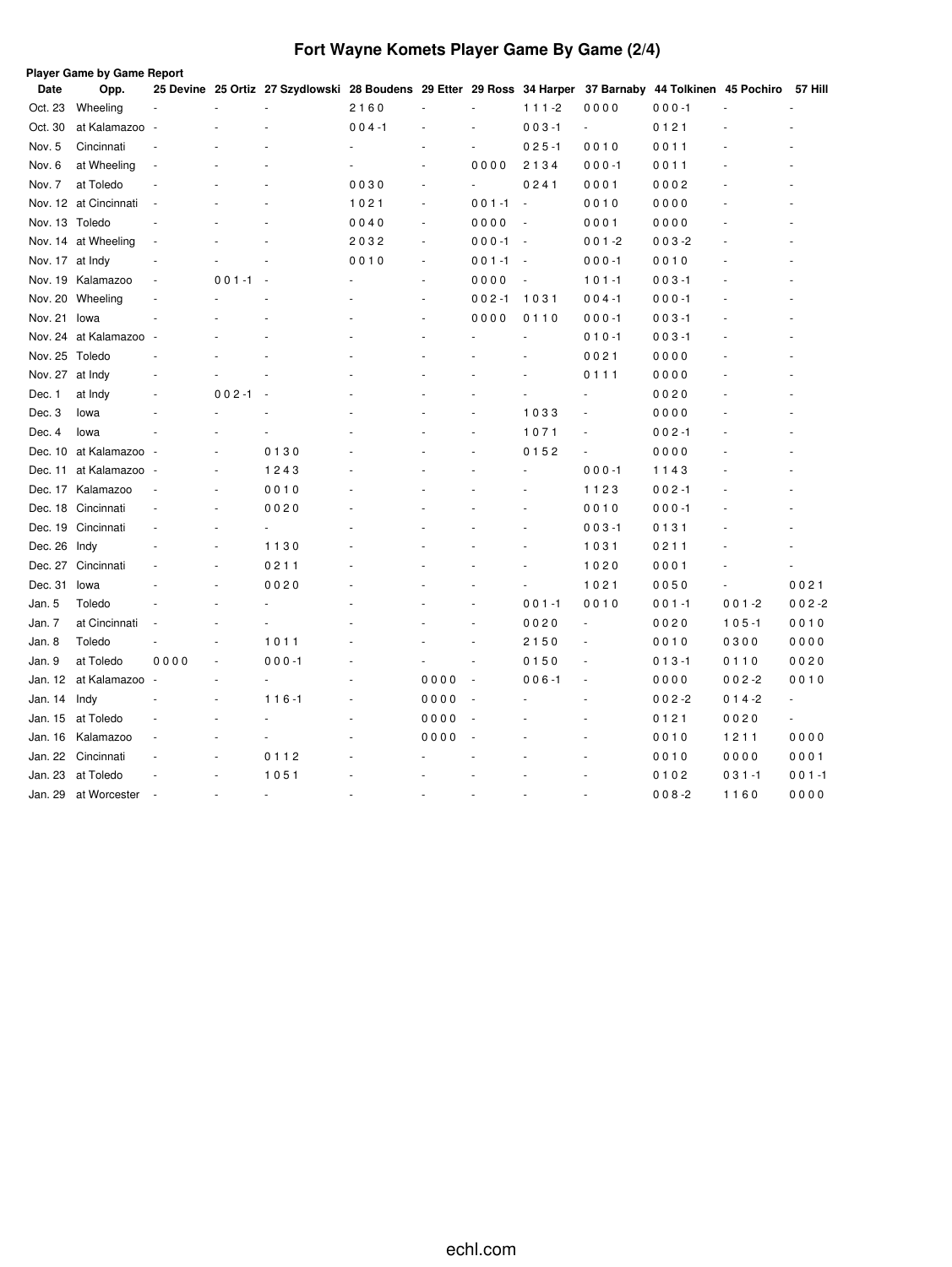# **Fort Wayne Komets Player Game By Game (3/4)**

|                 | Player Game by Game Report |                          |           |                          |                          |           |           |           |           |                                                                                                             |           |          |
|-----------------|----------------------------|--------------------------|-----------|--------------------------|--------------------------|-----------|-----------|-----------|-----------|-------------------------------------------------------------------------------------------------------------|-----------|----------|
| Date            | Opp.                       |                          |           |                          |                          |           |           |           |           | 57 Owings 60 Milam 72 Kielb 72 King 79 McIvor 82 Graber 86 Rymsha 90 Jones 92 Boudrias 97 Schrock 35 Patera |           |          |
| Oct. 23         | Wheeling                   |                          | 0000      | $\overline{\phantom{a}}$ | 0010                     | 0120      | 0102      | 0040      | 0011      | $015 - 1$                                                                                                   |           | 3 25 W   |
| Oct. 30         | at Kalamazoo               | $\overline{\phantom{a}}$ | 0021      | $\bar{a}$                | 0000                     | $001 - 1$ | 1011      | $014 - 1$ | 0111      | $003 - 1$                                                                                                   |           | 4 19 L   |
| Nov. 5          | Cincinnati                 | ÷,                       | 0000      | ÷,                       | ä,                       | 0001      | ä,        | 1031      | 0121      | $003 - 1$                                                                                                   |           |          |
| Nov. 6          | at Wheeling                | $\overline{\phantom{a}}$ | 1022      | ÷,                       | ä,                       | 0122      |           | 0101      | 0031      | 0351                                                                                                        |           |          |
| Nov. 7          | at Toledo                  | $000 - 1$                | 1013      | $\sim$                   | ٠                        |           |           | 0121      | 1122      | 0121                                                                                                        |           | 2 3 3 W  |
|                 | Nov. 12 at Cincinnati      | 0011                     | 1020      |                          | $\overline{\phantom{a}}$ | $004 - 1$ |           |           | 0100      | 0121                                                                                                        |           | 1 33 W   |
| Nov. 13 Toledo  |                            | 1112                     | 0000      | ÷,                       | $\overline{\phantom{a}}$ | 0021      |           |           | 0101      | 0101                                                                                                        |           |          |
|                 | Nov. 14 at Wheeling        | 0000                     | 0021      | ÷,                       | $\frac{1}{2}$            | 1132      |           |           | $012 - 2$ | 0020                                                                                                        |           | 5 40 OTL |
| Nov. 17 at Indy |                            | $\overline{\phantom{a}}$ | 0030      | ÷,                       | 0000                     | $002 - 1$ | $001 - 1$ |           | 0030      | 0000                                                                                                        |           | 1 22 L   |
|                 | Nov. 19 Kalamazoo          | 0010                     | 0021      | ÷,                       | 0100                     |           | 0211      |           | 1070      |                                                                                                             |           |          |
|                 | Nov. 20 Wheeling           | $\overline{\phantom{a}}$ | 0020      | $\overline{\phantom{a}}$ | $000 - 1$                | 0143      | 0131      |           | 0222      |                                                                                                             |           |          |
| Nov. 21 Iowa    |                            | ä,                       | $002 - 1$ | $\overline{\phantom{a}}$ | 001-1                    | $005 - 1$ | 1030      |           | $000 - 3$ |                                                                                                             |           |          |
|                 | Nov. 24 at Kalamazoo       | $\overline{\phantom{a}}$ |           |                          | 1011                     | 0140      | $003 - 1$ |           | 1121      |                                                                                                             |           | 4 23 L   |
| Nov. 25 Toledo  |                            | 0000                     |           | ٠                        | 0010                     | 0141      | 1141      |           | 0030      |                                                                                                             |           |          |
| Nov. 27 at Indy |                            | 0010                     |           | ÷.                       | 0001                     | 0020      | 1071      |           | 0050      |                                                                                                             |           |          |
| Dec. 1          | at Indy                    |                          |           |                          | 0000                     | $011 - 1$ | 0121      |           |           | 1031                                                                                                        |           | 3 25 L   |
| Dec. 3          | lowa                       |                          |           |                          |                          | 0011      | 1243      |           |           |                                                                                                             |           | 0 24 W   |
| Dec. 4          | lowa                       |                          |           |                          |                          | 0061      | 0151      |           |           |                                                                                                             |           |          |
|                 | Dec. 10 at Kalamazoo       |                          |           | ä,                       | 0010                     | 1021      | 0010      |           | 0010      |                                                                                                             |           |          |
| Dec. 11         | at Kalamazoo -             |                          |           | ÷.                       | 0010                     | 1123      | 1234      |           |           |                                                                                                             |           |          |
|                 | Dec. 17 Kalamazoo          |                          |           |                          | 0101                     | 0022      | 0152      |           |           | 0041                                                                                                        |           |          |
|                 | Dec. 18 Cincinnati         |                          |           | ÷.                       | $001 - 1$                | $002 - 1$ | 1160      |           |           | $111 - 1$                                                                                                   |           |          |
|                 | Dec. 19 Cincinnati         |                          |           | ä,                       | 0010                     | 0120      | $000 - 2$ |           |           | $001 - 1$                                                                                                   | $002 - 1$ |          |
| Dec. 26 Indy    |                            |                          |           |                          | 0011                     | 0102      | 2151      |           |           | 0020                                                                                                        |           | 4 30 W   |
|                 | Dec. 27 Cincinnati         |                          |           |                          | $002 - 1$                | $001 - 1$ |           |           |           | 1041                                                                                                        |           |          |
| Dec. 31         | lowa                       |                          |           |                          | 0010                     | 0020      |           |           | 0010      | 0030                                                                                                        |           |          |
| Jan. 5          | Toledo                     |                          |           |                          |                          | $006 - 2$ |           |           | $004 -4$  | $003 - 1$                                                                                                   |           |          |
| Jan. 7          | at Cincinnati              |                          |           |                          |                          | 0122      | $012 - 1$ |           | $002 - 2$ | 1031                                                                                                        |           |          |
| Jan. 8          | Toledo                     |                          |           |                          |                          | 0141      |           |           | 0021      | 0031                                                                                                        |           |          |
| Jan. 9          | at Toledo                  |                          |           |                          |                          |           |           |           | 0021      | 1020                                                                                                        |           |          |
| Jan. 12         | at Kalamazoo               |                          |           | 0121                     | ÷,                       | 0120      |           |           | $002 - 2$ | $011 - 1$                                                                                                   |           |          |
| Jan. 14         | Indy                       |                          |           | 0010                     |                          | ٠         |           |           | $002 - 1$ | $003 - 1$                                                                                                   |           |          |
| Jan. 15         | at Toledo                  |                          |           | $004 - 2$                | ÷.                       |           | 0050      |           | 1130      | $002 - 1$                                                                                                   |           |          |
| Jan. 16         | Kalamazoo                  |                          |           | 0160                     | ł,                       |           | 0120      | ÷,        | $002 - 1$ | 0120                                                                                                        |           |          |
| Jan. 22         | Cincinnati                 |                          |           | 1012                     |                          |           | 2033      |           | 0001      | 1163                                                                                                        |           |          |
| Jan. 23         | at Toledo                  |                          |           | $001 - 3$                |                          |           | 0221      |           | $001 - 3$ | 1151                                                                                                        |           |          |
| Jan. 29         | at Worcester               |                          |           | 0140                     |                          |           | $026 - 1$ |           | $002 - 2$ | $107 - 1$                                                                                                   |           |          |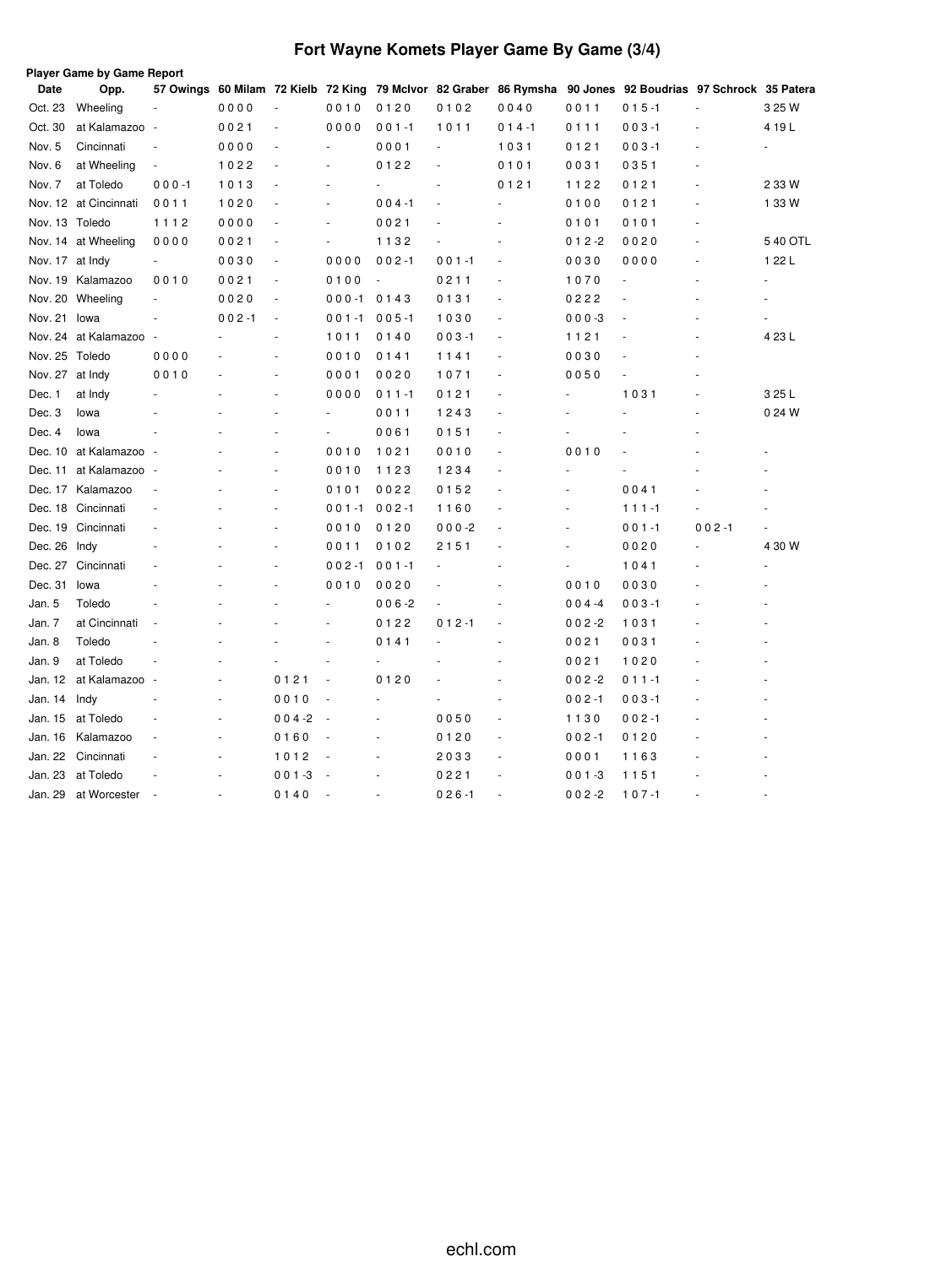# **Fort Wayne Komets Player Game By Game (4/4)**

|                 | <b>Player Game by Game Report</b> |    |          |          |                                                           |        |
|-----------------|-----------------------------------|----|----------|----------|-----------------------------------------------------------|--------|
| Date            | Opp.                              |    |          |          | 38 Bouthillier 38 Harvey 38 Hughes 38 Proudlock 50 Culina |        |
| Oct. 23         | Wheeling                          |    |          |          |                                                           |        |
| Oct. 30         | at Kalamazoo                      |    |          |          |                                                           |        |
| Nov. 5          | Cincinnati                        |    |          |          |                                                           |        |
| Nov. 6          | at Wheeling                       |    | 2 46 W   |          |                                                           |        |
| Nov. 7          | at Toledo                         |    |          |          |                                                           |        |
|                 | Nov. 12 at Cincinnati             |    |          |          |                                                           |        |
| Nov. 13         | Toledo                            |    | 0 39 W   |          |                                                           |        |
|                 | Nov. 14 at Wheeling               |    |          |          |                                                           |        |
| Nov. 17 at Indy |                                   |    |          |          |                                                           |        |
| Nov. 19         | Kalamazoo                         |    | 2 39 W   |          |                                                           |        |
| Nov. 20         | Wheeling                          |    | 2 18 W   |          |                                                           |        |
| Nov. 21         | lowa                              |    |          |          |                                                           |        |
| Nov. 24         | at Kalamazoo                      |    |          |          |                                                           |        |
| Nov. 25         | Toledo                            |    | 3 24 OTL |          |                                                           |        |
| Nov. 27         | at Indy                           |    | 2 29 W   |          |                                                           |        |
| Dec. 1          | at Indy                           |    |          |          |                                                           |        |
| Dec. 3          | lowa                              |    |          |          |                                                           |        |
| Dec. 4          | lowa                              |    |          |          |                                                           |        |
|                 | Dec. 10 at Kalamazoo              |    | 2 29 W   |          |                                                           |        |
| Dec. 11         | at Kalamazoo                      |    | 341W     |          |                                                           |        |
| Dec. 17         | Kalamazoo                         |    | 2 27 W   |          |                                                           |        |
| Dec. 18         | Cincinnati                        |    | 4 34 OTL | ä,       |                                                           |        |
|                 | Dec. 19 Cincinnati                |    | 4 36 L   | ÷,       |                                                           |        |
| Dec. 26 Indy    |                                   |    |          |          |                                                           |        |
|                 | Dec. 27 Cincinnati                |    |          |          |                                                           |        |
| Dec. 31         | lowa                              |    |          |          |                                                           |        |
| Jan. 5          | Toledo                            |    |          |          | 2 1 3                                                     |        |
| Jan. 7          | at Cincinnati                     |    |          |          |                                                           | 516L   |
| Jan. 8          | Toledo                            |    |          | 1 26 W   |                                                           |        |
| Jan. 9          | at Toledo                         |    |          | 3 28 OTL |                                                           |        |
| Jan. 12         | at Kalamazoo                      |    |          | 519L     |                                                           |        |
| Jan. 14         | Indy                              |    |          |          |                                                           | 3 27 L |
| Jan. 15         | at Toledo                         |    |          |          |                                                           | 340L   |
| Jan. 16         | Kalamazoo                         |    |          |          |                                                           | 2 28 W |
| Jan. 22         | Cincinnati                        |    |          |          |                                                           | 0 29 W |
| Jan. 23         | at Toledo                         |    |          |          |                                                           | 639L   |
| Jan. 29         | at Worcester                      | 45 |          |          |                                                           | 317L   |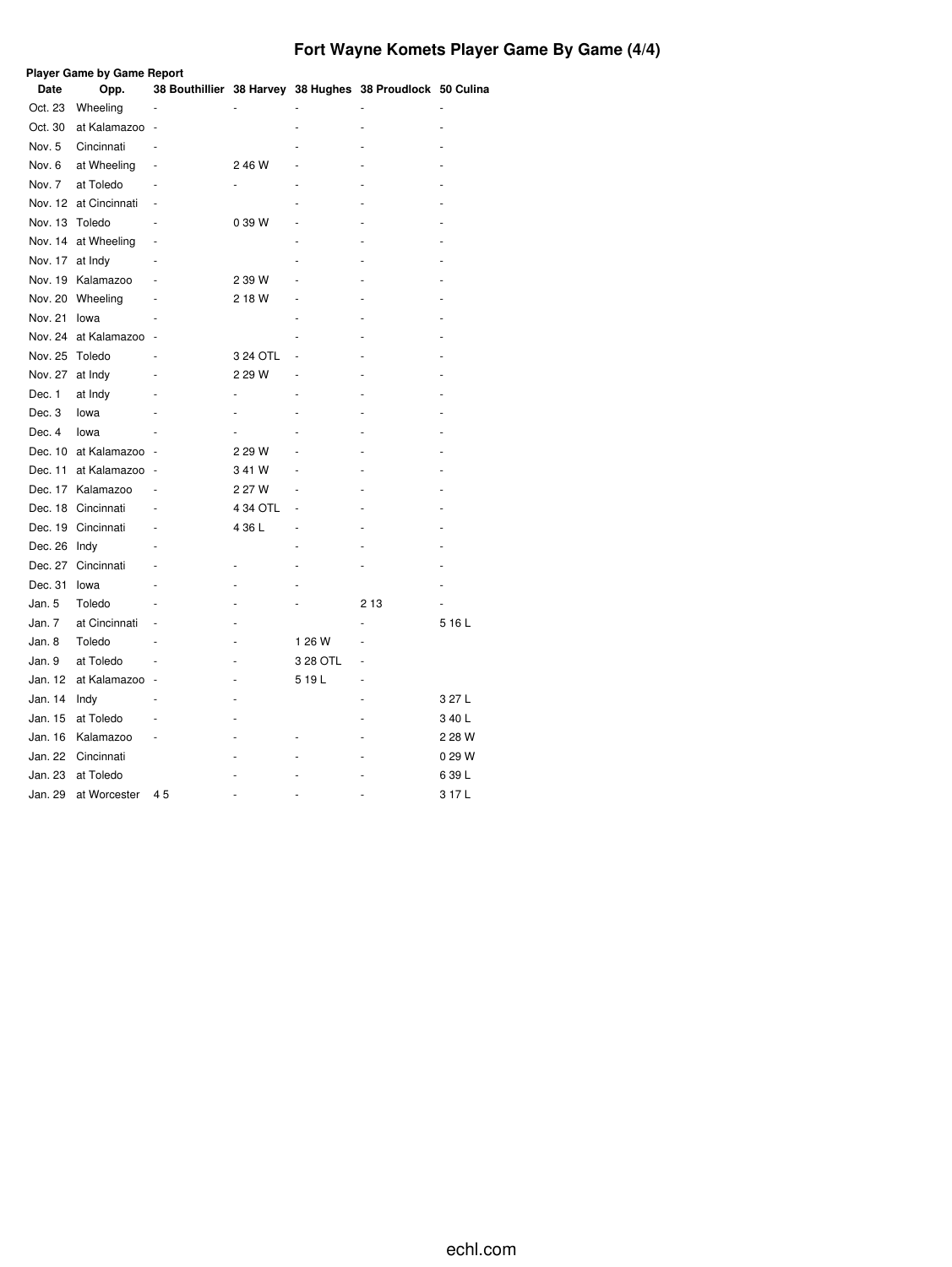# **Worcester Railers Player Game By Game (1/5)**

| <b>Date</b> | Player Game by Game Report<br>Opp. |                          |      |                          |                |                |      |      |                      |                  | 4 Osmanski 4 Selman 5 Albano 6 Cornell 7 Coughlin 8 Butler 8 Gaudreau 8 Hart 9 Spetz 10 Christensen 11 Vesey |           |
|-------------|------------------------------------|--------------------------|------|--------------------------|----------------|----------------|------|------|----------------------|------------------|--------------------------------------------------------------------------------------------------------------|-----------|
| Oct. 22     | at Maine                           |                          |      | 1030                     | $105 - 1$      | ÷,             |      |      |                      |                  |                                                                                                              | $003 - 1$ |
| Oct. 23     | Maine                              |                          |      | 0021                     | 0011           |                |      |      |                      |                  | 0021                                                                                                         | 2042      |
| Oct. 27     | at Adirondack                      |                          |      | $001 - 3$                | 0130           |                |      |      |                      | ä,               | 0050                                                                                                         | 0010      |
| Nov. 6      | Florida                            |                          |      | ä,                       | $005 - 3$      | $002 - 2$      |      |      |                      | $003 - 3$        | $104 - 2$                                                                                                    | $012 - 2$ |
| Nov. 7      | Florida                            |                          |      |                          | $000 - 1$      | $000 - 1$      |      |      | ÷,                   | 1010             | $000 - 2$                                                                                                    | $001 - 1$ |
|             | Nov. 12 at Newfoundland -          |                          |      | $\overline{\phantom{a}}$ | 0001           | $\blacksquare$ |      |      | ä,                   | 0110             | 0050                                                                                                         | 0000      |
|             | Nov. 13 at Newfoundland -          |                          |      | ä,                       | $001 - 1$      | 1224           |      |      | ÷.                   | 0000             | 1050                                                                                                         | $\omega$  |
| Nov. 14     | at Newfoundland -                  |                          |      | ä,                       | 0000           | $000 - 2$      |      |      | ä,                   | 0021             | ÷,                                                                                                           | 1232      |
|             | Nov. 17 at Trois-Rivières          | и,                       |      |                          | 0031           |                |      |      |                      | 0001             | 1142                                                                                                         | $000 - 1$ |
|             | Nov. 19 Trois-Rivières             |                          |      |                          |                |                |      |      | $\overline{a}$       | 0010             | $001 - 1$                                                                                                    | 0011      |
|             | Nov. 20 Trois-Rivières             |                          |      |                          |                | 0112           |      |      | ÷,                   | $001 - 1$        | 1020                                                                                                         | 0021      |
|             | Nov. 24 at Maine                   | $\overline{\phantom{a}}$ |      |                          |                | $011 - 1$      |      |      | $\overline{a}$       | 0011             | 0030                                                                                                         | $002 - 1$ |
| Nov. 26     | at Adirondack                      | $\sim$                   |      |                          | ٠              | 1023           |      |      | $\sim$               | 0122             | 0242                                                                                                         | 0031      |
| Nov. 28     | Newfoundland                       | ÷.                       |      |                          | ÷,             | 0010           |      |      | ÷.                   | $001 - 1$        | 0000                                                                                                         | $005 - 1$ |
| Dec. 1      | Maine                              |                          |      |                          | ÷,             | 1020           |      |      | $\sim$               | 0020             | $\sim$                                                                                                       | 0010      |
| Dec. 3      | Adirondack                         |                          |      |                          | ä,             | 1020           |      |      | ä,                   | $001 - 1$        | $\sim$ $\sim$                                                                                                | 0150      |
| Dec. 8      | Maine                              |                          |      | 0123                     | ÷,             | 1163           |      |      | ä,                   | 0000             | $\sim$                                                                                                       |           |
| Dec. 10     | at Maine                           |                          |      |                          |                | 0110           |      |      | ä,                   | $000 - 1$        |                                                                                                              | $014 - 1$ |
| Dec. 11     | Maine                              |                          |      |                          |                | 0030           |      |      |                      |                  |                                                                                                              | 0030      |
| Dec. 26     | Adirondack                         |                          |      | $002 - 1$                | ÷,             | $001 - 2$      |      |      |                      | $003 - 3$        | $\sim$                                                                                                       | $002 - 2$ |
|             | Dec. 29 at Maine                   |                          |      | 2160                     | ÷,             | ä,             |      |      | 0102                 | $001 - 1024 - 2$ |                                                                                                              |           |
| Dec. 31     | at Reading                         |                          | 0030 | 0010                     | ÷.             |                |      | 0010 | $\sim$               | $000 - 1$        | $\sim$                                                                                                       |           |
| Jan. 2      | Reading                            |                          |      | 0141                     |                | $020 - 1$      | 1223 |      |                      | 0001             | $\overline{\phantom{a}}$                                                                                     |           |
| Jan. 7      | at Reading                         |                          |      |                          |                |                |      |      | $\overline{a}$       | $000-2 -$        |                                                                                                              | 0021      |
| Jan. 8      | at Reading                         |                          |      |                          |                |                |      |      | ä,                   | $001 - 2 -$      |                                                                                                              | 0010      |
| Jan. 12     | Maine                              |                          |      | 0001                     | ä,             |                |      |      | ä,                   | 0001             | $\sim$                                                                                                       | 1142      |
| Jan. 14     | Reading                            | 0010                     |      | $002 - 1$                | ÷,             |                |      |      | ä,                   | $101-2 -$        |                                                                                                              | 0101      |
| Jan. 15     | Reading                            |                          |      | 0010                     |                |                |      |      |                      | 0021             | $\sim$                                                                                                       | 0022      |
| Jan. 17     | at Reading                         |                          |      | 0220                     | ÷,             | $001 - 1$      |      |      | $\ddot{\phantom{1}}$ | $000 - 1 -$      |                                                                                                              | $015 - 2$ |
| Jan. 21     | <b>Trois-Rivières</b>              |                          |      | $000 - 2$                | ÷.             | 0010           | 0210 |      | ä,                   | 0021             | $\overline{\phantom{a}}$                                                                                     | $108 - 1$ |
| Jan. 22     | Adirondack                         |                          |      | 0101                     | $\sim$         | 0111           | 0031 |      | $\sim$               | 0001             | $\overline{\phantom{a}}$                                                                                     | 0031      |
| Jan. 23     | Adirondack                         | $\ddot{\phantom{1}}$     |      | 0143                     |                | $001 - 1$      | 1011 |      | $\blacksquare$       | 0011             | $\overline{\phantom{a}}$                                                                                     | 0222      |
| Jan. 28     | at Maine                           | $001 - 1$                |      |                          |                |                |      |      | $\ddot{\phantom{1}}$ | 0010             | $002 - 1$                                                                                                    | 1113      |
| Jan. 29     | Fort Wayne                         | $002 - 1$                |      |                          | $\overline{a}$ | $\overline{a}$ | ÷.   |      | $\overline{a}$       | 0203             | 2051                                                                                                         | 0224      |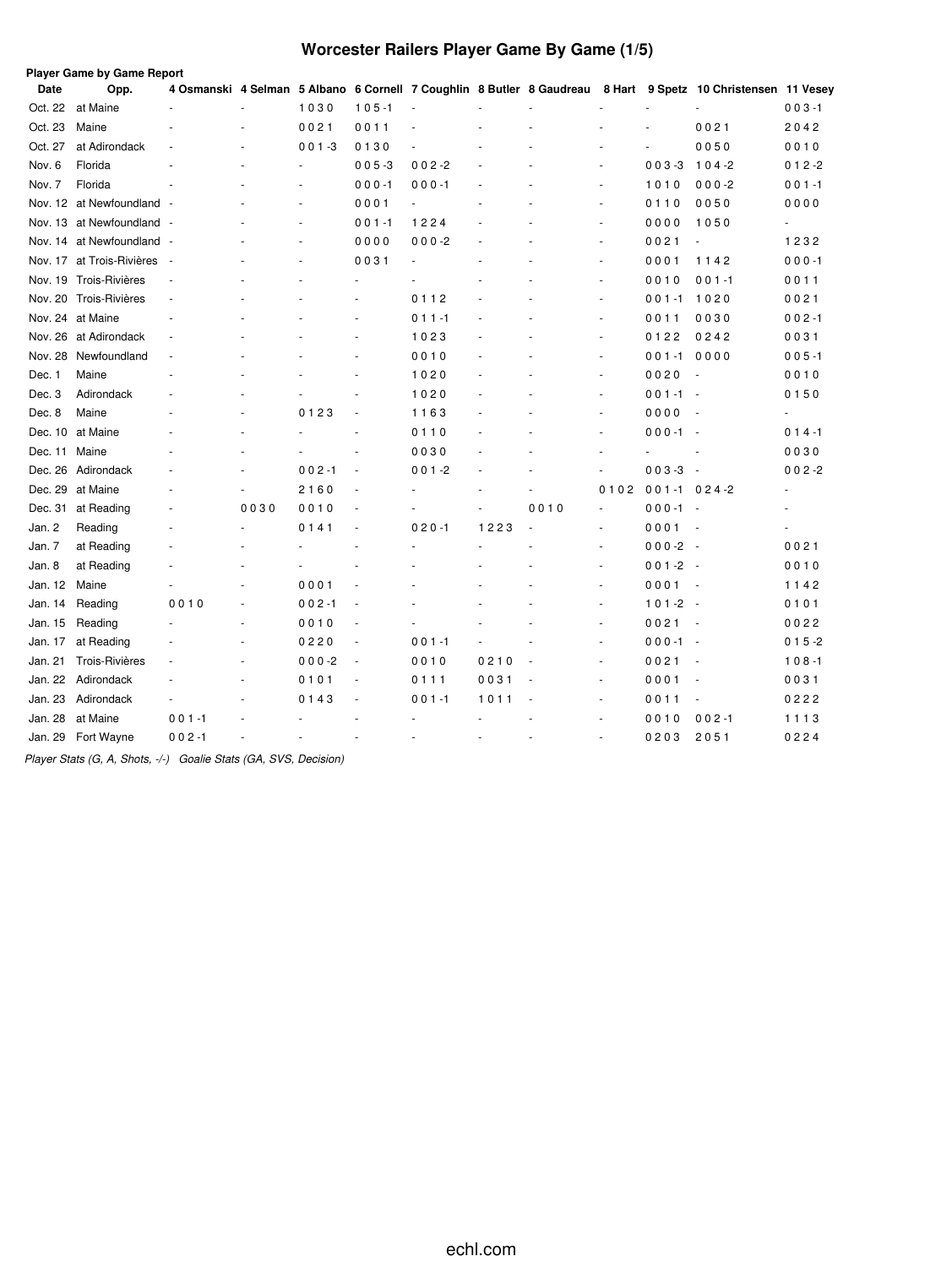# **Worcester Railers Player Game By Game (2/5)**

| 17<br>18<br>17<br>18<br>12 Beaudoin 13 Gallagher 13 LaFerriere 13 McCarthy 14 Smotherman 15 Thompson 16 Hayhurst<br>Date<br>Opp.<br>Washkurak<br><b>Besinger</b><br><b>Block</b><br>Oct. 22 at Maine<br>$001 - 1$<br>0110<br>$003 - 2$<br>$015 - 1$<br>$103 - 1$<br>$006 - 1$<br>Oct. 23<br>Maine<br>0223<br>$002 - 2$<br>0112<br>0010<br>0171<br>Oct. 27<br>at Adirondack<br>$000 - 1$<br>1030<br>$003 - 1$<br>1020<br>$\sim$<br>Nov. 6<br>0220<br>Florida<br>0111<br>0000<br>0040<br>Nov. 7<br>Florida<br>0000<br>$001 - 2$<br>0100<br>0021<br>at<br>Nov. 12<br>0040<br>1080<br>1121<br>0000<br>Newfoundland<br>at<br>Nov. 13<br>0003<br>0030<br>$102 - 1$<br>ä,<br>Newfoundland<br>at<br>0000<br>2051<br>0060<br>Nov. 14<br>÷<br>Newfoundland<br>at<br>0001<br>0121<br>1122<br>0031<br>Nov. 17<br>Trois-Rivières<br>Nov. 19 Trois-Rivières<br>0001<br>0040<br>$002 - 2$<br>0021<br>÷,<br>Trois-Rivières<br>Nov. 20<br>$002 - 1$<br>0151<br>0141<br>$\sim$<br>Nov. 24 at Maine<br>0021<br>0050<br>$001 - 1$<br>Nov. 26<br>$003 - 1$<br>at Adirondack<br>1342<br>1141<br>Nov. 28<br>Newfoundland<br>$000-2$<br>$002 - 3$<br>$001 - 2$<br>0131<br>$004 - 1$<br>Dec. 1<br>Maine<br>0161<br>0030<br>Dec. 3<br>Adirondack<br>$011 - 1$<br>0020<br>0130<br>Dec. 8<br>Maine<br>$004 - 3$<br>1130<br>1062<br>0010<br>Dec. 10 at Maine<br>1070<br>0021<br>0031<br>$001 - 2$<br>0010<br>Dec. 11 Maine<br>1143<br>3143<br>0030<br>0020<br>0322<br>Dec. 26<br>$005 - 1$<br>$005 - 2$<br>$006 - 3$<br>Adirondack<br>Dec. 29<br>$026 - 5$<br>at Maine<br>$014 - 1$<br>$206 - 4$<br>$001 - 1$<br>Dec. 31<br>at Reading<br>$001 - 1$<br>$002 - 1$<br>$002 - 1$<br>$0001 -$<br>Jan. 2<br>Reading<br>1133<br>1111<br>0010<br>Jan. 7<br>0011<br>$001 - 1$<br>0111<br>at Reading<br>$002 - 2$<br>2042<br>0110<br>ä,<br>Jan. 8<br>$002 - 3$<br>$002 - 2$<br>at Reading<br>$012 - 1$<br>$000 - 1$<br>$012 - 1$<br>0010<br>٠<br>0111<br>Jan. 12 Maine<br>1133<br>0002<br>0031<br>ä,<br>$\sim$<br>Reading<br>$001 - 2$<br>$003 - 3$<br>$004 - 3$<br>Jan. 14<br>1131<br>÷,<br>Jan. 15<br>Reading<br>1022<br>$000 - 1$<br>0010<br>0022<br>$\overline{\phantom{a}}$<br>1221<br>Jan. 17<br>at Reading<br>$001 - 3$<br>$003 - 4$<br>$000-2$<br>$001 - 3$<br>÷,<br>Trois-Rivières<br>$004 - 3$<br>0130<br>$013 - 2$<br>Jan. 21<br>0110<br>ä,<br>$\sim$<br>Jan. 22 Adirondack<br>0101<br>0121<br>0031<br>0040<br>÷,<br>$\blacksquare$<br>Jan. 23<br>0001<br>Adirondack<br>1142<br>$106 - 2$<br>0353<br>2131<br>÷,<br>Jan. 28<br>at Maine<br>1042<br>$000 - 1$<br>$012 - 1$<br>0253<br>1042<br>$\sim$<br>Jan. 29 Fort Wayne<br>1130<br>$002 - 1$<br>1234<br>$000 - 1$<br>$001 - 2$<br>ä, | <b>Player Game by Game Report</b> |  |  |  |  |  |                |
|------------------------------------------------------------------------------------------------------------------------------------------------------------------------------------------------------------------------------------------------------------------------------------------------------------------------------------------------------------------------------------------------------------------------------------------------------------------------------------------------------------------------------------------------------------------------------------------------------------------------------------------------------------------------------------------------------------------------------------------------------------------------------------------------------------------------------------------------------------------------------------------------------------------------------------------------------------------------------------------------------------------------------------------------------------------------------------------------------------------------------------------------------------------------------------------------------------------------------------------------------------------------------------------------------------------------------------------------------------------------------------------------------------------------------------------------------------------------------------------------------------------------------------------------------------------------------------------------------------------------------------------------------------------------------------------------------------------------------------------------------------------------------------------------------------------------------------------------------------------------------------------------------------------------------------------------------------------------------------------------------------------------------------------------------------------------------------------------------------------------------------------------------------------------------------------------------------------------------------------------------------------------------------------------------------------------------------------------------------------------------------------------------------------------------------------------------------------------------------------------------------------------------------------------------------------------------------------------------------------------------------------------------------|-----------------------------------|--|--|--|--|--|----------------|
|                                                                                                                                                                                                                                                                                                                                                                                                                                                                                                                                                                                                                                                                                                                                                                                                                                                                                                                                                                                                                                                                                                                                                                                                                                                                                                                                                                                                                                                                                                                                                                                                                                                                                                                                                                                                                                                                                                                                                                                                                                                                                                                                                                                                                                                                                                                                                                                                                                                                                                                                                                                                                                                            |                                   |  |  |  |  |  | <b>Newkirk</b> |
|                                                                                                                                                                                                                                                                                                                                                                                                                                                                                                                                                                                                                                                                                                                                                                                                                                                                                                                                                                                                                                                                                                                                                                                                                                                                                                                                                                                                                                                                                                                                                                                                                                                                                                                                                                                                                                                                                                                                                                                                                                                                                                                                                                                                                                                                                                                                                                                                                                                                                                                                                                                                                                                            |                                   |  |  |  |  |  |                |
|                                                                                                                                                                                                                                                                                                                                                                                                                                                                                                                                                                                                                                                                                                                                                                                                                                                                                                                                                                                                                                                                                                                                                                                                                                                                                                                                                                                                                                                                                                                                                                                                                                                                                                                                                                                                                                                                                                                                                                                                                                                                                                                                                                                                                                                                                                                                                                                                                                                                                                                                                                                                                                                            |                                   |  |  |  |  |  |                |
|                                                                                                                                                                                                                                                                                                                                                                                                                                                                                                                                                                                                                                                                                                                                                                                                                                                                                                                                                                                                                                                                                                                                                                                                                                                                                                                                                                                                                                                                                                                                                                                                                                                                                                                                                                                                                                                                                                                                                                                                                                                                                                                                                                                                                                                                                                                                                                                                                                                                                                                                                                                                                                                            |                                   |  |  |  |  |  |                |
|                                                                                                                                                                                                                                                                                                                                                                                                                                                                                                                                                                                                                                                                                                                                                                                                                                                                                                                                                                                                                                                                                                                                                                                                                                                                                                                                                                                                                                                                                                                                                                                                                                                                                                                                                                                                                                                                                                                                                                                                                                                                                                                                                                                                                                                                                                                                                                                                                                                                                                                                                                                                                                                            |                                   |  |  |  |  |  |                |
|                                                                                                                                                                                                                                                                                                                                                                                                                                                                                                                                                                                                                                                                                                                                                                                                                                                                                                                                                                                                                                                                                                                                                                                                                                                                                                                                                                                                                                                                                                                                                                                                                                                                                                                                                                                                                                                                                                                                                                                                                                                                                                                                                                                                                                                                                                                                                                                                                                                                                                                                                                                                                                                            |                                   |  |  |  |  |  |                |
|                                                                                                                                                                                                                                                                                                                                                                                                                                                                                                                                                                                                                                                                                                                                                                                                                                                                                                                                                                                                                                                                                                                                                                                                                                                                                                                                                                                                                                                                                                                                                                                                                                                                                                                                                                                                                                                                                                                                                                                                                                                                                                                                                                                                                                                                                                                                                                                                                                                                                                                                                                                                                                                            |                                   |  |  |  |  |  |                |
|                                                                                                                                                                                                                                                                                                                                                                                                                                                                                                                                                                                                                                                                                                                                                                                                                                                                                                                                                                                                                                                                                                                                                                                                                                                                                                                                                                                                                                                                                                                                                                                                                                                                                                                                                                                                                                                                                                                                                                                                                                                                                                                                                                                                                                                                                                                                                                                                                                                                                                                                                                                                                                                            |                                   |  |  |  |  |  |                |
|                                                                                                                                                                                                                                                                                                                                                                                                                                                                                                                                                                                                                                                                                                                                                                                                                                                                                                                                                                                                                                                                                                                                                                                                                                                                                                                                                                                                                                                                                                                                                                                                                                                                                                                                                                                                                                                                                                                                                                                                                                                                                                                                                                                                                                                                                                                                                                                                                                                                                                                                                                                                                                                            |                                   |  |  |  |  |  |                |
|                                                                                                                                                                                                                                                                                                                                                                                                                                                                                                                                                                                                                                                                                                                                                                                                                                                                                                                                                                                                                                                                                                                                                                                                                                                                                                                                                                                                                                                                                                                                                                                                                                                                                                                                                                                                                                                                                                                                                                                                                                                                                                                                                                                                                                                                                                                                                                                                                                                                                                                                                                                                                                                            |                                   |  |  |  |  |  |                |
|                                                                                                                                                                                                                                                                                                                                                                                                                                                                                                                                                                                                                                                                                                                                                                                                                                                                                                                                                                                                                                                                                                                                                                                                                                                                                                                                                                                                                                                                                                                                                                                                                                                                                                                                                                                                                                                                                                                                                                                                                                                                                                                                                                                                                                                                                                                                                                                                                                                                                                                                                                                                                                                            |                                   |  |  |  |  |  |                |
|                                                                                                                                                                                                                                                                                                                                                                                                                                                                                                                                                                                                                                                                                                                                                                                                                                                                                                                                                                                                                                                                                                                                                                                                                                                                                                                                                                                                                                                                                                                                                                                                                                                                                                                                                                                                                                                                                                                                                                                                                                                                                                                                                                                                                                                                                                                                                                                                                                                                                                                                                                                                                                                            |                                   |  |  |  |  |  |                |
|                                                                                                                                                                                                                                                                                                                                                                                                                                                                                                                                                                                                                                                                                                                                                                                                                                                                                                                                                                                                                                                                                                                                                                                                                                                                                                                                                                                                                                                                                                                                                                                                                                                                                                                                                                                                                                                                                                                                                                                                                                                                                                                                                                                                                                                                                                                                                                                                                                                                                                                                                                                                                                                            |                                   |  |  |  |  |  |                |
|                                                                                                                                                                                                                                                                                                                                                                                                                                                                                                                                                                                                                                                                                                                                                                                                                                                                                                                                                                                                                                                                                                                                                                                                                                                                                                                                                                                                                                                                                                                                                                                                                                                                                                                                                                                                                                                                                                                                                                                                                                                                                                                                                                                                                                                                                                                                                                                                                                                                                                                                                                                                                                                            |                                   |  |  |  |  |  |                |
|                                                                                                                                                                                                                                                                                                                                                                                                                                                                                                                                                                                                                                                                                                                                                                                                                                                                                                                                                                                                                                                                                                                                                                                                                                                                                                                                                                                                                                                                                                                                                                                                                                                                                                                                                                                                                                                                                                                                                                                                                                                                                                                                                                                                                                                                                                                                                                                                                                                                                                                                                                                                                                                            |                                   |  |  |  |  |  |                |
|                                                                                                                                                                                                                                                                                                                                                                                                                                                                                                                                                                                                                                                                                                                                                                                                                                                                                                                                                                                                                                                                                                                                                                                                                                                                                                                                                                                                                                                                                                                                                                                                                                                                                                                                                                                                                                                                                                                                                                                                                                                                                                                                                                                                                                                                                                                                                                                                                                                                                                                                                                                                                                                            |                                   |  |  |  |  |  |                |
|                                                                                                                                                                                                                                                                                                                                                                                                                                                                                                                                                                                                                                                                                                                                                                                                                                                                                                                                                                                                                                                                                                                                                                                                                                                                                                                                                                                                                                                                                                                                                                                                                                                                                                                                                                                                                                                                                                                                                                                                                                                                                                                                                                                                                                                                                                                                                                                                                                                                                                                                                                                                                                                            |                                   |  |  |  |  |  |                |
|                                                                                                                                                                                                                                                                                                                                                                                                                                                                                                                                                                                                                                                                                                                                                                                                                                                                                                                                                                                                                                                                                                                                                                                                                                                                                                                                                                                                                                                                                                                                                                                                                                                                                                                                                                                                                                                                                                                                                                                                                                                                                                                                                                                                                                                                                                                                                                                                                                                                                                                                                                                                                                                            |                                   |  |  |  |  |  |                |
|                                                                                                                                                                                                                                                                                                                                                                                                                                                                                                                                                                                                                                                                                                                                                                                                                                                                                                                                                                                                                                                                                                                                                                                                                                                                                                                                                                                                                                                                                                                                                                                                                                                                                                                                                                                                                                                                                                                                                                                                                                                                                                                                                                                                                                                                                                                                                                                                                                                                                                                                                                                                                                                            |                                   |  |  |  |  |  |                |
|                                                                                                                                                                                                                                                                                                                                                                                                                                                                                                                                                                                                                                                                                                                                                                                                                                                                                                                                                                                                                                                                                                                                                                                                                                                                                                                                                                                                                                                                                                                                                                                                                                                                                                                                                                                                                                                                                                                                                                                                                                                                                                                                                                                                                                                                                                                                                                                                                                                                                                                                                                                                                                                            |                                   |  |  |  |  |  |                |
|                                                                                                                                                                                                                                                                                                                                                                                                                                                                                                                                                                                                                                                                                                                                                                                                                                                                                                                                                                                                                                                                                                                                                                                                                                                                                                                                                                                                                                                                                                                                                                                                                                                                                                                                                                                                                                                                                                                                                                                                                                                                                                                                                                                                                                                                                                                                                                                                                                                                                                                                                                                                                                                            |                                   |  |  |  |  |  |                |
|                                                                                                                                                                                                                                                                                                                                                                                                                                                                                                                                                                                                                                                                                                                                                                                                                                                                                                                                                                                                                                                                                                                                                                                                                                                                                                                                                                                                                                                                                                                                                                                                                                                                                                                                                                                                                                                                                                                                                                                                                                                                                                                                                                                                                                                                                                                                                                                                                                                                                                                                                                                                                                                            |                                   |  |  |  |  |  |                |
|                                                                                                                                                                                                                                                                                                                                                                                                                                                                                                                                                                                                                                                                                                                                                                                                                                                                                                                                                                                                                                                                                                                                                                                                                                                                                                                                                                                                                                                                                                                                                                                                                                                                                                                                                                                                                                                                                                                                                                                                                                                                                                                                                                                                                                                                                                                                                                                                                                                                                                                                                                                                                                                            |                                   |  |  |  |  |  |                |
|                                                                                                                                                                                                                                                                                                                                                                                                                                                                                                                                                                                                                                                                                                                                                                                                                                                                                                                                                                                                                                                                                                                                                                                                                                                                                                                                                                                                                                                                                                                                                                                                                                                                                                                                                                                                                                                                                                                                                                                                                                                                                                                                                                                                                                                                                                                                                                                                                                                                                                                                                                                                                                                            |                                   |  |  |  |  |  |                |
|                                                                                                                                                                                                                                                                                                                                                                                                                                                                                                                                                                                                                                                                                                                                                                                                                                                                                                                                                                                                                                                                                                                                                                                                                                                                                                                                                                                                                                                                                                                                                                                                                                                                                                                                                                                                                                                                                                                                                                                                                                                                                                                                                                                                                                                                                                                                                                                                                                                                                                                                                                                                                                                            |                                   |  |  |  |  |  |                |
|                                                                                                                                                                                                                                                                                                                                                                                                                                                                                                                                                                                                                                                                                                                                                                                                                                                                                                                                                                                                                                                                                                                                                                                                                                                                                                                                                                                                                                                                                                                                                                                                                                                                                                                                                                                                                                                                                                                                                                                                                                                                                                                                                                                                                                                                                                                                                                                                                                                                                                                                                                                                                                                            |                                   |  |  |  |  |  |                |
|                                                                                                                                                                                                                                                                                                                                                                                                                                                                                                                                                                                                                                                                                                                                                                                                                                                                                                                                                                                                                                                                                                                                                                                                                                                                                                                                                                                                                                                                                                                                                                                                                                                                                                                                                                                                                                                                                                                                                                                                                                                                                                                                                                                                                                                                                                                                                                                                                                                                                                                                                                                                                                                            |                                   |  |  |  |  |  |                |
|                                                                                                                                                                                                                                                                                                                                                                                                                                                                                                                                                                                                                                                                                                                                                                                                                                                                                                                                                                                                                                                                                                                                                                                                                                                                                                                                                                                                                                                                                                                                                                                                                                                                                                                                                                                                                                                                                                                                                                                                                                                                                                                                                                                                                                                                                                                                                                                                                                                                                                                                                                                                                                                            |                                   |  |  |  |  |  |                |
|                                                                                                                                                                                                                                                                                                                                                                                                                                                                                                                                                                                                                                                                                                                                                                                                                                                                                                                                                                                                                                                                                                                                                                                                                                                                                                                                                                                                                                                                                                                                                                                                                                                                                                                                                                                                                                                                                                                                                                                                                                                                                                                                                                                                                                                                                                                                                                                                                                                                                                                                                                                                                                                            |                                   |  |  |  |  |  |                |
|                                                                                                                                                                                                                                                                                                                                                                                                                                                                                                                                                                                                                                                                                                                                                                                                                                                                                                                                                                                                                                                                                                                                                                                                                                                                                                                                                                                                                                                                                                                                                                                                                                                                                                                                                                                                                                                                                                                                                                                                                                                                                                                                                                                                                                                                                                                                                                                                                                                                                                                                                                                                                                                            |                                   |  |  |  |  |  |                |
|                                                                                                                                                                                                                                                                                                                                                                                                                                                                                                                                                                                                                                                                                                                                                                                                                                                                                                                                                                                                                                                                                                                                                                                                                                                                                                                                                                                                                                                                                                                                                                                                                                                                                                                                                                                                                                                                                                                                                                                                                                                                                                                                                                                                                                                                                                                                                                                                                                                                                                                                                                                                                                                            |                                   |  |  |  |  |  |                |
|                                                                                                                                                                                                                                                                                                                                                                                                                                                                                                                                                                                                                                                                                                                                                                                                                                                                                                                                                                                                                                                                                                                                                                                                                                                                                                                                                                                                                                                                                                                                                                                                                                                                                                                                                                                                                                                                                                                                                                                                                                                                                                                                                                                                                                                                                                                                                                                                                                                                                                                                                                                                                                                            |                                   |  |  |  |  |  |                |
|                                                                                                                                                                                                                                                                                                                                                                                                                                                                                                                                                                                                                                                                                                                                                                                                                                                                                                                                                                                                                                                                                                                                                                                                                                                                                                                                                                                                                                                                                                                                                                                                                                                                                                                                                                                                                                                                                                                                                                                                                                                                                                                                                                                                                                                                                                                                                                                                                                                                                                                                                                                                                                                            |                                   |  |  |  |  |  |                |
|                                                                                                                                                                                                                                                                                                                                                                                                                                                                                                                                                                                                                                                                                                                                                                                                                                                                                                                                                                                                                                                                                                                                                                                                                                                                                                                                                                                                                                                                                                                                                                                                                                                                                                                                                                                                                                                                                                                                                                                                                                                                                                                                                                                                                                                                                                                                                                                                                                                                                                                                                                                                                                                            |                                   |  |  |  |  |  |                |
|                                                                                                                                                                                                                                                                                                                                                                                                                                                                                                                                                                                                                                                                                                                                                                                                                                                                                                                                                                                                                                                                                                                                                                                                                                                                                                                                                                                                                                                                                                                                                                                                                                                                                                                                                                                                                                                                                                                                                                                                                                                                                                                                                                                                                                                                                                                                                                                                                                                                                                                                                                                                                                                            |                                   |  |  |  |  |  |                |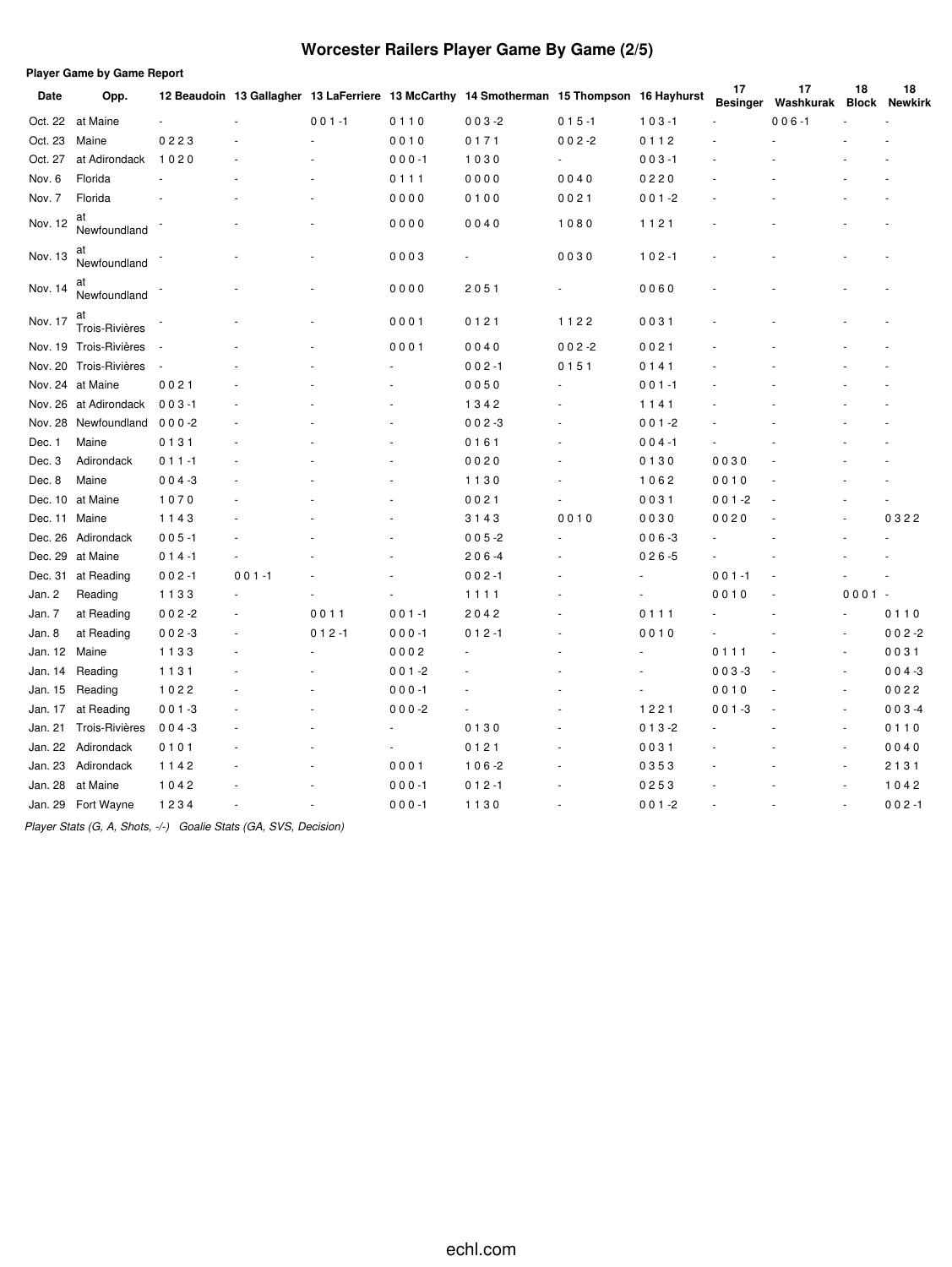# **Worcester Railers Player Game By Game (3/5)**

|         | <b>Player Game by Game Report</b> |                          |           |           |        |                                                                                                                      |        |           |           |        |           |                          |
|---------|-----------------------------------|--------------------------|-----------|-----------|--------|----------------------------------------------------------------------------------------------------------------------|--------|-----------|-----------|--------|-----------|--------------------------|
| Date    | Opp.                              |                          |           |           |        | 18 Procopio 19 Adams 19 Bibeau 20 Cloonan 20 Ordoobadi 20 Roche 21 Furgele 22 Price 22 Salvaggio 23 Olsson 24 Coskey |        |           |           |        |           |                          |
| Oct. 22 | at Maine                          |                          | $002 - 1$ | $014 - 1$ | $\sim$ |                                                                                                                      |        |           |           |        |           |                          |
| Oct. 23 | Maine                             |                          | $000 - 2$ | 1010      |        |                                                                                                                      |        |           |           |        |           |                          |
| Oct. 27 | at Adirondack                     |                          |           | 0010      |        |                                                                                                                      |        |           |           |        |           |                          |
| Nov. 6  | Florida                           |                          |           | $005 - 2$ | ÷,     |                                                                                                                      |        | 1031      |           |        | $000 - 2$ |                          |
| Nov. 7  | Florida                           |                          |           | 0120      |        |                                                                                                                      |        | 0000      |           |        | 0010      |                          |
|         | Nov. 12 at Newfoundland -         |                          | 0000      | 0010      | ÷,     |                                                                                                                      | ÷,     | 0021      |           |        |           |                          |
|         | Nov. 13 at Newfoundland -         |                          | $004 - 1$ | 0121      | ÷,     |                                                                                                                      | ÷,     | 0043      |           |        | 1121      |                          |
| Nov. 14 | at Newfoundland -                 |                          | $021 - 1$ |           |        |                                                                                                                      | ÷,     | $001 - 1$ |           |        | $000 - 4$ |                          |
|         | Nov. 17 at Trois-Rivières         | $\sim$                   | 0122      | 2141      |        |                                                                                                                      | ÷,     |           |           |        |           |                          |
|         | Nov. 19 Trois-Rivières            | $\overline{\phantom{a}}$ | 0030      | 0010      | ٠      |                                                                                                                      | ä,     | 0010      |           |        |           |                          |
|         | Nov. 20 Trois-Rivières            | $\overline{\phantom{a}}$ | 1020      |           |        |                                                                                                                      | ä,     | 0000      |           |        | 1051      | $\sim$                   |
|         | Nov. 24 at Maine                  | $001 - 1$                |           |           |        |                                                                                                                      | ÷      | 0000      |           |        | 0121      | ٠                        |
|         | Nov. 26 at Adirondack             | 0010                     |           |           |        |                                                                                                                      | ÷,     | 0241      |           |        | 3141      | $\sim$                   |
| Nov. 28 | Newfoundland                      | 0000                     |           |           |        |                                                                                                                      | ÷,     | $001 - 1$ |           |        | 0000      |                          |
| Dec. 1  | Maine                             |                          |           |           |        |                                                                                                                      |        | 0020      |           |        | 0031      | ٠                        |
| Dec. 3  | Adirondack                        |                          |           |           |        |                                                                                                                      |        | 0010      |           |        | $106 - 1$ | $\sim$                   |
| Dec. 8  | Maine                             |                          |           |           |        |                                                                                                                      | ÷,     | 0220      |           |        | $003 - 1$ | $\overline{\phantom{a}}$ |
|         | Dec. 10 at Maine                  |                          |           |           | 0000   |                                                                                                                      | 0000   | 0020      |           |        | 0160      | ٠                        |
| Dec. 11 | Maine                             |                          |           |           |        |                                                                                                                      | ÷.     | 0222      |           |        | 0040      |                          |
| Dec. 26 | Adirondack                        |                          |           |           |        | 0040                                                                                                                 |        |           |           | 0020   | $000 - 2$ | $\overline{\phantom{a}}$ |
| Dec. 29 | at Maine                          |                          |           |           |        | 1121                                                                                                                 |        |           |           |        |           |                          |
| Dec. 31 | at Reading                        |                          |           |           |        | 0000                                                                                                                 | $\sim$ | 0010      |           |        |           |                          |
| Jan. 2  | Reading                           |                          |           |           |        | 0000                                                                                                                 | $\sim$ | 0001      |           |        | $103 - 1$ | $\overline{\phantom{a}}$ |
| Jan. 7  | at Reading                        |                          |           |           |        |                                                                                                                      | ä,     | 0011      |           |        | 0050      | $000 - 1$                |
| Jan. 8  | at Reading                        |                          |           |           |        |                                                                                                                      | ä,     | 0110      |           | ä,     | $016 - 3$ | $103 - 1$                |
| Jan. 12 | Maine                             |                          |           |           |        | 0030                                                                                                                 |        |           |           |        | ä,        | 0122                     |
| Jan. 14 | Reading                           |                          |           |           |        | $005 - 1$                                                                                                            |        |           |           |        | $002 - 2$ | 1222                     |
| Jan. 15 | Reading                           |                          |           |           |        | 0010                                                                                                                 |        |           |           |        | $001 - 1$ | $\blacksquare$           |
| Jan. 17 | at Reading                        |                          |           |           |        |                                                                                                                      |        |           |           |        | $102 - 2$ | ä,                       |
| Jan. 21 | Trois-Rivières                    |                          |           |           |        |                                                                                                                      | ÷,     | $102 - 1$ |           |        | $105 - 1$ | $002 - 1$                |
| Jan. 22 | Adirondack                        |                          |           |           |        |                                                                                                                      | ÷,     | 0031      |           |        | 1021      | 1031                     |
| Jan. 23 | Adirondack                        |                          |           |           |        |                                                                                                                      | ÷,     | 0020      |           |        | 1020      | 1133                     |
| Jan. 28 | at Maine                          |                          |           |           |        |                                                                                                                      |        | 0115      | $002 - 1$ | . —    | 1020      | 1142                     |
|         | Jan. 29 Fort Wayne                | ÷,                       | 1110      |           | ä,     | $\overline{a}$                                                                                                       | $\sim$ | 0111      | ÷.        | $\sim$ | 0111      | $000 - 3$                |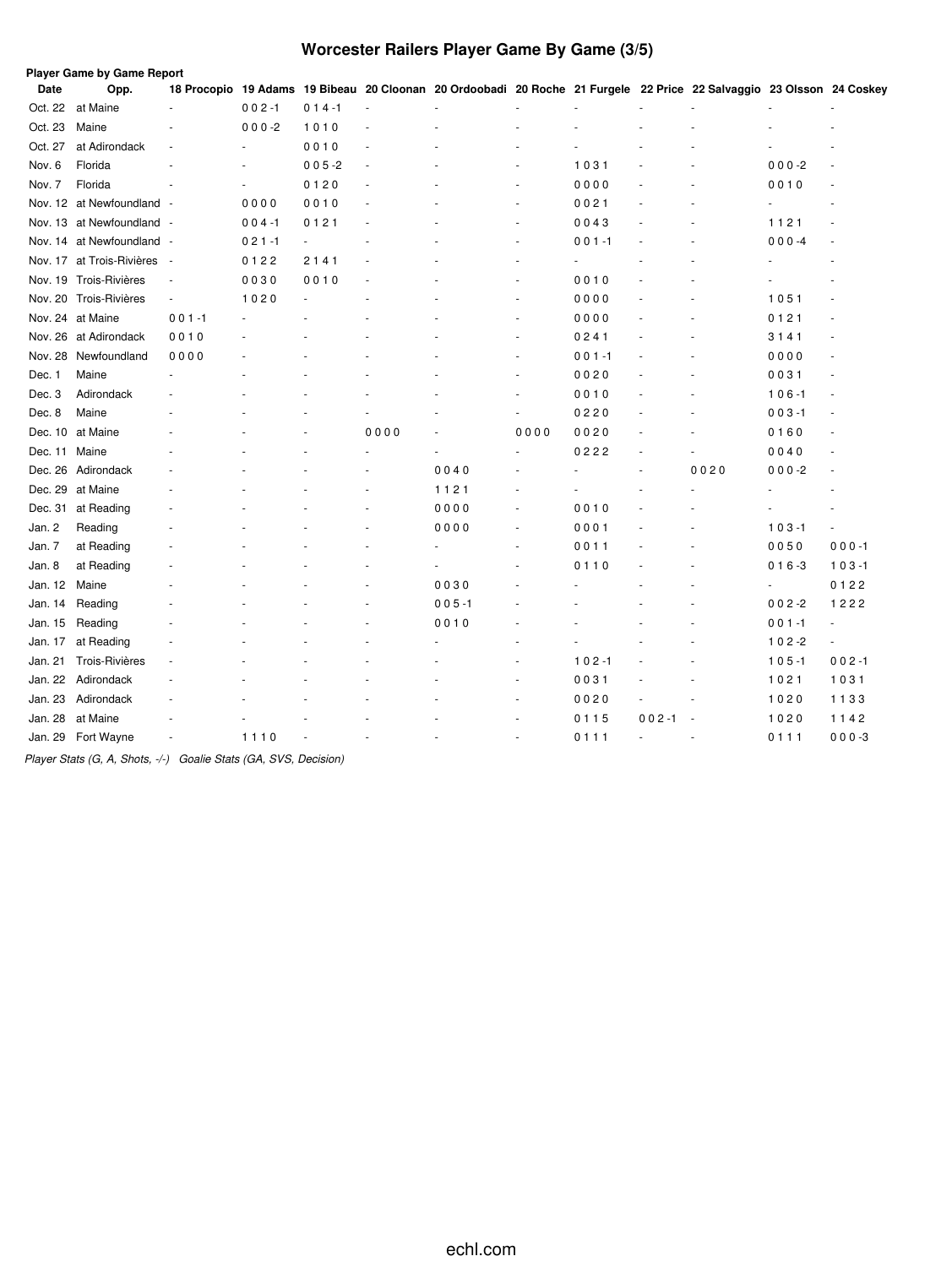# **Worcester Railers Player Game By Game (4/5)**

|         | <b>Player Game by Game Report</b> |                          |                |                                                                                                                 |                          |           |                      |                      |                          |                          |           |           |
|---------|-----------------------------------|--------------------------|----------------|-----------------------------------------------------------------------------------------------------------------|--------------------------|-----------|----------------------|----------------------|--------------------------|--------------------------|-----------|-----------|
| Date    | Opp.                              |                          |                | 24 Starrett 25 Jozefek 27 McGurty 44 Burns 44 Cullen 61 Leen 61 Pierog 61 Sredl 72 Callin 81 Repaci 86 Boudrias |                          |           |                      |                      |                          |                          |           |           |
| Oct. 22 | at Maine                          |                          | 0030           | 0030                                                                                                            | $\ddot{\phantom{1}}$     |           |                      |                      | $\ddot{\phantom{1}}$     | 0020                     | 0270      | ÷.        |
| Oct. 23 | Maine                             |                          |                | $001 - 1$                                                                                                       |                          |           |                      | 1130                 | ÷,                       | $002 - 2$                | ÷,        | $010 - 1$ |
| Oct. 27 | at Adirondack                     | ÷,                       | $000 - 3$      | 0101                                                                                                            |                          |           | ä,                   | $004 - 2$            | ä,                       | 0000                     | ä,        | 0100      |
| Nov. 6  | Florida                           | $\ddot{\phantom{1}}$     |                | 0010                                                                                                            |                          |           | $\ddot{\phantom{1}}$ |                      | ä,                       | $000 - 1$                | 0020      |           |
| Nov. 7  | Florida                           |                          |                | $000 - 1$                                                                                                       |                          |           |                      |                      | ä,                       | $\blacksquare$           | $003 - 2$ |           |
|         | Nov. 12 at Newfoundland -         |                          | 0110           | 0010                                                                                                            |                          |           |                      |                      | $\sim$                   | 0121                     | 0021      |           |
|         | Nov. 13 at Newfoundland -         |                          | $012 - 1$      | 0010                                                                                                            |                          |           |                      |                      | ٠                        | 1292                     | $001 - 1$ |           |
| Nov. 14 | at Newfoundland                   | $\sim$                   | 0020           | 0000                                                                                                            | ä,                       |           | ä,                   |                      | ä,                       | 0010                     | 0040      |           |
|         | Nov. 17 at Trois-Rivières         | $\sim$                   | 0111           | 0001                                                                                                            | ÷,                       |           | ÷,                   | 1131                 | $\sim$                   | 1041                     | ä,        | 0213      |
|         | Nov. 19 Trois-Rivières            | ÷,                       | $102 - 2$      | $003 - 2$                                                                                                       | ÷,                       |           | ä,                   | $004 - 1$            | $\overline{\phantom{a}}$ | $002 - 2$                | ÷,        | 0020      |
|         | Nov. 20 Trois-Rivières            | $\blacksquare$           | 0021           | 0012                                                                                                            | ä,                       |           | ä,                   | 0030                 | $\sim$                   | 0020                     | $\bar{a}$ | 0112      |
|         | Nov. 24 at Maine                  | $\sim$                   | 0011           | 0030                                                                                                            | $\sim$                   |           | ä,                   |                      | ٠                        | $103 - 1$                | 1031      | $001 - 1$ |
|         | Nov. 26 at Adirondack             | $\overline{\phantom{a}}$ | 0000           | 0023                                                                                                            | ä,                       |           |                      |                      | ä,                       | 0161                     | 2151      | 0020      |
| Nov. 28 | Newfoundland                      | ÷,                       | $000 - 2$      | $000-3$                                                                                                         | ä,                       |           |                      |                      | ÷,                       | 0020                     | $001 - 2$ | 0000      |
| Dec. 1  | Maine                             | ٠                        | $002 - 1$      | 0020                                                                                                            | ÷                        | $010 - 1$ |                      |                      | ä,                       | 0130                     | 0021      | $000 - 1$ |
| Dec. 3  | Adirondack                        |                          | 0030           | $001 - 1$                                                                                                       | $\overline{\phantom{a}}$ | 0020      |                      |                      | ä,                       | $\overline{\phantom{a}}$ | 0040      | 0020      |
| Dec. 8  | Maine                             | $\ddot{\phantom{1}}$     | 0020           | ä,                                                                                                              | $\sim$                   | $002 - 1$ |                      |                      | ä,                       | 2132                     | 1261      | 0011      |
| Dec. 10 | at Maine                          |                          | $\overline{a}$ |                                                                                                                 | ä,                       | $102 - 2$ |                      |                      |                          | $\sim$                   | 0141      | $000 - 1$ |
| Dec. 11 | Maine                             |                          |                |                                                                                                                 |                          | 0011      |                      |                      |                          |                          | 0131      | 0021      |
| Dec. 26 | Adirondack                        |                          |                | $001 - 1$                                                                                                       |                          |           |                      |                      |                          |                          | ä,        | $001 - 1$ |
| Dec. 29 | at Maine                          |                          |                | $001 - 4$                                                                                                       | ä,                       | ä,        |                      |                      | ä,                       | $025 - 5$                | ÷,        | 0221      |
| Dec. 31 | at Reading                        | 0000                     |                | ä,                                                                                                              | 0000                     | ä,        | 0000                 | $\ddot{\phantom{1}}$ | $\ddot{\phantom{1}}$     | $\overline{a}$           | 0010      | 0010      |
| Jan. 2  | Reading                           |                          |                | 0000                                                                                                            | ÷.                       | ä,        |                      | ÷.                   |                          |                          | 1151      | 0000      |
| Jan. 7  | at Reading                        |                          |                | 0010                                                                                                            | $\sim$                   | $000 - 2$ |                      | ÷.                   |                          | ÷                        | $002 - 2$ | 0022      |
| Jan. 8  | at Reading                        |                          |                |                                                                                                                 | ä,                       | $003 - 2$ |                      |                      | $001 - 1$                | $\overline{\phantom{a}}$ | $103 - 3$ | $001 - 1$ |
| Jan. 12 | Maine                             |                          |                | 0031                                                                                                            | ÷,                       | 1042      |                      |                      | 0000                     | $\blacksquare$           | 1122      | 0021      |
| Jan. 14 | Reading                           |                          | $\sim$         | $\ddot{\phantom{1}}$                                                                                            | $\sim$                   | $001 - 1$ | $\ddot{\phantom{1}}$ | $\ddot{\phantom{1}}$ | 0030                     | $\overline{\phantom{a}}$ | $003 - 3$ | 0000      |
| Jan. 15 | Reading                           |                          |                | 0000                                                                                                            | $\overline{\phantom{a}}$ | 1011      |                      | ÷,                   | 0021                     | $\overline{\phantom{a}}$ | $004 - 1$ | 0010      |
| Jan. 17 | at Reading                        | ÷.                       |                | 0020                                                                                                            | $\sim$                   | $000 - 3$ |                      | $\ddot{\phantom{1}}$ | 0010                     | $\sim$                   | 1251      | $011 - 1$ |
| Jan. 21 | <b>Trois-Rivières</b>             |                          |                | $000 - 2$                                                                                                       | $\sim$                   | 0121      |                      |                      | $000 -2$                 | $\blacksquare$           | $003 - 2$ |           |
| Jan. 22 | Adirondack                        |                          | $\sim$         | 0011                                                                                                            | $\overline{\phantom{a}}$ | 0011      |                      |                      | 0021                     | ÷,                       | 1061      |           |
| Jan. 23 | Adirondack                        |                          | $\sim$         | 0000                                                                                                            | $\sim$                   | 0101      |                      |                      |                          | $\tilde{\phantom{a}}$    | 0120      | $\sim$    |
| Jan. 28 | at Maine                          |                          |                | 0005                                                                                                            | ÷,                       | 0000      |                      |                      |                          |                          | 1233      |           |
| Jan. 29 | Fort Wayne                        |                          |                | 0101                                                                                                            | ä,                       | 2155      |                      |                      |                          | ä,                       | 1243      |           |